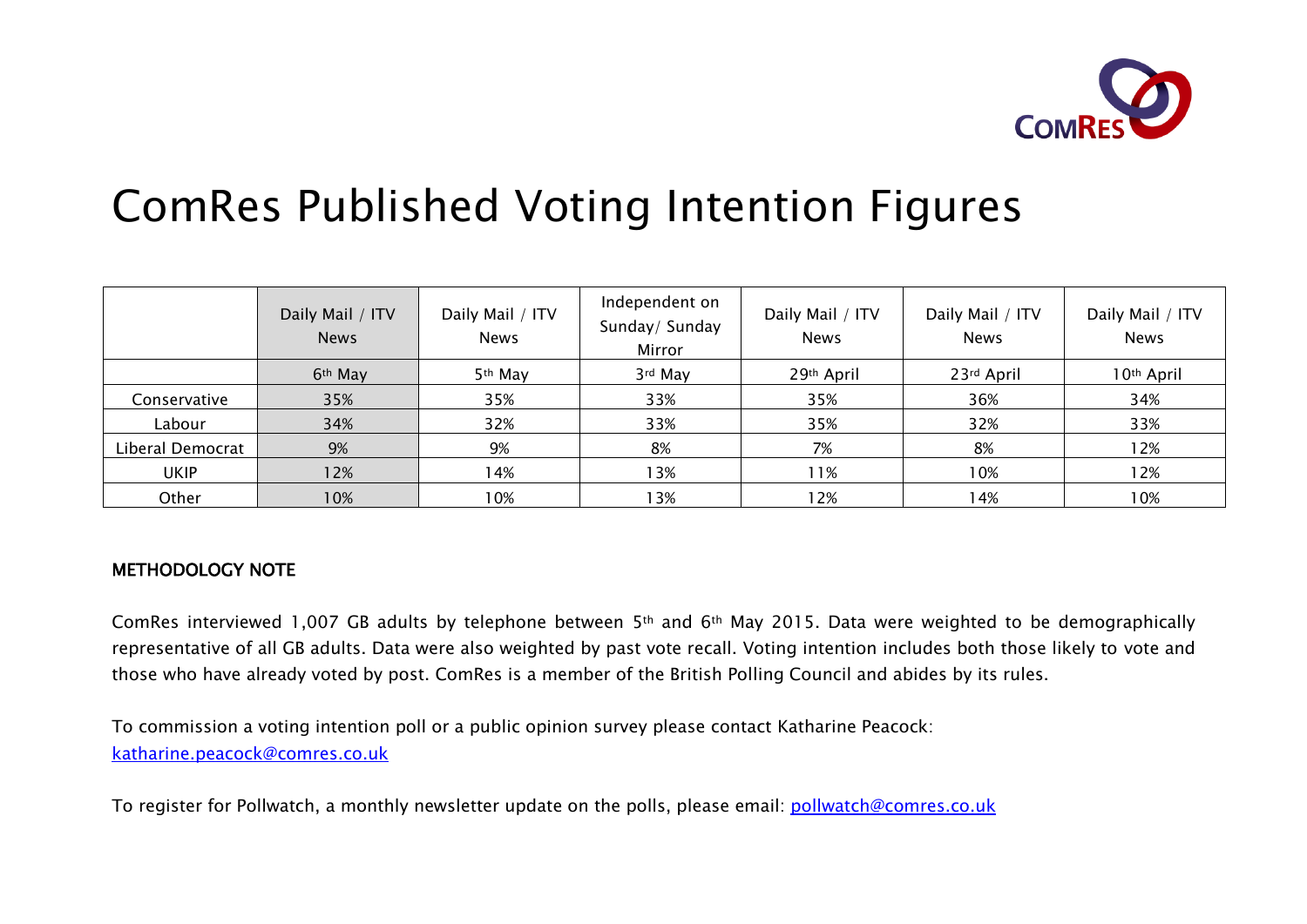**Q1. Thinking back to the General Election in 2010 when MPs were last voted to Parliament in Westminster, which party if any did you vote for? Was it Labour, Liberal Democrat, Conservative, some other party, or did you not vote?**

Base: All respondents

|                  |              |             | <b>GENDER</b> | <b>AGE</b>           |             |             |             |             |             | <b>SOCIAL GRADE</b> |                |                |             |             | <b>REGION SUMMARY</b> |                    |             |             |             |
|------------------|--------------|-------------|---------------|----------------------|-------------|-------------|-------------|-------------|-------------|---------------------|----------------|----------------|-------------|-------------|-----------------------|--------------------|-------------|-------------|-------------|
|                  | Total        | Male        | Female        | 18-24                | 25-34       | 35-44       | 45-54       | 55-64       | $65+$       | AB                  | C <sub>1</sub> | C <sub>2</sub> | DE          | England     | Scotland              | England<br>& Wales | North       | Midlands    | South       |
| Unweighted Total | 1007         | 481         | 526           | 87                   | 174         | 165         | 182         | 160         | 239         | 287                 | 301            | 205            | 214         | 866         | 90                    | 917                | 252         | 267         | 347         |
| Weighted Total   | 1007<br>100% | 490<br>100% | 517<br>100%   | 118<br>100%          | 173<br>100% | 168<br>100% | 180<br>100% | 146<br>100% | 222<br>100% | 269<br>100%         | 279<br>100%    | 220<br>100%    | 240<br>100% | 869<br>100% | 88<br>100%            | 919<br>100%        | 244<br>100% | 261<br>100% | 365<br>100% |
| Conservative     | 273<br>27%   | 134<br>27%  | 139<br>27%    | 6%                   | 41<br>24%   | 38<br>22%   | 40<br>22%   | 48<br>33%   | 99<br>45%   | 88<br>33%           | 77<br>28%      | 55<br>25%      | 53<br>22%   | 256<br>30%  | $\overline{7}$<br>8%  | 266<br>29%         | 61<br>25%   | 84<br>32%   | 111<br>30%  |
| Labour           | 230<br>23%   | 112<br>23%  | 117<br>23%    | 18<br>16%            | 33<br>19%   | 33<br>19%   | 53<br>30%   | 44<br>30%   | 48<br>22%   | 47<br>17%           | 61<br>22%      | 45<br>20%      | 78<br>32%   | 190<br>22%  | 25<br>28%             | 205<br>22%         | 65<br>27%   | 50<br>19%   | 75<br>21%   |
| Liberal Democrat | 163<br>16%   | 77<br>16%   | 86<br>17%     | 6%                   | 31<br>18%   | 32<br>19%   | 39<br>22%   | 23<br>16%   | 31<br>14%   | 60<br>22%           | 55<br>20%      | 27<br>12%      | 21<br>9%    | 150<br>17%  | 9<br>11%              | 154<br>17%         | 46<br>19%   | 48<br>18%   | 57<br>16%   |
| Some other party | 79<br>8%     | 48<br>10%   | 31<br>6%      | 5<br>4%              | 10<br>6%    | 16<br>10%   | 21<br>12%   | 13<br>9%    | 13<br>6%    | 16<br>6%            | 18<br>6%       | 27<br>12%      | 18<br>7%    | 46<br>5%    | 23<br>27%             | 55<br>6%           | 13<br>5%    | 10<br>4%    | 24<br>6%    |
| Did not vote     | 196<br>20%   | 97<br>20%   | 100<br>19%    | 75<br>64%            | 47<br>27%   | 39<br>23%   | 15<br>8%    | 11<br>7%    | 10<br>4%    | 47<br>17%           | 50<br>18%      | 52<br>24%      | 48<br>20%   | 171<br>20%  | 17<br>19%             | 180<br>20%         | 48<br>20%   | 52<br>20%   | 70<br>19%   |
| Don't remember   | 38<br>4%     | 11<br>2%    | 27<br>5%      | $\overline{2}$<br>2% | 11<br>6%    | 6<br>4%     | 9<br>5%     | 4<br>2%     | 3%          | 6<br>2%             | 11<br>4%       | 10<br>5%       | 11<br>5%    | 28<br>3%    | 6<br>7%               | 32<br>3%           | 5<br>2%     | 8<br>3%     | 16<br>4%    |
| Refused          | 28<br>3%     | 12<br>2%    | 16<br>3%      | 3<br>2%              | 1%          | 4<br>3%     | 3<br>2%     | 3<br>2%     | 13<br>6%    | 2%                  | 9<br>3%        | 2%             | 11<br>5%    | 27<br>3%    | $\overline{a}$        | 28<br>3%           | 6<br>2%     | 10<br>4%    | 12<br>3%    |



Fieldwork: 5th - 6th May 2015 **Prepared by ComPession** Prepared by ComPession Prepared by ComPession Prepared by ComPession Prepared by ComPession Prepared by ComPession Prepared by ComPession Prepared by ComPession Prepar

Table 1/1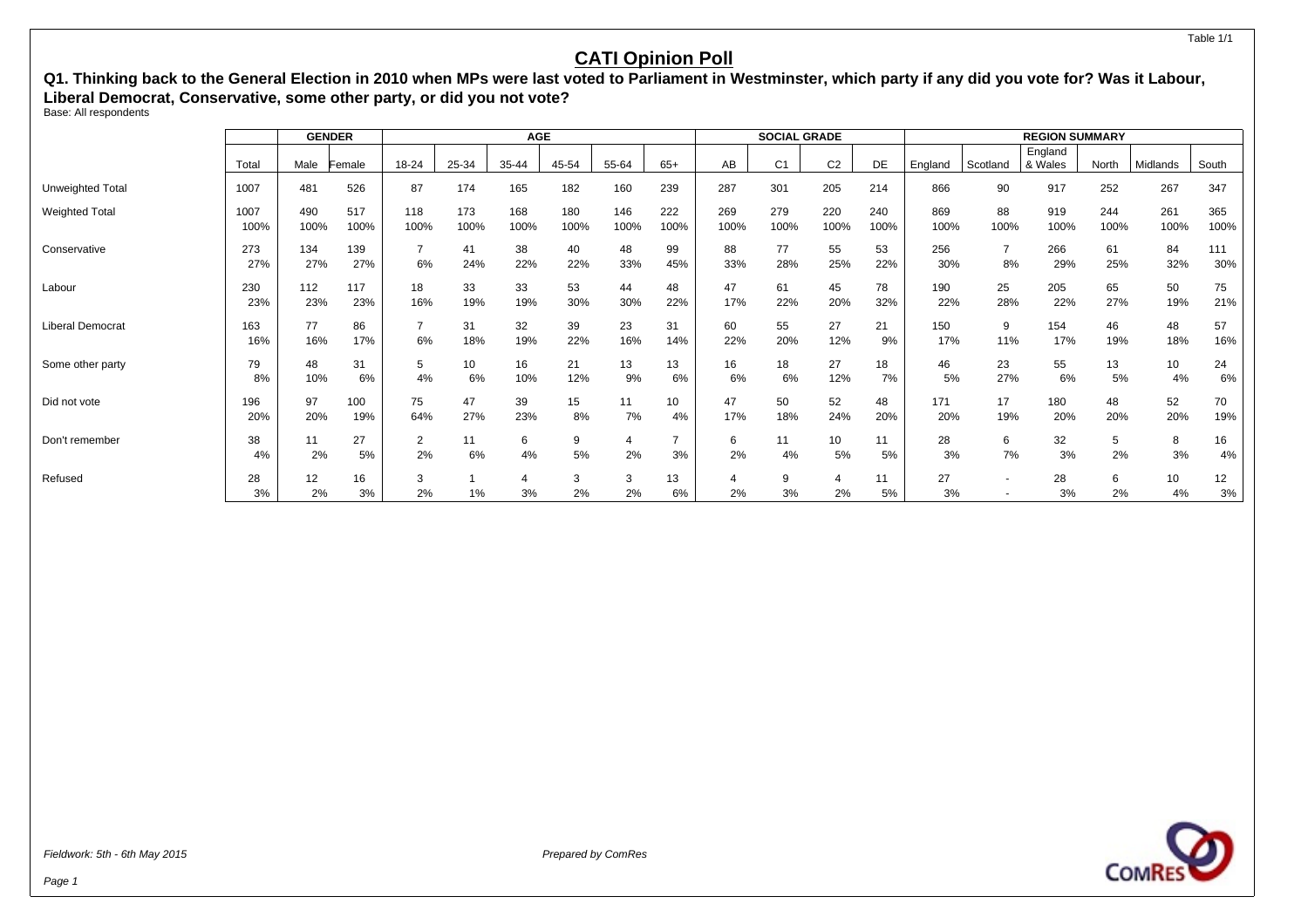#### **Q1. Thinking back to the General Election in 2010 when MPs were last voted to Parliament in Westminster, which party if any did you vote for? Was it Labour, Liberal Democrat, Conservative, some other party, or did you not vote?**

Base: All respondents

|                       |       |                |                |                       | <b>VOTING INTENTION</b> |                          |                          |                          | PAST VOTE - GENERAL ELECTION 2010 |        |
|-----------------------|-------|----------------|----------------|-----------------------|-------------------------|--------------------------|--------------------------|--------------------------|-----------------------------------|--------|
|                       |       |                |                | Lib                   |                         |                          |                          |                          |                                   | Lib    |
|                       | Total | Cons           | Lab            | Dems                  | <b>UKIP</b>             | Green                    | SNP                      | Cons                     | Lab                               | Dems   |
| Unweighted Total      | 1007  | 328            | 277            | 72                    | 94                      | 46                       | 40                       | 314                      | 229                               | 150    |
| <b>Weighted Total</b> | 1007  | 290            | 292            | 75                    | 111                     | 41                       | 40                       | 273                      | 230                               | 163    |
|                       | 100%  | 100%           | 100%           | 100%                  | 100%                    | 100%                     | 100%                     | 100%                     | 100%                              | 100%   |
| Conservative          | 273   | 197            | 19             | 9                     | 30                      | 4                        | $\sim$                   | 273                      | $\overline{\phantom{a}}$          | $\sim$ |
|                       | 27%   | 68%            | 6%             | 12%                   | 27%                     | 9%                       | $\sim$                   | 100%                     | $\overline{\phantom{a}}$          |        |
| Labour                | 230   | 22             | 148            | 3                     | 29                      | $\overline{4}$           | 11                       | $\sim$                   | 230                               |        |
|                       | 23%   | 8%             | 51%            | 4%                    | 26%                     | 10%                      | 27%                      | $\overline{\phantom{a}}$ | 100%                              |        |
| Liberal Democrat      | 163   | 20             | 54             | 53                    | 10                      | 12                       | 3                        | $\overline{\phantom{a}}$ | $\overline{\phantom{a}}$          | 163    |
|                       | 16%   | 7%             | 18%            | 70%                   | 9%                      | 30%                      | 6%                       | $\overline{\phantom{a}}$ | $\blacksquare$                    | 100%   |
| Some other party      | 79    | $\overline{7}$ | $\overline{4}$ | $\sim$                | 24                      | 10                       | 21                       | $\sim$                   | $\blacksquare$                    |        |
|                       | 8%    | 2%             | 1%             | $\tilde{\phantom{a}}$ | 21%                     | 23%                      | 51%                      |                          | $\blacksquare$                    | $\sim$ |
| Did not vote          | 196   | 25             | 57             | 8                     | 17                      | 11                       | 6                        | $\overline{\phantom{0}}$ | $\overline{a}$                    |        |
|                       | 20%   | 9%             | 19%            | 11%                   | 16%                     | 26%                      | 16%                      |                          | $\overline{\phantom{a}}$          |        |
| Don't remember        | 38    | 12             | 5              | 3                     | $\overline{2}$          | $\overline{1}$           | $\overline{\phantom{0}}$ |                          | $\overline{\phantom{a}}$          |        |
|                       | 4%    | 4%             | 2%             | 4%                    | 2%                      | 2%                       |                          |                          | $\overline{\phantom{a}}$          |        |
| Refused               | 28    | 6              | 6              | $\blacksquare$        |                         | $\overline{\phantom{a}}$ | $\overline{\phantom{0}}$ | $\overline{\phantom{a}}$ | $\blacksquare$                    |        |
|                       | 3%    | 2%             | 2%             |                       | 1%                      |                          | $\overline{\phantom{0}}$ |                          |                                   | $\sim$ |

**COMRE**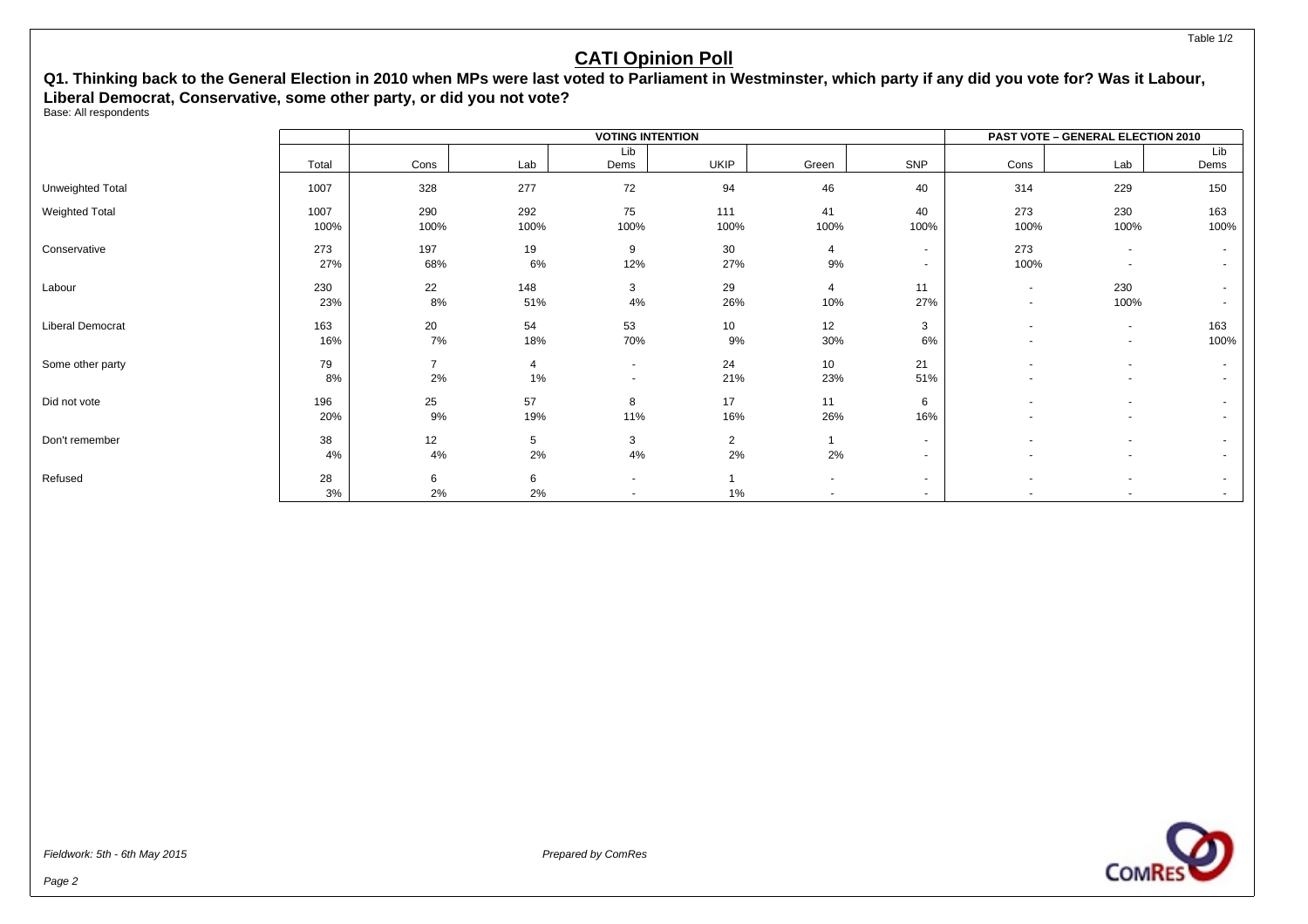#### **Q1. Thinking back to the General Election in 2010 when MPs were last voted to Parliament in Westminster, which party if any did you vote for? Was it Labour, Liberal Democrat, Conservative, some other party, or did you not vote?**

Base: All respondents

|                       |       |                          |                |       |                |          | <b>REGION</b>            |       |         |        |                          |                |
|-----------------------|-------|--------------------------|----------------|-------|----------------|----------|--------------------------|-------|---------|--------|--------------------------|----------------|
|                       |       |                          | North          | North | Yorks &        | West     | East                     |       |         |        | South                    | South          |
|                       | Total | Scotland                 | East           | West  | Humber         | Midlands | Midlands                 | Wales | Eastern | London | East                     | West           |
| Unweighted Total      | 1007  | 90                       | 51             | 106   | 95             | 92       | 80                       | 51    | 95      | 132    | 122                      | 93             |
| <b>Weighted Total</b> | 1007  | 88                       | 42             | 115   | 87             | 91       | 75                       | 50    | 96      | 134    | 142                      | 89             |
|                       | 100%  | 100%                     | 100%           | 100%  | 100%           | 100%     | 100%                     | 100%  | 100%    | 100%   | 100%                     | 100%           |
| Conservative          | 273   | $\overline{7}$           | 11             | 34    | 16             | 27       | 32                       | 10    | 26      | 29     | 48                       | 34             |
|                       | 27%   | 8%                       | 27%            | 29%   | 19%            | 29%      | 43%                      | 19%   | 27%     | 22%    | 34%                      | 38%            |
| Labour                | 230   | 25                       | 13             | 28    | 24             | 20       | 16                       | 15    | 14      | 39     | 25                       | 11             |
|                       | 23%   | 28%                      | 31%            | 24%   | 28%            | 22%      | 21%                      | 29%   | 15%     | 29%    | 18%                      | 12%            |
| Liberal Democrat      | 163   | 9                        | 8              | 22    | 16             | 17       | 11                       | 4     | 19      | 14     | 19                       | 24             |
|                       | 16%   | 11%                      | 18%            | 19%   | 19%            | 19%      | 15%                      | 7%    | 20%     | 11%    | 13%                      | 27%            |
| Some other party      | 79    | 23                       | $\overline{2}$ | 8     | 3              | 5        | $\overline{\phantom{a}}$ | 9     | 5       | 5      | 13                       | 5              |
|                       | 8%    | 27%                      | 5%             | 7%    | 4%             | 5%       | $\overline{\phantom{a}}$ | 18%   | 5%      | 4%     | 9%                       | 6%             |
| Did not vote          | 196   | 17                       | 6              | 19    | 23             | 20       | 10                       | 9     | 22      | 30     | 31                       | 10             |
|                       | 20%   | 19%                      | 14%            | 17%   | 27%            | 22%      | 14%                      | 18%   | 23%     | 22%    | 22%                      | 11%            |
| Don't remember        | 38    | 6                        |                |       | $\overline{2}$ | $\star$  | 3                        | 4     | 5       | 6      | 6                        | 4              |
|                       | 4%    | $7\%$                    | 3%             | 1%    | 3%             | $\star$  | 4%                       | 7%    | 5%      | 4%     | 4%                       | 4%             |
| Refused               | 28    | $\overline{\phantom{a}}$ | $\star$        | 4     | $\overline{2}$ |          | 3                        |       | 5       | 10     | $\sim$                   | $\overline{2}$ |
|                       | 3%    |                          | $\star$        | 3%    | 2%             | 1%       | 4%                       | 2%    | 5%      | 8%     | $\overline{\phantom{a}}$ | 2%             |



Fieldwork: 5th - 6th May 2015 **Prepared by ComPession** Prepared by ComPession Prepared by ComPession Prepared by ComPession Prepared by ComPession Prepared by ComPession Prepared by ComPession Prepared by ComPession Prepar

Table 1/3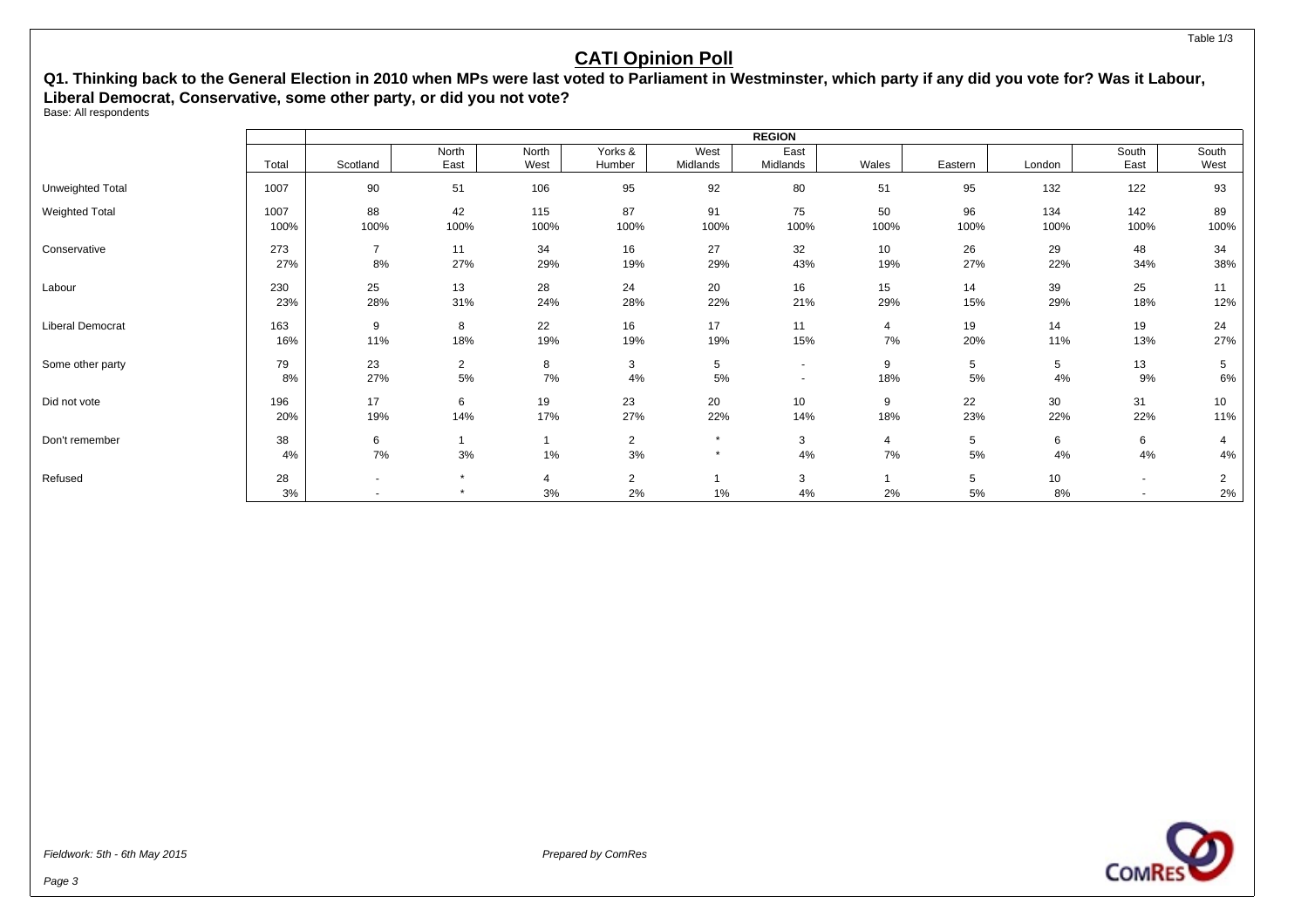Q2. At the General Election coming up in this Thursday, 7th May, how likely would you be to vote on a scale from 1 to 10, where 1 means you are certain NOT to **vote and 10 means you are absolutely CERTAIN to vote.**

Base: All respondents

|                                      |      |                           | <b>GENDER</b> |                           |                          |                      | <b>AGE</b>                                 |                      |                      |                      |                           | <b>SOCIAL GRADE</b>  |                      |                      |                           |                                                      | <b>REGION SUMMARY</b>    |                      |                                  |                |
|--------------------------------------|------|---------------------------|---------------|---------------------------|--------------------------|----------------------|--------------------------------------------|----------------------|----------------------|----------------------|---------------------------|----------------------|----------------------|----------------------|---------------------------|------------------------------------------------------|--------------------------|----------------------|----------------------------------|----------------|
|                                      |      | Total                     | Male          | Female                    | 18-24                    | 25-34                | 35-44                                      | 45-54                | 55-64                | $65+$                | AB                        | C <sub>1</sub>       | C <sub>2</sub>       | DE                   | England                   | Scotland                                             | England<br>& Wales       | North                | Midlands                         | South          |
| <b>Unweighted Total</b>              |      | 1007                      | 481           | 526                       | 87                       | 174                  | 165                                        | 182                  | 160                  | 239                  | 287                       | 301                  | 205                  | 214                  | 866                       | 90                                                   | 917                      | 252                  | 267                              | 347            |
| <b>Weighted Total</b>                |      | 1007<br>100%              | 490<br>100%   | 517<br>100%               | 118<br>100%              | 173<br>100%          | 168<br>100%                                | 180<br>100%          | 146<br>100%          | 222<br>100%          | 269<br>100%               | 279<br>100%          | 220<br>100%          | 240<br>100%          | 869<br>100%               | 88<br>100%                                           | 919<br>100%              | 244<br>100%          | 261<br>100%                      | 365<br>100%    |
| 1 - Certain not to vote              | (1)  | 52<br>5%                  | 25<br>5%      | 27<br>5%                  | 17<br>15%                | 20<br>11%            | 8<br>5%                                    | $\overline{2}$<br>1% | $\blacksquare$       | 5<br>2%              | 8<br>3%                   | 16<br>6%             | 13<br>6%             | 15<br>6%             | 45<br>5%                  | 3<br>4%                                              | 48<br>5%                 | 10<br>4%             | 14<br>5%                         | 21<br>6%       |
| 2                                    | (2)  | $\overline{7}$<br>1%      | 5<br>1%       | $\overline{2}$<br>$\star$ | $\mathbf{1}$<br>1%       | $\mathbf{1}$<br>1%   | 4<br>3%                                    |                      |                      |                      | $\mathbf{1}$<br>$\bullet$ | $\overline{2}$<br>1% | $\mathbf{1}$<br>1%   | 2<br>1%              | $\overline{7}$<br>1%      | $\overline{\phantom{a}}$<br>$\overline{\phantom{a}}$ | $\overline{7}$<br>1%     |                      | 3<br>1%                          | 3<br>1%        |
| 3                                    | (3)  | 5<br>1%                   | 3<br>1%       | $\overline{2}$<br>$\star$ | 3<br>3%                  |                      | 2<br>1%                                    |                      |                      |                      |                           | 4<br>1%              | $\mathbf{1}$<br>1%   |                      | 4<br>1%                   | $\mathbf{1}$<br>1%                                   | 4                        | $\mathbf 1$<br>1%    | $\blacksquare$<br>$\blacksquare$ | 3<br>1%        |
| $\overline{4}$                       | (4)  | 5<br>1%                   | 3<br>1%       | 2<br>$\star$              | 2<br>1%                  | $\mathbf{1}$<br>1%   | $\overline{\phantom{a}}$<br>$\blacksquare$ | 3<br>2%              |                      |                      |                           | $\overline{2}$<br>1% | 3<br>1%              | $\star$              | 3<br>$\star$              | $\mathbf{1}$<br>1%                                   | $\overline{4}$           |                      | 1<br>$\star$                     |                |
| 5                                    | (5)  | 33<br>3%                  | 15<br>3%      | 18<br>3%                  | 13<br>11%                | 11<br>7%             | 3<br>2%                                    | $\mathbf{1}$<br>1%   | $\overline{2}$<br>1% | 2<br>1%              | $\overline{2}$<br>1%      | 12<br>4%             | 9<br>4%              | 10<br>4%             | 30<br>3%                  | $\mathbf{1}$<br>1%                                   | 32<br>3%                 | 12<br>5%             | 3<br>$1\%$                       | 14<br>4%       |
| 6                                    | (6)  | 3<br>$\bullet$            | $\star$       | $\overline{2}$<br>$\star$ | $\mathbf{1}$<br>1%       | 3<br>2%              |                                            |                      |                      |                      |                           | $\star$<br>$\star$   | $\overline{2}$<br>1% |                      | -1<br>$\star$             | $\mathbf{1}$<br>1%                                   | 2<br>$\star$             |                      | $\overline{\phantom{a}}$         |                |
| $\overline{7}$                       | (7)  | 28<br>3%                  | 16<br>3%      | 12<br>2%                  | 6<br>5%                  | 5<br>3%              | 8<br>5%                                    | $\mathbf 1$<br>1%    | 5<br>3%              | $\overline{2}$<br>1% | $\overline{4}$<br>1%      | 9<br>3%              | 5<br>2%              | 9<br>4%              | 23<br>3%                  | 4<br>4%                                              | 24<br>3%                 | 4<br>2%              | 3<br>$1\%$                       | 16<br>4%       |
| 8                                    | (8)  | 43<br>4%                  | 24<br>5%      | 19<br>4%                  | 5<br>4%                  | 11<br>6%             | 9<br>6%                                    | 11<br>6%             | 3<br>2%              | 3<br>1%              | 10<br>4%                  | 9<br>3%              | 12<br>6%             | 11<br>5%             | 39<br>4%                  | $\star$                                              | 43<br>5%                 | 12<br>5%             | 8<br>3%                          | 18<br>5%       |
| 9                                    | (9)  | 43<br>4%                  | 18<br>4%      | 24<br>5%                  | 6<br>5%                  | 11<br>7%             | 10<br>6%                                   | 9<br>5%              | 4<br>3%              | 3<br>1%              | 13<br>5%                  | 11<br>4%             | 13<br>6%             | 5<br>2%              | 37<br>4%                  | 5<br>6%                                              | 37<br>4%                 | $\overline{7}$<br>3% | 8<br>3%                          | 22<br>6%       |
| 10 - Absolutely certain to vote      | (10) | 781<br>78%                | 377<br>77%    | 403<br>78%                | 64<br>54%                | 106<br>61%           | 122<br>73%                                 | 151<br>84%           | 132<br>90%           | 205<br>93%           | 227<br>84%                | 212<br>76%           | 157<br>72%           | 184<br>77%           | 671<br>77%                | 71<br>81%                                            | 710<br>77%               | 194<br>80%           | 219<br>84%                       | 258<br>71%     |
| Refused                              |      | $\overline{2}$<br>$\star$ | -1            | $\mathbf 1$<br>$\star$    | $\star$                  | $\overline{2}$<br>1% |                                            |                      |                      |                      | $\overline{1}$            | $\sim$               |                      | $\overline{1}$       | $\overline{2}$<br>$\star$ |                                                      | $\overline{2}$           |                      | $\overline{\phantom{a}}$         | $\overline{2}$ |
| Don't know                           |      | $\overline{7}$<br>1%      | 3<br>1%       | 4<br>1%                   | $\overline{\phantom{a}}$ | $\overline{2}$<br>1% | $\mathbf 1$<br>1%                          | 3<br>1%              | $\blacksquare$       | 2<br>1%              | 3<br>1%                   | $\sim$               | $\overline{2}$<br>1% | $\overline{2}$<br>1% | $\overline{7}$<br>1%      | $\sim$                                               | $\overline{7}$<br>1%     | $\overline{2}$<br>1% | $\blacksquare$                   | 5<br>1%        |
| Mean score                           |      | 9.02                      | 8.99          | 9.06                      | 7.47                     | 8.17                 | 8.86                                       | 9.59                 | 9.76                 | 9.69                 | 9.50                      | 8.85                 | 8.83                 | 8.89                 | 9.02                      | 9.20                                                 | 9.01                     | 9.12                 | 9.20                             | 8.81           |
| Standard deviation<br>Standard error |      | 2.33<br>.07               | 2.36<br>.11   | 2.31<br>.10               | 3.40<br>.37              | 3.05<br>.23          | 2.47<br>.19                                | 1.32<br>.10          | .84<br>.07           | 1.43<br>.09          | 1.69<br>.10               | 2.52<br>.15          | 2.48<br>.17          | 2.52<br>.17          | 2.35<br>.08               | 2.13<br>.22                                          | 2.35<br>.08 <sub>0</sub> | 2.18<br>.14          | 2.29<br>.14                      | 2.49<br>.13    |
|                                      |      |                           |               |                           |                          |                      |                                            |                      |                      |                      |                           |                      |                      |                      |                           |                                                      |                          |                      |                                  |                |



Page 4

Table 2/1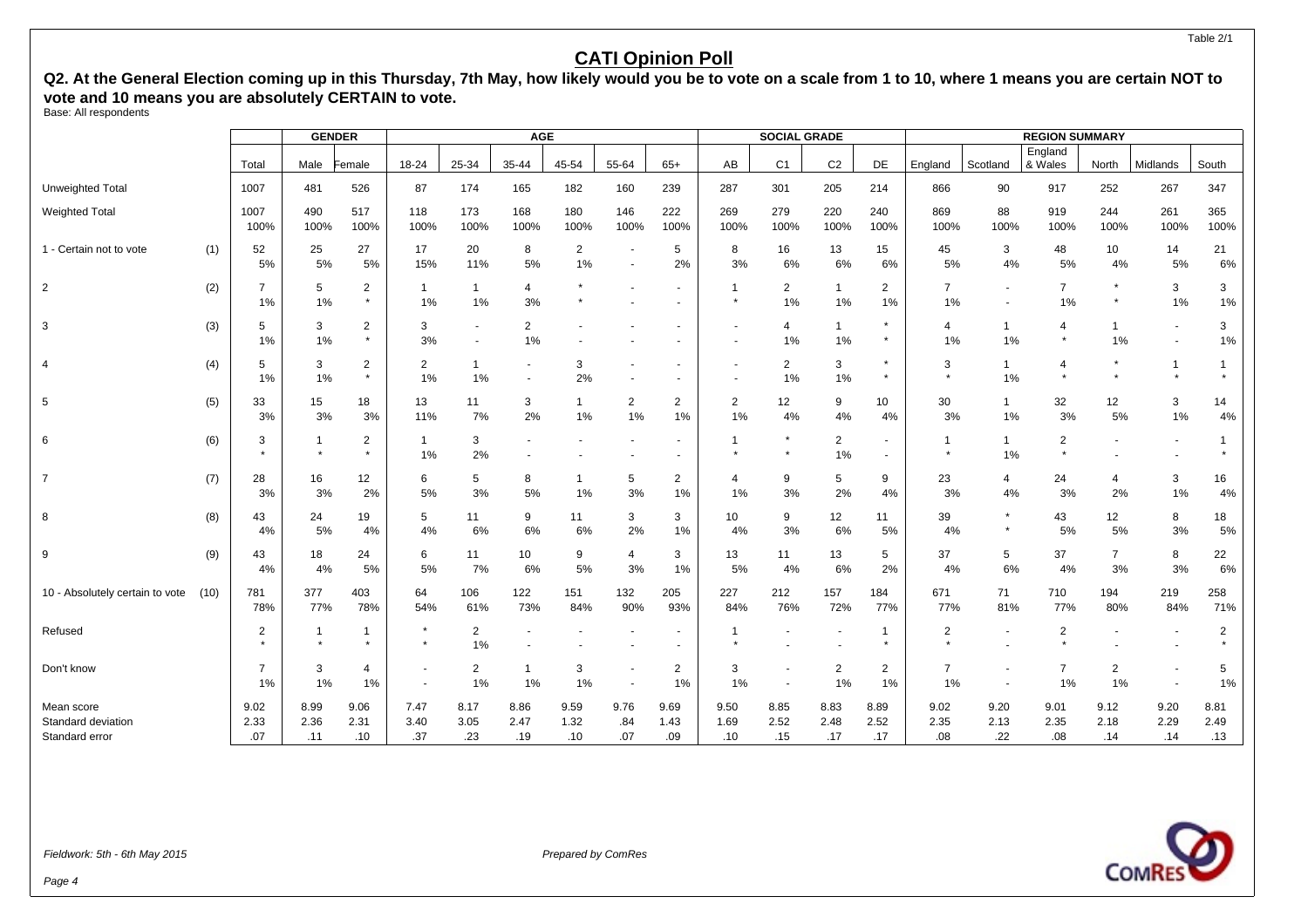Q2. At the General Election coming up in this Thursday, 7th May, how likely would you be to vote on a scale from 1 to 10, where 1 means you are certain NOT to **vote and 10 means you are absolutely CERTAIN to vote.**

Base: All respondents

|                                  |      |                           |                                    |                      | <b>VOTING INTENTION</b> |                          |                                    |                          |                         | <b>PAST VOTE - GENERAL ELECTION 2010</b> |                         |
|----------------------------------|------|---------------------------|------------------------------------|----------------------|-------------------------|--------------------------|------------------------------------|--------------------------|-------------------------|------------------------------------------|-------------------------|
|                                  |      | Total                     | Cons                               | Lab                  | Lib<br>Dems             | <b>UKIP</b>              | Green                              | SNP                      | Cons                    | Lab                                      | Lib<br>Dems             |
| Unweighted Total                 |      | 1007                      | 328                                | 277                  | 72                      | 94                       | 46                                 | 40                       | 314                     | 229                                      | 150                     |
| Weighted Total                   |      | 1007<br>100%              | 290<br>100%                        | 292<br>100%          | 75<br>100%              | 111<br>100%              | 41<br>100%                         | 40<br>100%               | 273<br>100%             | 230<br>100%                              | 163<br>100%             |
| 1 - Certain not to vote          | (1)  | 52<br>5%                  | $\overline{\phantom{a}}$<br>$\sim$ |                      | $\blacksquare$          |                          | $\blacksquare$                     | $\sim$<br>$\sim$         | $\overline{2}$<br>$1\%$ | 5<br>2%                                  | 3<br>$2\%$              |
| $\overline{2}$                   | (2)  | $\overline{7}$<br>1%      |                                    |                      |                         |                          |                                    | $\sim$<br>$\sim$         |                         | $\overline{\phantom{a}}$<br>$\sim$       |                         |
| 3                                | (3)  | $5\phantom{.0}$<br>1%     |                                    |                      |                         |                          |                                    | $\sim$<br>$\sim$         |                         |                                          |                         |
| 4                                | (4)  | $5\phantom{.0}$<br>1%     |                                    |                      |                         |                          |                                    | $\sim$<br>$\sim$         |                         |                                          |                         |
| 5                                | (5)  | 33<br>3%                  | 6<br>2%                            | 12<br>4%             | $\overline{2}$<br>2%    | 8<br>7%                  | $\mathbf{3}$<br>8%                 | $\sim$<br>$\sim$         | 4<br>$1\%$              | $\overline{4}$<br>2%                     |                         |
| 6                                | (6)  | 3<br>$\star$              | $\overline{1}$<br>$\star$          | $\pmb{\ast}$         | $\blacksquare$          | $\overline{\phantom{a}}$ | $\sim$<br>$\overline{\phantom{a}}$ | $\mathbf{1}$<br>3%       | $\mathbf{1}$<br>$\star$ | $\mathbf{1}$<br>$\star$                  |                         |
| $\overline{7}$                   | (7)  | 28<br>3%                  | 6<br>2%                            | $\overline{7}$<br>2% | $\overline{7}$<br>9%    | 3<br>$3%$                | $\star$<br>$1\%$                   | 3<br>$7\%$               | $\mathbf{1}$<br>$1\%$   | $\,$ 5 $\,$<br>2%                        | $\overline{4}$<br>$2\%$ |
| 8                                | (8)  | 43<br>4%                  | 13<br>5%                           | 8<br>3%              | 3<br>4%                 | 6<br>$5\%$               | $\overline{2}$<br>4%               | $\sim$<br>$\sim$         | 6<br>2%                 | 10<br>4%                                 | 9<br>$6\%$              |
| 9                                | (9)  | 43<br>4%                  | 13<br>5%                           | 11<br>4%             | $\overline{2}$<br>3%    | $\overline{7}$<br>$6\%$  | 6<br>14%                           | $\mathbf{1}$<br>2%       | 13<br>$5\%$             | $\overline{7}$<br>3%                     | 3<br>$2\%$              |
| 10 - Absolutely certain to vote  | (10) | 781<br>78%                | 251<br>87%                         | 254<br>87%           | 62<br>83%               | 87<br>78%                | 30 <sup>°</sup><br>72%             | 35<br>88%                | 245<br>90%              | 197<br>86%                               | 144<br>88%              |
| Refused                          |      | $\overline{2}$<br>$\star$ | $\blacksquare$                     |                      |                         |                          | $\sim$                             | $\sim$<br>$\sim$         |                         | $\blacksquare$                           |                         |
| Don't know                       |      | $\overline{7}$<br>1%      |                                    |                      |                         |                          |                                    | $\blacksquare$<br>$\sim$ | 1<br>$\star$            | $\overline{\phantom{a}}$                 |                         |
| Mean score<br>Standard deviation |      | 9.02<br>2.33              | 9.69<br>.92                        | 9.63<br>1.12         | 9.53<br>1.13            | 9.37<br>1.43             | 9.33<br>1.43                       | 9.66<br>1.00             | 9.73<br>1.11            | 9.51<br>1.56                             | 9.63<br>1.36            |
| Standard error                   |      | .07                       | .05                                | .07                  | .13                     | .15                      | .21                                | .16                      | .06                     | .10                                      | .11                     |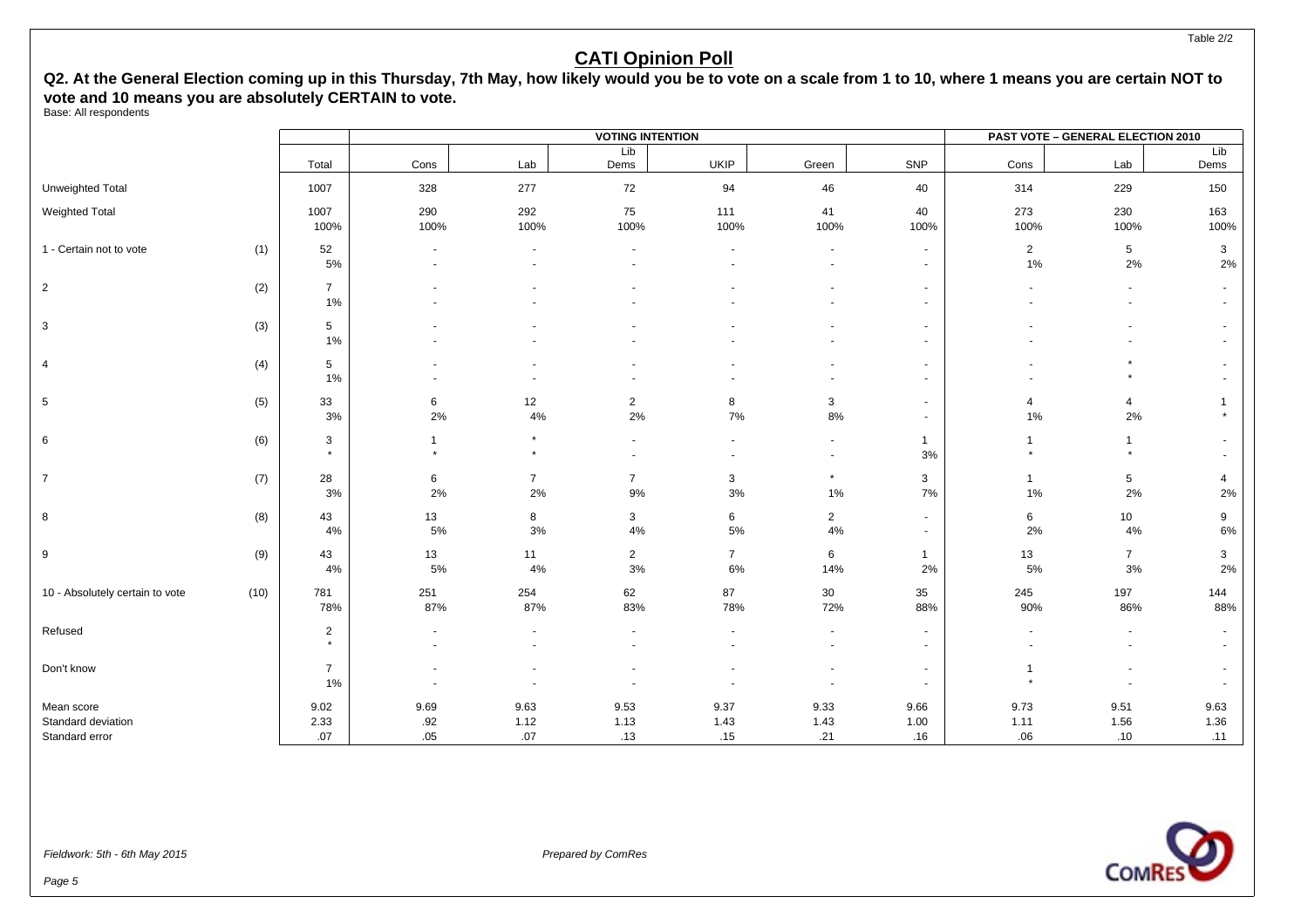Q2. At the General Election coming up in this Thursday, 7th May, how likely would you be to vote on a scale from 1 to 10, where 1 means you are certain NOT to **vote and 10 means you are absolutely CERTAIN to vote.**

Base: All respondents

|                                                    |      |                           |                                            |                      |                                            |                       |                         | <b>REGION</b>            |                      |                       |                          |                                            |                                  |
|----------------------------------------------------|------|---------------------------|--------------------------------------------|----------------------|--------------------------------------------|-----------------------|-------------------------|--------------------------|----------------------|-----------------------|--------------------------|--------------------------------------------|----------------------------------|
|                                                    |      | Total                     | Scotland                                   | North<br>East        | North<br>West                              | Yorks &<br>Humber     | West<br>Midlands        | East<br>Midlands         | Wales                | Eastern               | London                   | South<br>East                              | South<br>West                    |
| Unweighted Total                                   |      | 1007                      | 90                                         | 51                   | 106                                        | 95                    | 92                      | 80                       | 51                   | 95                    | 132                      | 122                                        | 93                               |
| <b>Weighted Total</b>                              |      | 1007<br>100%              | 88<br>100%                                 | 42<br>100%           | 115<br>100%                                | 87<br>100%            | 91<br>100%              | 75<br>100%               | 50<br>100%           | 96<br>100%            | 134<br>100%              | 142<br>100%                                | 89<br>100%                       |
| 1 - Certain not to vote                            | (1)  | 52<br>5%                  | $\mathbf{3}$<br>4%                         | $\sim$<br>$\sim$     | $\sqrt{5}$<br>5%                           | 5<br>6%               | $\overline{7}$<br>7%    | $\mathbf{1}$<br>$1\%$    | 3<br>6%              | 6<br>$7\%$            | $\overline{7}$<br>6%     | 8<br>5%                                    | 6<br>7%                          |
| $\overline{2}$                                     | (2)  | $\overline{7}$<br>1%      | $\sim$                                     |                      | $\overline{a}$<br>$\overline{\phantom{a}}$ | $\star$<br>$\star$    | $\overline{2}$<br>3%    | $\mathbf{1}$<br>2%       |                      | $\sim$<br>$\sim$      | $\mathbf{3}$<br>2%       | $\blacksquare$<br>$\blacksquare$           | $\blacksquare$<br>$\blacksquare$ |
| 3                                                  | (3)  | 5<br>1%                   | $\overline{1}$<br>$1\%$                    | $\star$              | $\mathbf{1}$<br>1%                         |                       |                         |                          |                      |                       | $\blacksquare$<br>$\sim$ | 3<br>2%                                    |                                  |
| 4                                                  | (4)  | 5<br>1%                   | $\mathbf{1}$<br>$1\%$                      | $\star$<br>1%        |                                            |                       |                         | $\sim$                   | $\overline{2}$<br>3% | 1<br>$1\%$            |                          | $\blacksquare$<br>$\overline{\phantom{a}}$ | 1%                               |
| 5                                                  | (5)  | 33<br>3%                  | $\mathbf{1}$<br>1%                         | $\blacksquare$       | 6<br>5%                                    | 6<br>$7\%$            | $\overline{2}$<br>2%    | $\blacksquare$<br>$\sim$ | $\overline{2}$<br>3% | $\overline{2}$<br>2%  | 6<br>5%                  | $\overline{7}$<br>$5\%$                    | $\mathbf{1}$<br>$1\%$            |
| 6                                                  | (6)  | 3<br>$\star$              | $\mathbf{1}$<br>1%                         |                      |                                            |                       |                         | $\blacksquare$           | $\mathbf{1}$<br>2%   | $\sim$<br>$\sim$      | $\star$<br>$\star$       | $\sim$<br>$\sim$                           | $\overline{1}$<br>$1\%$          |
| $\overline{7}$                                     | (7)  | 28<br>3%                  | $\overline{4}$<br>4%                       | $\overline{2}$<br>6% | $\overline{2}$<br>1%                       | $\sim$                | $\overline{1}$<br>1%    | $\overline{1}$<br>2%     | $\overline{1}$<br>2% | $\mathbf{1}$<br>$1\%$ | $\overline{4}$<br>3%     | $5\phantom{.0}$<br>$3%$                    | 8<br>9%                          |
| 8                                                  | (8)  | 43<br>4%                  | $\star$<br>$\star$                         | $\overline{1}$<br>2% | 6<br>6%                                    | 5<br>6%               | $\overline{2}$<br>$2\%$ | 4<br>6%                  | $\overline{4}$<br>8% | $\overline{2}$<br>2%  | 8<br>6%                  | 6<br>$4\%$                                 | 4<br>5%                          |
| 9                                                  | (9)  | 43<br>4%                  | $5\phantom{.0}$<br>6%                      | $\mathbf{1}$<br>3%   | $\overline{4}$<br>3%                       | $\overline{2}$<br>3%  | $\mathbf{1}$<br>$1\%$   | $\mathbf{1}$<br>1%       | $\blacksquare$       | 6<br>6%               | 9<br>7%                  | 10<br>7%                                   | 3<br>3%                          |
| 10 - Absolutely certain to vote                    | (10) | 781<br>78%                | 71<br>81%                                  | 37<br>87%            | 91<br>79%                                  | 67<br>77%             | 76<br>83%               | 66<br>89%                | 38<br>76%            | 78<br>81%             | 91<br>68%                | 104<br>73%                                 | 63<br>71%                        |
| Refused                                            |      | $\overline{2}$<br>$\star$ | $\sim$                                     | $\sim$               |                                            | $\sim$                | $\sim$                  | $\sim$                   |                      | $\sim$                | $\overline{2}$<br>1%     | $\sim$<br>$\blacksquare$                   | $\star$                          |
| Don't know                                         |      | $\overline{7}$<br>1%      | $\overline{\phantom{a}}$<br>$\blacksquare$ | $\mathbf 1$<br>2%    | $\sim$                                     | $\mathbf{1}$<br>$1\%$ |                         |                          |                      |                       | 3<br>2%                  | $\overline{\phantom{a}}$<br>$\sim$         | $\overline{2}$<br>2%             |
| Mean score<br>Standard deviation<br>Standard error |      | 9.02<br>2.33<br>.07       | 9.20<br>2.13<br>.22                        | 9.68<br>1.01<br>.14  | 9.07<br>2.26<br>.22                        | 8.92<br>2.46<br>.25   | 8.95<br>2.68<br>.28     | 9.59<br>1.51<br>.17      | 8.85<br>2.46<br>.34  | 9.13<br>2.37<br>.24   | 8.75<br>2.56<br>.23      | 8.87<br>2.44<br>.22                        | 8.81<br>2.48<br>.26              |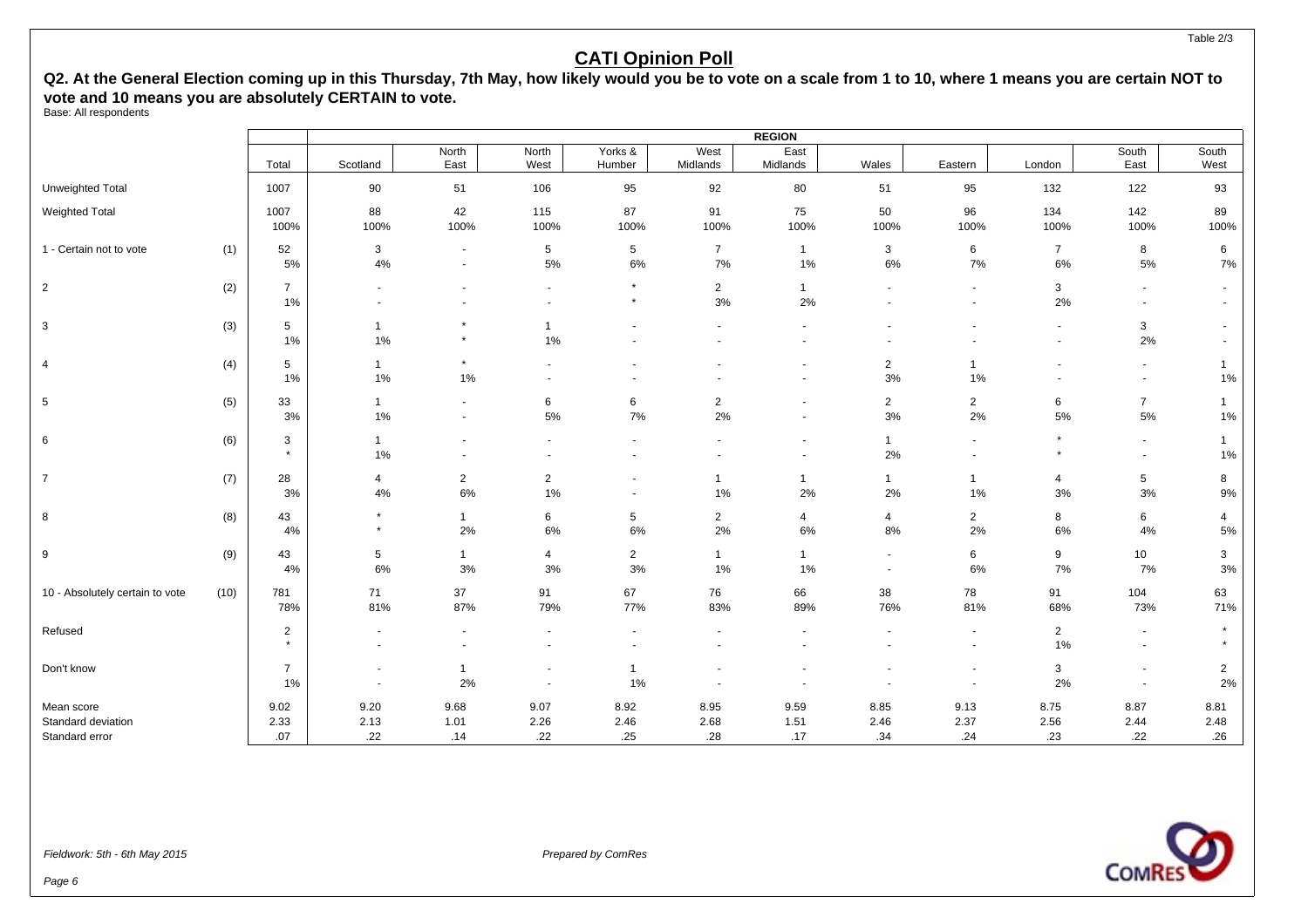Table 3/1

#### **CATI Opinion Poll**

**Q3. At the UK General Election coming up this Thursday, 7th May, will you vote Labour, Liberal Democrat, Conservative, UKIP, SNP or for some other party?** Base: All likely to vote

|                         |             | <b>GENDER</b>  |                |                      |                      | <b>AGE</b>  |                      |                      |                      |             | <b>SOCIAL GRADE</b>  |                    |                      |                          |                                    | <b>REGION SUMMARY</b> |                      |                                     |             |
|-------------------------|-------------|----------------|----------------|----------------------|----------------------|-------------|----------------------|----------------------|----------------------|-------------|----------------------|--------------------|----------------------|--------------------------|------------------------------------|-----------------------|----------------------|-------------------------------------|-------------|
|                         | Total       | Male           | Female         | 18-24                | 25-34                | 35-44       | 45-54                | 55-64                | $65+$                | AB          | C <sub>1</sub>       | C <sub>2</sub>     | DE                   | England                  | Scotland                           | England<br>& Wales    | North                | Midlands                            | South       |
| Unweighted Total        | 942         | 445            | 497            | 70                   | 151                  | 151         | 176                  | 160                  | 234                  | 278         | 280                  | 187                | 197                  | 809                      | 85                                 | 857                   | 235                  | 257                                 | 317         |
| <b>Weighted Total</b>   | 930<br>100% | 452<br>100%    | 478<br>100%    | 95<br>100%           | 148<br>100%          | 153<br>100% | 173<br>100%          | 146<br>100%          | 215<br>100%          | 257<br>100% | 255<br>100%          | 199<br>100%        | 219<br>100%          | 802<br>100%              | 82<br>100%                         | 848<br>100%           | 230<br>100%          | 243<br>100%                         | 329<br>100% |
| Conservative            | 254<br>27%  | 132<br>29%     | 122<br>26%     | 18<br>20%            | 41<br>27%            | 33<br>22%   | 39<br>23%            | 35<br>24%            | 88<br>41%            | 90<br>35%   | 70<br>27%            | 42<br>21%          | 53<br>24%            | 238<br>30%               | $\overline{7}$<br>8%               | 247<br>29%            | 56<br>25%            | 89<br>37%                           | 93<br>28%   |
| Labour                  | 253<br>27%  | 121<br>27%     | 132<br>28%     | 43<br>45%            | 44<br>30%            | 39<br>25%   | 38<br>22%            | 48<br>33%            | 41<br>19%            | 62<br>24%   | 69<br>27%            | 56<br>28%          | 65<br>30%            | 229<br>29%               | 15<br>18%                          | 238<br>28%            | 75<br>33%            | 65<br>27%                           | 90<br>27%   |
| <b>Liberal Democrat</b> | 63<br>7%    | 29<br>7%       | 34<br>7%       | $\overline{4}$<br>4% | 6<br>4%              | 10<br>7%    | 14<br>8%             | 15<br>10%            | 14<br>7%             | 24<br>9%    | 23<br>9%             | 12<br>6%           | 4<br>2%              | 56<br>7%                 | 5<br>6%                            | 58<br>7%              | 16<br>7%             | 16<br>7%                            | 24<br>7%    |
| <b>UKIP</b>             | 101<br>11%  | 57<br>13%      | 44<br>9%       | 15<br>15%            | 13<br>9%             | 10<br>7%    | 19<br>11%            | 21<br>14%            | 23<br>11%            | 15<br>6%    | 33<br>13%            | 26<br>13%          | 27<br>12%            | 90<br>11%                | 4<br>5%                            | 97<br>11%             | 33<br>14%            | 19<br>8%                            | 38<br>12%   |
| Green                   | 37<br>4%    | 14<br>3%       | 23<br>5%       | 8<br>9%              | 6<br>4%              | 8<br>5%     | 11<br>6%             | $\overline{2}$<br>1% | $\overline{2}$<br>1% | 12<br>5%    | 10<br>4%             | 9<br>4%            | $\overline{7}$<br>3% | 32<br>4%                 | $\overline{2}$<br>3%               | 34<br>4%              | 5<br>2%              | 11<br>4%                            | 17<br>5%    |
| SNP                     | 40<br>4%    | 23<br>5%       | 17<br>4%       | $\star$              | 8<br>6%              | 14<br>9%    | 13<br>7%             | $\overline{2}$<br>2% | $\overline{2}$<br>1% | 10<br>4%    | $\overline{7}$<br>3% | 17<br>9%           | 6<br>3%              | $\blacksquare$<br>$\sim$ | 40<br>49%                          |                       |                      |                                     |             |
| Plaid Cymru             | 4           | $\star$        | 3<br>1%        |                      |                      |             | 1<br>1%              | $\overline{2}$<br>1% | $\star$              | -1          | $\mathbf 1$<br>1%    | $\blacksquare$     | 2<br>1%              |                          |                                    |                       |                      |                                     |             |
| <b>BNP</b>              |             | $\blacksquare$ | $\blacksquare$ |                      |                      |             |                      |                      |                      |             |                      |                    |                      |                          |                                    |                       |                      |                                     |             |
| Some other party        | 6<br>1%     | $\star$        | 5<br>1%        |                      |                      | 3<br>2%     | $\overline{2}$<br>1% |                      | -1<br>$\star$        | -1          | $\overline{2}$<br>1% | $\mathbf{1}$<br>1% | 2<br>1%              | 5<br>1%                  | $\overline{\phantom{a}}$<br>$\sim$ | 6<br>1%               | $\overline{2}$<br>1% | $\overline{\phantom{a}}$<br>$\star$ | 2<br>1%     |
| Refused                 | 58<br>6%    | 25<br>6%       | 33<br>7%       | $\blacksquare$       | $\overline{7}$<br>5% | 13<br>9%    | 12<br>7%             | 6<br>4%              | 20<br>9%             | 16<br>6%    | 10<br>4%             | 13<br>6%           | 19<br>9%             | 51<br>6%                 | 3<br>4%                            | 55<br>6%              | 11<br>5%             | 14<br>6%                            | 26<br>8%    |
| Don't know              | 114<br>12%  | 48<br>11%      | 66<br>14%      | 7<br>7%              | 23<br>16%            | 22<br>14%   | 23<br>14%            | 15<br>11%            | 24<br>11%            | 27<br>11%   | 31<br>12%            | 24<br>12%          | 33<br>15%            | 100<br>13%               | 6<br>7%                            | 108<br>13%            | 32<br>14%            | 28<br>12%                           | 40<br>12%   |

**COMRE**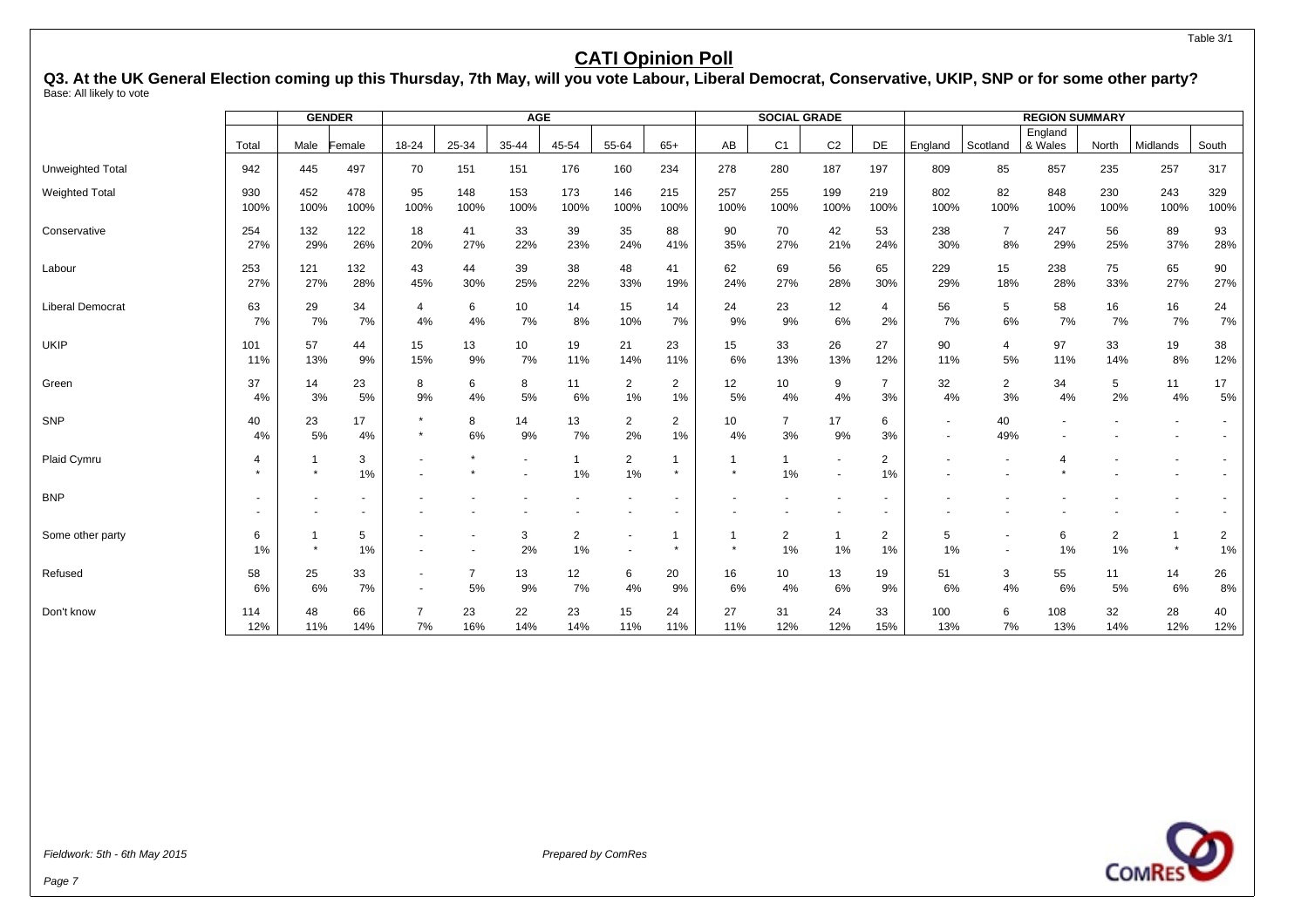#### Table 3/2

#### **CATI Opinion Poll**

**Q3. At the UK General Election coming up this Thursday, 7th May, will you vote Labour, Liberal Democrat, Conservative, UKIP, SNP or for some other party?** Base: All likely to vote

|                         |                           |                          |                                                      | <b>VOTING INTENTION</b> |                          |                  |                                            |                                    | PAST VOTE - GENERAL ELECTION 2010 |                       |
|-------------------------|---------------------------|--------------------------|------------------------------------------------------|-------------------------|--------------------------|------------------|--------------------------------------------|------------------------------------|-----------------------------------|-----------------------|
|                         | Total                     | Cons                     | Lab                                                  | Lib<br>Dems             | <b>UKIP</b>              | Green            | SNP                                        | Cons                               | Lab                               | Lib<br>Dems           |
| Unweighted Total        | 942                       | 328                      | 277                                                  | 72                      | 94                       | 46               | 40                                         | 310                                | 224                               | 147                   |
| <b>Weighted Total</b>   | 930<br>100%               | 290<br>100%              | 292<br>100%                                          | 75<br>100%              | 111<br>100%              | 41<br>100%       | 40<br>100%                                 | 270<br>100%                        | 224<br>100%                       | 160<br>100%           |
| Conservative            | 254<br>27%                | 254<br>88%               | $\overline{\phantom{a}}$<br>$\blacksquare$           |                         | $\blacksquare$           | $\sim$           | $\sim$<br>$\sim$                           | 183<br>68%                         | 18<br>8%                          | 17<br>11%             |
| Labour                  | 253<br>27%                | $\sim$<br>$\sim$         | 253<br>87%                                           |                         |                          |                  | $\sim$<br>$\sim$                           | 15<br>6%                           | 134<br>60%                        | 45<br>28%             |
| <b>Liberal Democrat</b> | 63<br>7%                  |                          | $\overline{\phantom{a}}$<br>$\overline{\phantom{a}}$ | 63<br>84%               |                          |                  | $\blacksquare$<br>$\sim$                   | 6<br>2%                            | $\overline{2}$<br>$1\%$           | 47<br>30%             |
| UKIP                    | 101<br>11%                |                          |                                                      | $\sim$                  | 101<br>91%               |                  | $\sim$<br>$\sim$                           | 27<br>10%                          | 25<br>11%                         | 9<br>6%               |
| Green                   | 37<br>4%                  |                          |                                                      |                         | $\overline{\phantom{a}}$ | 37<br>89%        | $\blacksquare$<br>$\sim$                   | 3<br>1%                            | $\overline{4}$<br>2%              | 12<br>8%              |
| SNP                     | 40<br>4%                  |                          |                                                      |                         | $\overline{\phantom{a}}$ | $\sim$<br>$\sim$ | 40<br>100%                                 | $\blacksquare$<br>$\sim$           | 11<br>5%                          | 3<br>2%               |
| Plaid Cymru             | $\overline{4}$<br>$\star$ |                          |                                                      |                         |                          |                  | $\blacksquare$<br>$\sim$                   |                                    | $\overline{\phantom{a}}$          | 1<br>$1\%$            |
| <b>BNP</b>              | $\sim$<br>$\sim$          |                          |                                                      |                         |                          |                  | $\blacksquare$<br>$\overline{\phantom{a}}$ |                                    |                                   | $\sim$<br>$\sim$      |
| Some other party        | 6<br>$1\%$                | $\overline{\phantom{a}}$ |                                                      |                         |                          |                  | $\sim$<br>$\sim$                           | $\overline{\phantom{a}}$<br>$\sim$ | $\overline{2}$<br>1%              | $\mathbf{1}$<br>$1\%$ |
| Refused                 | 58<br>6%                  | 13<br>5%                 | 5<br>2%                                              | $\mathbf{1}$<br>1%      | $\mathbf{1}$<br>1%       | $\star$<br>$1\%$ | $\sim$<br>$\blacksquare$                   | 9<br>3%                            | 5<br>2%                           | 4<br>2%               |
| Don't know              | 114<br>12%                | 22<br>8%                 | 34<br>12%                                            | 12<br>15%               | 9<br>8%                  | 4<br>10%         | $\blacksquare$<br>$\sim$                   | 27<br>10%                          | 25<br>11%                         | $20\,$<br>13%         |

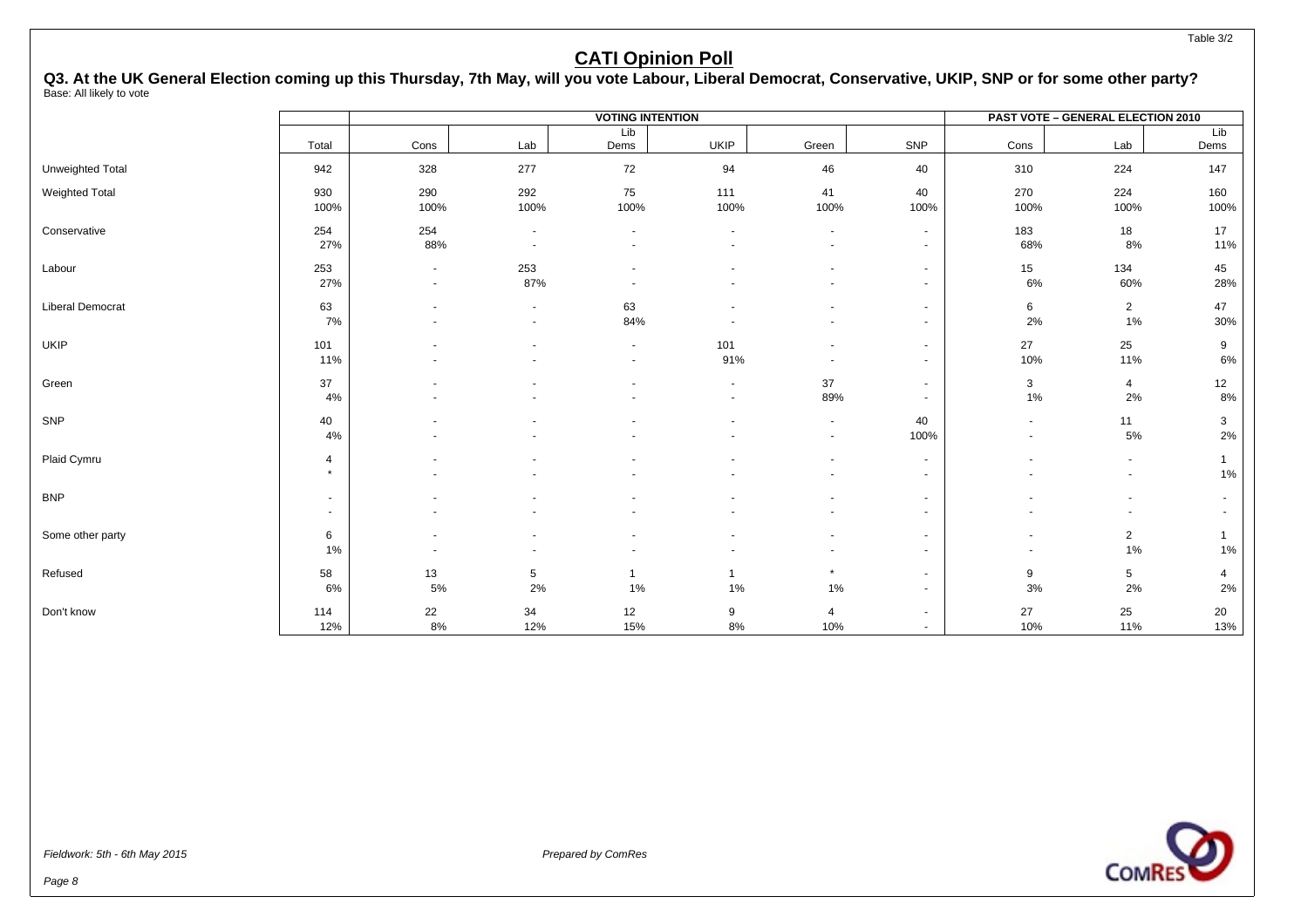Table 3/3

#### **CATI Opinion Poll**

**Q3. At the UK General Election coming up this Thursday, 7th May, will you vote Labour, Liberal Democrat, Conservative, UKIP, SNP or for some other party?** Base: All likely to vote

|                         |                                    |                                                      |                                  |                |                          |                                                      | <b>REGION</b>                              |                                            |                          |                                                      |                                            |                  |
|-------------------------|------------------------------------|------------------------------------------------------|----------------------------------|----------------|--------------------------|------------------------------------------------------|--------------------------------------------|--------------------------------------------|--------------------------|------------------------------------------------------|--------------------------------------------|------------------|
|                         | Total                              | Scotland                                             | North<br>East                    | North<br>West  | Yorks &<br>Humber        | West<br>Midlands                                     | East<br>Midlands                           | Wales                                      | Eastern                  | London                                               | South<br>East                              | South<br>West    |
| Unweighted Total        | 942                                | 85                                                   | 48                               | 100            | 87                       | 88                                                   | 78                                         | 48                                         | 91                       | 119                                                  | 114                                        | 84               |
| Weighted Total          | 930                                | 82                                                   | 41                               | 108            | 80                       | 82                                                   | 72                                         | 46                                         | 88                       | 119                                                  | 131                                        | 80               |
|                         | 100%                               | 100%                                                 | 100%                             | 100%           | 100%                     | 100%                                                 | 100%                                       | 100%                                       | 100%                     | 100%                                                 | 100%                                       | 100%             |
| Conservative            | 254                                | $\overline{7}$                                       | 15                               | 25             | 17                       | 26                                                   | 27                                         | 10                                         | 36                       | 19                                                   | 45                                         | 29               |
|                         | 27%                                | 8%                                                   | 37%                              | 23%            | 21%                      | 32%                                                  | 37%                                        | 21%                                        | 40%                      | 16%                                                  | 34%                                        | 36%              |
| Labour                  | 253                                | 15                                                   | 10                               | 37             | 28                       | 25                                                   | 21                                         | 8                                          | 19                       | 54                                                   | 24                                         | 11               |
|                         | 27%                                | 18%                                                  | 25%                              | 34%            | 34%                      | 31%                                                  | 29%                                        | 18%                                        | 21%                      | 46%                                                  | 18%                                        | 14%              |
| <b>Liberal Democrat</b> | 63                                 | $5\phantom{.0}$                                      | $\mathbf{1}$                     | 9              | 6                        | $5\phantom{.0}$                                      | $\overline{4}$                             | $\overline{2}$                             | $\overline{7}$           | 3                                                    | 9                                          | 12               |
|                         | 7%                                 | 6%                                                   | 2%                               | 8%             | 8%                       | 6%                                                   | 5%                                         | 5%                                         | 8%                       | 3%                                                   | 7%                                         | 15%              |
| <b>UKIP</b>             | 101                                | $\overline{4}$                                       | $\overline{4}$                   | 17             | 11                       | 3                                                    | $\overline{4}$                             | $\overline{7}$                             | 12                       | 6                                                    | 25                                         | $\overline{7}$   |
|                         | 11%                                | 5%                                                   | 11%                              | 16%            | 14%                      | 4%                                                   | 5%                                         | 16%                                        | 13%                      | 5%                                                   | 19%                                        | $9%$             |
| Green                   | 37                                 | $\overline{2}$                                       | $\sim$                           | 3              | $\overline{2}$           | 5                                                    | $\blacksquare$                             | $\overline{2}$                             | 6                        | 5                                                    | 6                                          | 6                |
|                         | 4%                                 | 3%                                                   | $\overline{\phantom{a}}$         | 3%             | 2%                       | 6%                                                   | $\overline{\phantom{a}}$                   | 5%                                         | $6\%$                    | 4%                                                   | 5%                                         | 8%               |
| SNP                     | 40<br>$4\%$                        | 40<br>49%                                            | $\blacksquare$<br>$\blacksquare$ | $\blacksquare$ | $\blacksquare$<br>$\sim$ | $\blacksquare$                                       | $\blacksquare$<br>$\overline{\phantom{a}}$ | $\blacksquare$<br>$\overline{\phantom{a}}$ | $\overline{\phantom{a}}$ | $\blacksquare$                                       | $\overline{\phantom{a}}$<br>$\blacksquare$ | $\sim$<br>$\sim$ |
| Plaid Cymru             | $\overline{4}$<br>$\star$          | $\overline{\phantom{a}}$                             |                                  |                |                          |                                                      | $\overline{\phantom{a}}$<br>۰              | $\overline{4}$<br>9%                       |                          |                                                      |                                            | $\sim$<br>$\sim$ |
| <b>BNP</b>              | $\sim$<br>$\overline{\phantom{a}}$ | $\overline{\phantom{a}}$<br>$\overline{\phantom{a}}$ |                                  |                |                          |                                                      | $\blacksquare$<br>$\overline{\phantom{a}}$ | $\overline{\phantom{a}}$                   |                          |                                                      | $\blacksquare$<br>$\overline{\phantom{a}}$ | $\sim$<br>$\sim$ |
| Some other party        | 6<br>1%                            | $\overline{\phantom{a}}$<br>$\overline{\phantom{a}}$ | $\overline{2}$<br>5%             |                |                          | $\overline{\phantom{a}}$<br>$\overline{\phantom{a}}$ | -1<br>1%                                   | $\overline{1}$<br>2%                       |                          | $\overline{\phantom{a}}$<br>$\overline{\phantom{a}}$ | $\overline{2}$<br>$1\%$                    | $\sim$<br>$\sim$ |
| Refused                 | 58                                 | 3                                                    | $\overline{2}$                   | 6              | 3                        | $\sqrt{5}$                                           | 6                                          | 4                                          | 4                        | 13                                                   | 6                                          | 8                |
|                         | 6%                                 | 4%                                                   | 6%                               | 5%             | 3%                       | 6%                                                   | 8%                                         | 8%                                         | 5%                       | 11%                                                  | 4%                                         | 10%              |
| Don't know              | 114                                | 6                                                    | 6                                | 12             | 14                       | 12                                                   | 10                                         | 8                                          | 6                        | 18                                                   | 15                                         | $\overline{7}$   |
|                         | 12%                                | 7%                                                   | 15%                              | 11%            | 18%                      | 15%                                                  | 14%                                        | 17%                                        | 6%                       | 15%                                                  | 11%                                        | $8\%$            |

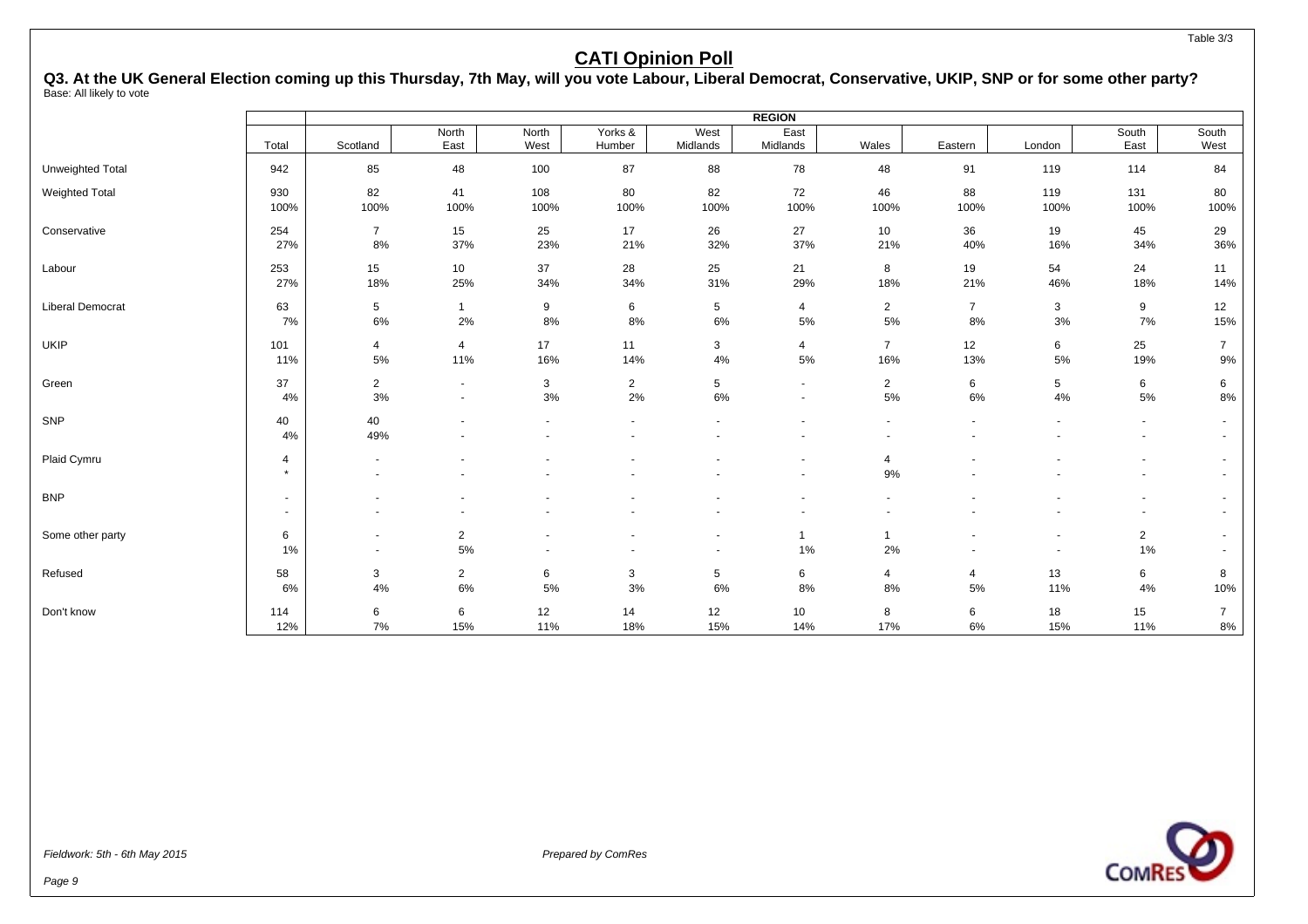Table 4/1

#### **CATI Opinion Poll**

#### Q4. If it were a legal requirement for you to vote, do you think you would probably vote Conservative, Labour, Liberal Democrat, UKIP, SNP, Plaid Cymru or for **some other party?**

Base: All unlikely to vote or unsure who they would vote for at the General election

|                         |                      | <b>GENDER</b>        |                                  |                       |            | <b>AGE</b>           |            |                       |                       |                                            | <b>SOCIAL GRADE</b>   |                          |                       |                                    |                          | <b>REGION SUMMARY</b> |                       |                      |                      |
|-------------------------|----------------------|----------------------|----------------------------------|-----------------------|------------|----------------------|------------|-----------------------|-----------------------|--------------------------------------------|-----------------------|--------------------------|-----------------------|------------------------------------|--------------------------|-----------------------|-----------------------|----------------------|----------------------|
|                         | Total                | Male                 | Female                           | 18-24                 | 25-34      | 35-44                | 45-54      | 55-64                 | $65+$                 | AB                                         | C <sub>1</sub>        | C <sub>2</sub>           | DE                    | England                            | Scotland                 | England<br>& Wales    | North                 | Midlands             | South                |
| Unweighted Total        | 235                  | 111                  | 124                              | 23                    | 52         | 47                   | 39         | 30                    | 44                    | 51                                         | 71                    | 58                       | 55                    | 202                                | 17                       | 218                   | 61                    | 56                   | 85                   |
| <b>Weighted Total</b>   | 249<br>100%          | 112<br>100%          | 137<br>100%                      | 30<br>100%            | 55<br>100% | 51<br>100%           | 43<br>100% | 21<br>100%            | 50<br>100%            | 55<br>100%                                 | 65<br>100%            | 57<br>100%               | 73<br>100%            | 219<br>100%                        | 15<br>100%               | 235<br>100%           | 57<br>100%            | 61<br>100%           | 101<br>100%          |
| Conservative            | 32<br>13%            | 17<br>15%            | 15<br>11%                        | $\overline{7}$<br>22% | 6<br>12%   | 5<br>10%             | 3<br>7%    | 3<br>16%              | $\overline{7}$<br>14% | $\overline{7}$<br>13%                      | 8<br>13%              | 9<br>16%                 | $\overline{7}$<br>10% | 28<br>13%                          | $\mathbf{1}$<br>4%       | 31<br>13%             | 5<br>8%               | 8<br>13%             | 16<br>16%            |
| Labour                  | 26<br>11%            | 10<br>9%             | 16<br>12%                        | $\overline{4}$<br>14% | 10<br>19%  | 6<br>12%             | 3<br>8%    | $\overline{1}$<br>4%  | 1<br>3%               | $\overline{7}$<br>12%                      | 11<br>18%             | $\overline{4}$<br>6%     | 4<br>6%               | 26<br>12%                          | $\sim$<br>$\blacksquare$ | 26<br>11%             | $\overline{7}$<br>13% | 4<br>7%              | 14<br>14%            |
| <b>Liberal Democrat</b> | 8<br>3%              | 3<br>3%              | 5<br>4%                          |                       | 3<br>6%    | $\mathbf{1}$<br>3%   | 3<br>7%    | $\sim$                | $\mathbf 1$<br>2%     | $\mathbf{1}$<br>2%                         | $\mathbf{1}$<br>2%    | 2<br>3%                  | 4<br>5%               | 8<br>4%                            | $\overline{\phantom{a}}$ | 8<br>4%               | 3<br>5%               | $\mathbf{1}$<br>1%   | 5<br>5%              |
| UKIP                    | 25<br>10%            | 11<br>10%            | 14<br>10%                        | 9<br>31%              | 3<br>6%    | 6<br>11%             |            |                       | $\overline{7}$<br>14% | $\overline{\phantom{a}}$<br>$\blacksquare$ | $\overline{7}$<br>11% | 9<br>16%                 | 9<br>12%              | 22<br>10%                          | 3<br>18%                 | 22<br>9%              | 10<br>18%             | 8<br>13%             | $\overline{4}$<br>4% |
| Green                   | 9<br>4%              | $\overline{7}$<br>6% | $\overline{2}$<br>2%             | 3<br>10%              | 4<br>8%    | $\overline{1}$<br>2% | 3%         |                       |                       | $\mathbf{1}$<br>2%                         | $\overline{7}$<br>11% | $\star$<br>1%            | 1<br>1%               | 9<br>4%                            | $\sim$                   | 9<br>4%               | 3<br>6%               | $\overline{2}$<br>3% | 4%                   |
| SNP                     | 3<br>1%              | 1%                   | $\overline{2}$<br>2%             | 1<br>4%               | 1%         | 1<br>2%              |            |                       |                       |                                            | $\overline{2}$<br>3%  | $\overline{\phantom{a}}$ | 1%                    | $\overline{\phantom{a}}$<br>$\sim$ | 3<br>20%                 |                       |                       |                      |                      |
| Plaid Cymru             | $\overline{2}$<br>1% | 2<br>1%              | $\blacksquare$<br>$\blacksquare$ |                       |            |                      | 2<br>4%    |                       |                       | $\overline{2}$<br>3%                       |                       |                          |                       |                                    |                          | $\overline{2}$<br>1%  |                       |                      |                      |
| <b>BNP</b>              |                      |                      |                                  |                       |            |                      |            |                       |                       |                                            |                       |                          |                       |                                    |                          |                       |                       |                      |                      |
| Some other party        | $\overline{2}$<br>1% | $\overline{2}$<br>2% | $\blacksquare$<br>$\blacksquare$ |                       | 1%         | 2%                   |            |                       | $\mathbf 1$<br>1%     | $\mathbf{1}$<br>2%                         | 1%                    | $\blacksquare$           | -1<br>1%              | 2<br>1%                            |                          | $\overline{2}$<br>1%  | 2<br>3%               |                      |                      |
| Refused                 | 53<br>21%            | 23<br>21%            | 30<br>22%                        | $\star$               | 5<br>10%   | 16<br>32%            | 12<br>28%  | $\overline{4}$<br>17% | 16<br>32%             | 16<br>29%                                  | 13<br>20%             | 9<br>16%                 | 15<br>21%             | 48<br>22%                          | $\mathbf{1}$<br>10%      | 52<br>22%             | 9<br>15%              | 9<br>15%             | 30<br>30%            |
| Don't know              | 89<br>36%            | 36<br>33%            | 53<br>38%                        | 6<br>18%              | 21<br>38%  | 14<br>27%            | 19<br>44%  | 13<br>63%             | 17<br>34%             | 20<br>36%                                  | 14<br>22%             | 24<br>41%                | 31<br>43%             | 75<br>34%                          | $\overline{7}$<br>49%    | 82<br>35%             | 18<br>33%             | 30<br>48%            | 27<br>27%            |

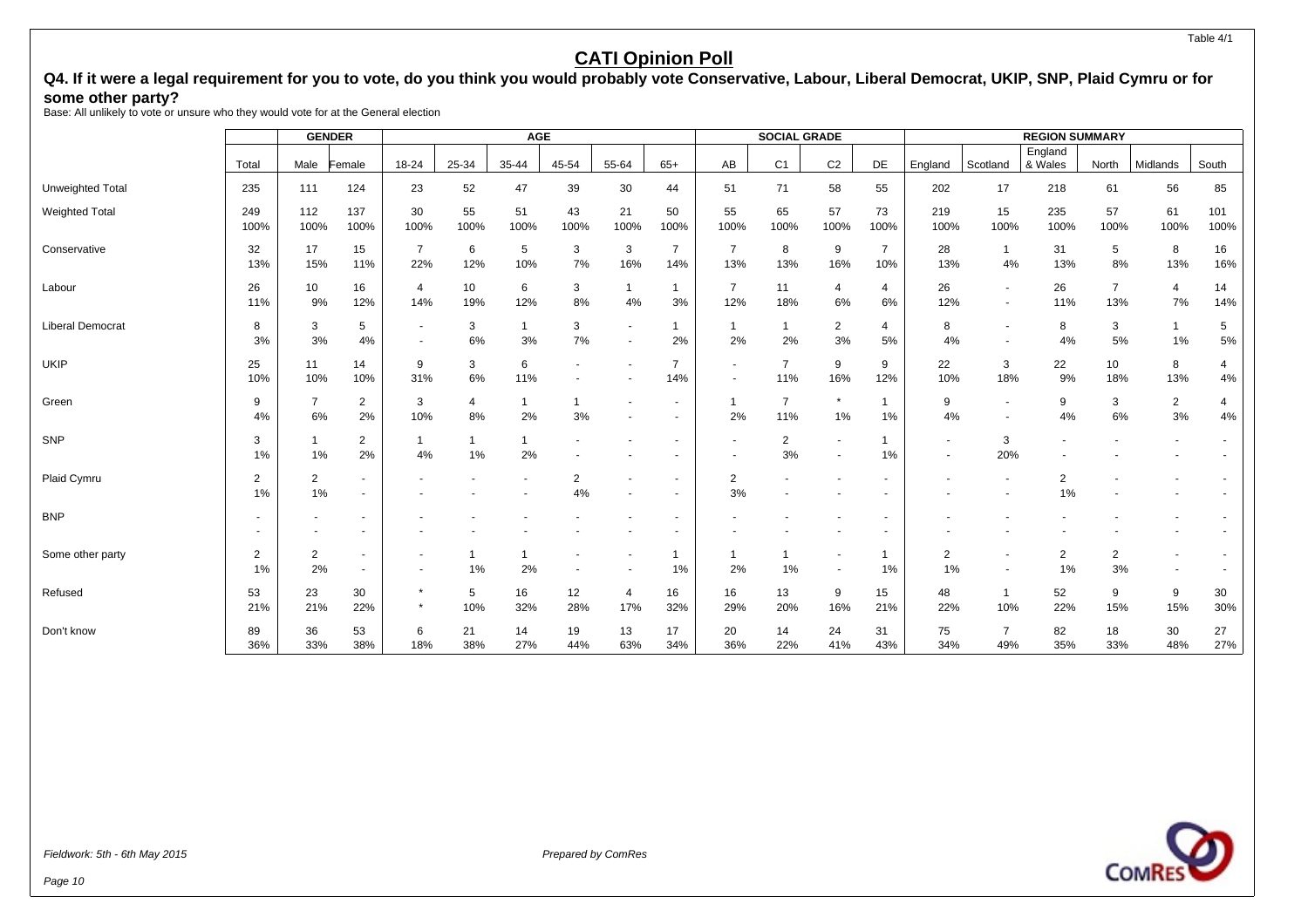#### Q4. If it were a legal requirement for you to vote, do you think you would probably vote Conservative, Labour, Liberal Democrat, UKIP, SNP, Plaid Cymru or for **some other party?**

Base: All unlikely to vote or unsure who they would vote for at the General election

|                       |                |                          |                          | <b>VOTING INTENTION</b> |                |                          |                |                | <b>PAST VOTE - GENERAL ELECTION 2010</b> |              |
|-----------------------|----------------|--------------------------|--------------------------|-------------------------|----------------|--------------------------|----------------|----------------|------------------------------------------|--------------|
|                       |                |                          |                          | Lib                     |                |                          |                |                |                                          | Lib          |
|                       | Total          | Cons                     | Lab                      | Dems                    | <b>UKIP</b>    | Green                    | SNP            | Cons           | Lab                                      | Dems         |
| Unweighted Total      | 235            | 30                       | 38                       | 12                      | 9              | $\overline{7}$           | $\sim$         | 35             | 35                                       | 26           |
| <b>Weighted Total</b> | 249            | 36                       | 39                       | 12                      | 10             | $\mathbf 5$              | $\sim$         | 39             | 35                                       | 27           |
|                       | 100%           | 100%                     | 100%                     | 100%                    | 100%           | 100%                     |                | 100%           | 100%                                     | 100%         |
| Conservative          | 32             | 13                       | $\overline{\phantom{a}}$ | $\blacksquare$          |                |                          | $\sim$         | 8              | 3                                        | 3            |
|                       | 13%            | 36%                      |                          |                         |                |                          |                | 21%            | 8%                                       | 10%          |
| Labour                | 26             | $\overline{\phantom{a}}$ | 13                       |                         |                |                          | $\sim$         | $\sim$         | 11                                       | $\mathbf{3}$ |
|                       | 11%            | $\overline{\phantom{a}}$ | 34%                      |                         |                |                          |                | $\sim$         | 31%                                      | 11%          |
| Liberal Democrat      | 8              |                          |                          | $\overline{7}$          |                |                          |                | $\overline{2}$ | $\mathbf{1}$                             | 4            |
|                       | 3%             |                          |                          | 55%                     |                |                          |                | $5\%$          | 2%                                       | 16%          |
| <b>UKIP</b>           | 25             |                          |                          |                         | 8              |                          | $\sim$         | $\mathbf{1}$   | $\sqrt{5}$                               |              |
|                       | 10%            |                          |                          |                         | 78%            |                          |                | $3%$           | 14%                                      | $5\%$        |
| Green                 | 9              |                          |                          |                         | $\overline{a}$ | $\overline{4}$           |                | $\mathbf{1}$   | $\overline{\phantom{a}}$                 |              |
|                       | 4%             |                          |                          |                         |                | 89%                      |                | 3%             |                                          |              |
| SNP                   | 3              |                          |                          |                         |                |                          | $\sim$         |                |                                          |              |
|                       | 1%             |                          |                          |                         |                | $\overline{\phantom{a}}$ | $\sim$         |                |                                          |              |
| Plaid Cymru           | 2              |                          |                          |                         |                |                          | $\overline{a}$ |                |                                          |              |
|                       | 1%             |                          |                          |                         |                |                          |                |                |                                          |              |
| <b>BNP</b>            | $\blacksquare$ |                          |                          |                         |                |                          |                |                |                                          |              |
|                       | $\sim$         |                          |                          |                         |                |                          |                |                |                                          |              |
| Some other party      | $\overline{2}$ |                          |                          |                         |                |                          |                | $\mathbf{1}$   |                                          |              |
|                       | 1%             |                          |                          |                         |                |                          | $\sim$         | 2%             | ٠                                        |              |
| Refused               | 53             | 11                       | 3                        | $\overline{2}$          |                |                          | $\sim$         | 10             | $\sqrt{2}$                               | 3            |
|                       | 21%            | 30%                      | 7%                       | 16%                     |                |                          |                | 27%            | 7%                                       | 9%           |
| Don't know            | 89             | 12                       | 23                       | 4                       | $\overline{2}$ | $\overline{1}$           |                | 15             | 14                                       | 13           |
|                       | 36%            | 34%                      | 59%                      | 29%                     | 22%            | 11%                      |                | 39%            | 39%                                      | 49%          |



Page 11

Table 4/2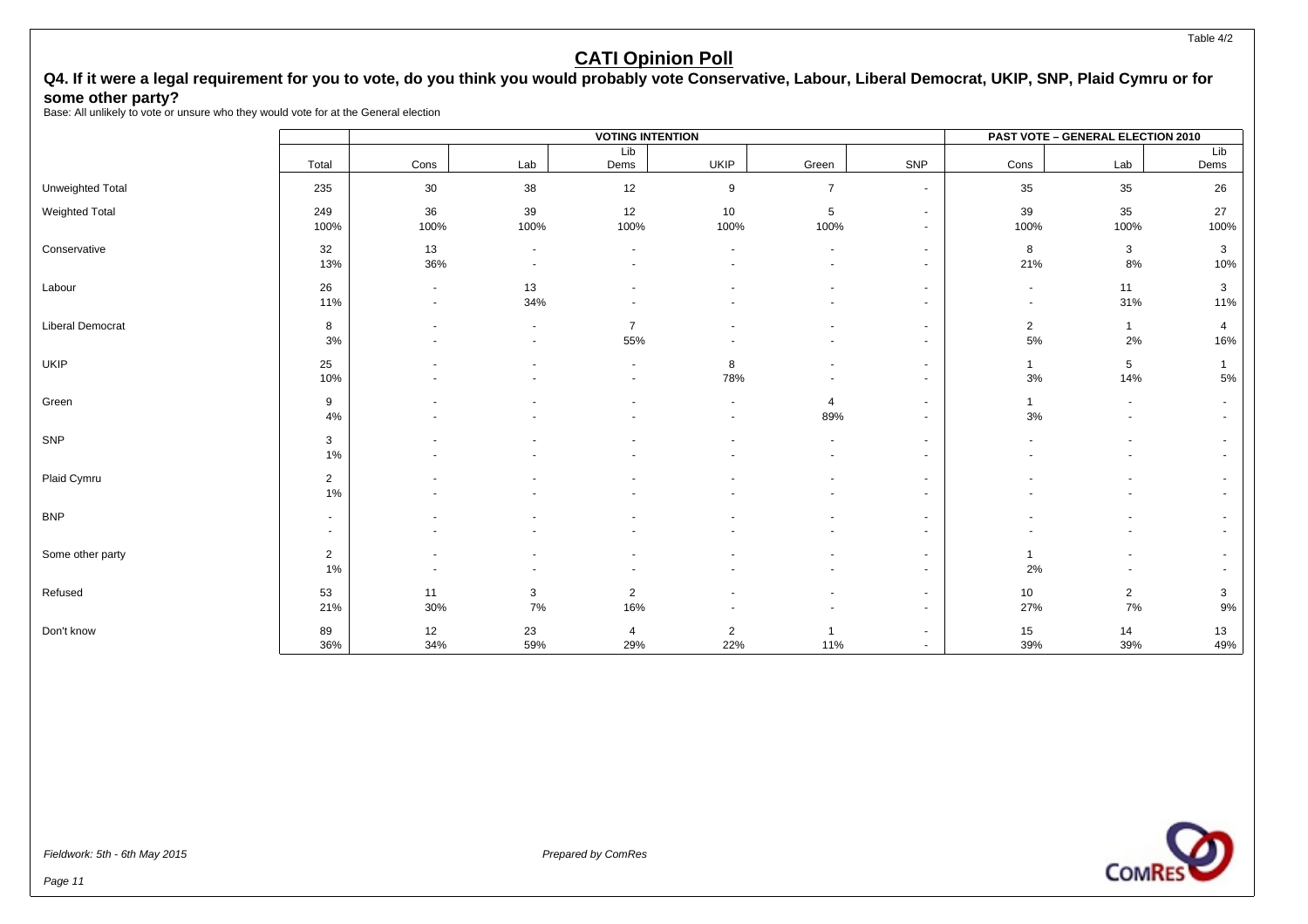#### Table 4/3

#### **CATI Opinion Poll**

#### Q4. If it were a legal requirement for you to vote, do you think you would probably vote Conservative, Labour, Liberal Democrat, UKIP, SNP, Plaid Cymru or for **some other party?**

Base: All unlikely to vote or unsure who they would vote for at the General election

|                         |                |                |                          |                |                |                          | <b>REGION</b>            |                          |                          |                |                          |                          |
|-------------------------|----------------|----------------|--------------------------|----------------|----------------|--------------------------|--------------------------|--------------------------|--------------------------|----------------|--------------------------|--------------------------|
|                         |                |                | North                    | North          | Yorks &        | West                     | East                     |                          |                          |                | South                    | South                    |
|                         | Total          | Scotland       | East                     | West           | Humber         | Midlands                 | Midlands                 | Wales                    | Eastern                  | London         | East                     | West                     |
| <b>Unweighted Total</b> | 235            | 17             | 9                        | 23             | 29             | 21                       | 21                       | 16                       | 14                       | 37             | 23                       | 25                       |
| Weighted Total          | 249            | 15             | 10                       | 24             | 23             | 26                       | 18                       | 16                       | 17                       | 46             | 31                       | 23                       |
|                         | 100%           | 100%           | 100%                     | 100%           | 100%           | 100%                     | 100%                     | 100%                     | 100%                     | 100%           | 100%                     | 100%                     |
| Conservative            | 32             | $\mathbf{1}$   | $\sim$                   | $\overline{2}$ | 3              | $\mathbf{1}$             | 3                        | 3                        | 4                        | 8              | $\overline{4}$           | 4                        |
|                         | 13%            | 4%             | $\sim$                   | 7%             | 13%            | 5%                       | 16%                      | 18%                      | 21%                      | 17%            | 13%                      | 16%                      |
| Labour                  | 26             | $\sim$         | $\mathbf{1}$             | $\overline{4}$ | 3              | $\blacksquare$           | $\overline{2}$           | $\overline{\phantom{a}}$ | 3                        | $\overline{7}$ | $5\phantom{.0}$          | $\overline{2}$           |
|                         | 11%            | $\sim$         | $8\%$                    | 15%            | 13%            | $\overline{\phantom{a}}$ | 9%                       | $\overline{\phantom{a}}$ | 16%                      | 16%            | 17%                      | 8%                       |
| Liberal Democrat        | 8              | $\sim$         | $\mathbf{1}$             | $\overline{2}$ | $\blacksquare$ | $\overline{\phantom{a}}$ |                          |                          | $\blacksquare$           | 4              | $\overline{\phantom{a}}$ |                          |
|                         | 3%             |                | 6%                       | 8%             |                | $\blacksquare$           | 4%                       |                          | $\blacksquare$           | 8%             | $\sim$                   | 5%                       |
| <b>UKIP</b>             | 25             | 3              | $\mathbf{1}$             | 3              | 6              | $\overline{7}$           | $\overline{1}$           |                          |                          | $\mathbf{1}$   | $\overline{2}$           |                          |
|                         | 10%            | 18%            | $7\%$                    | 14%            | 26%            | 25%                      | 7%                       |                          |                          | 2%             | 8%                       | $4\%$                    |
| Green                   | 9              |                | $\sim$                   | $\mathbf{1}$   | $\overline{2}$ | $\mathbf{1}$             | $\mathbf{1}$             |                          | $\overline{\phantom{a}}$ | $\mathbf{1}$   | $\overline{a}$           |                          |
|                         | 4%             |                | $\overline{\phantom{a}}$ | 6%             | 8%             | 3%                       | 6%                       |                          |                          | 2%             | $5\%$                    | 6%                       |
| SNP                     | 3              | 3              |                          |                | ٠              | $\blacksquare$           | ٠                        |                          |                          |                | $\blacksquare$           |                          |
|                         | 1%             | 20%            |                          |                | ٠              | $\blacksquare$           | $\overline{\phantom{a}}$ | $\overline{\phantom{a}}$ |                          |                | $\overline{\phantom{a}}$ | $\overline{\phantom{a}}$ |
| Plaid Cymru             | 2              |                |                          |                |                |                          | $\overline{\phantom{a}}$ | $\overline{2}$           |                          |                |                          |                          |
|                         | 1%             |                |                          |                |                |                          | $\overline{\phantom{a}}$ | 11%                      |                          |                |                          |                          |
| <b>BNP</b>              | $\blacksquare$ |                |                          |                |                |                          |                          |                          |                          |                |                          |                          |
|                         | $\sim$         |                |                          |                |                |                          |                          |                          |                          |                |                          |                          |
| Some other party        | $\overline{2}$ |                |                          | $\mathbf{1}$   | $\mathbf{1}$   |                          | $\overline{\phantom{a}}$ | $\mathbf{1}$             |                          |                |                          |                          |
|                         | 1%             |                | $\overline{\phantom{a}}$ | 4%             | 3%             |                          | $\overline{\phantom{a}}$ | 3%                       |                          |                | $\overline{\phantom{a}}$ |                          |
| Refused                 | 53             | -1             | $\star$                  | $\overline{7}$ | $\overline{2}$ | 3                        | 5                        | 4                        | $\overline{2}$           | 17             | 6                        | 8                        |
|                         | 21%            | 10%            | $1\%$                    | 29%            | 8%             | 10%                      | 27%                      | 22%                      | 10%                      | 36%            | 18%                      | 33%                      |
| Don't know              | 89             | $\overline{7}$ | 8                        | $\overline{4}$ | $\overline{7}$ | 15                       | 6                        | $\overline{7}$           | 9                        | 8              | 12                       | 6                        |
|                         | 36%            | 49%            | 78%                      | 16%            | 30%            | 57%                      | 32%                      | 46%                      | 53%                      | 18%            | 39%                      | 27%                      |

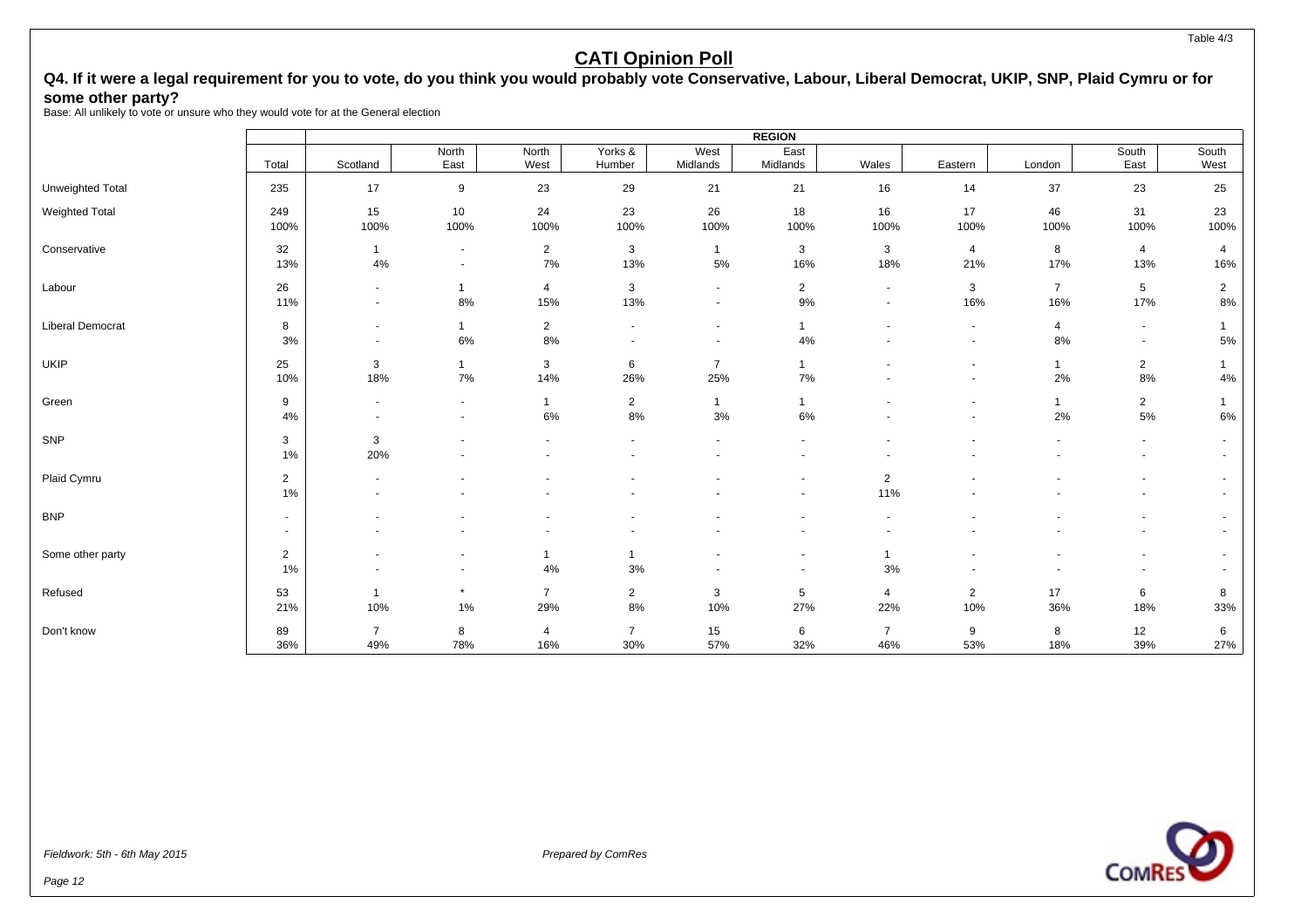#### Table 5/1

### **CATI Opinion Poll**

**Q5. Generally speaking, do you think of yourself as Conservative, Labour, Liberal Democrat, UKIP, SNP, Plaid Cymru or another party?** Base: All respondents

|                         |                      | <b>GENDER</b> |            |             |         | <b>AGE</b>                         |         |                      |         |                        | <b>SOCIAL GRADE</b> |                                            |                      |                                    |                | <b>REGION SUMMARY</b> |                      |                                                      |                |
|-------------------------|----------------------|---------------|------------|-------------|---------|------------------------------------|---------|----------------------|---------|------------------------|---------------------|--------------------------------------------|----------------------|------------------------------------|----------------|-----------------------|----------------------|------------------------------------------------------|----------------|
|                         | Total                |               |            | 18-24       | 25-34   | 35-44                              | 45-54   | 55-64                | $65+$   |                        |                     | C <sub>2</sub>                             | DE                   |                                    |                | England<br>& Wales    |                      | Midlands                                             | South          |
|                         |                      | Male          | Female     |             |         |                                    |         |                      |         | AB                     | C <sub>1</sub>      |                                            |                      | England                            | Scotland       |                       | North                |                                                      |                |
| <b>Unweighted Total</b> | 1007                 | 481           | 526        | 87          | 174     | 165                                | 182     | 160                  | 239     | 287                    | 301                 | 205                                        | 214                  | 866                                | 90             | 917                   | 252                  | 267                                                  | 347            |
| <b>Weighted Total</b>   | 1007                 | 490           | 517        | 118         | 173     | 168                                | 180     | 146                  | 222     | 269                    | 279                 | 220                                        | 240                  | 869                                | 88             | 919                   | 244                  | 261                                                  | 365            |
|                         | 100%                 | 100%          | 100%       | 100%        | 100%    | 100%                               | 100%    | 100%                 | 100%    | 100%                   | 100%                | 100%                                       | 100%                 | 100%                               | 100%           | 100%                  | 100%                 | 100%                                                 | 100%           |
| Conservative            | 250                  | 118           | 133        | 23          | 37      | 33                                 | 39      | 28                   | 91      | 79                     | 72                  | 46                                         | 53                   | 229                                | 8              | 242                   | 47                   | 81                                                   | 101            |
|                         | 25%                  | 24%           | 26%        | 20%         | 21%     | 20%                                | 21%     | 19%                  | 41%     | 30%                    | 26%                 | 21%                                        | 22%                  | 26%                                | 9%             | 26%                   | 19%                  | 31%                                                  | 28%            |
| Labour                  | 295                  | 139           | 156        | 46          | 48      | 44                                 | 54      | 50                   | 53      | 74                     | 76                  | 61                                         | 85                   | 262                                | 19             | 277                   | 82                   | 68                                                   | 111            |
|                         | 29%                  | 28%           | 30%        | 39%         | 28%     | 26%                                | 30%     | 34%                  | 24%     | 27%                    | 27%                 | 28%                                        | 35%                  | 30%                                | 21%            | 30%                   | 34%                  | 26%                                                  | 31%            |
| <b>Liberal Democrat</b> | 73                   | 33            | 40         | 2           | 10      | 14                                 | 17      | 12                   | 18      | 24                     | 27                  | 12                                         | 10 <sup>°</sup>      | 60                                 | 9              | 63                    | 16                   | 17                                                   | 27             |
|                         | 7%                   | 7%            | 8%         | 2%          | 6%      | 8%                                 | 9%      | 8%                   | 8%      | 9%                     | 10%                 | 6%                                         | 4%                   | 7%                                 | 11%            | 7%                    | 6%                   | 7%                                                   | 7%             |
| <b>UKIP</b>             | 66                   | 40            | 26         | 8           | 11      | 12                                 | 8       | 14                   | 14      | 12                     | 13                  | 21                                         | 20                   | 61                                 | 3              | 63                    | 21                   | 20                                                   | 20             |
|                         | 7%                   | 8%            | 5%         | 7%          | 6%      | 7%                                 | 4%      | 9%                   | 6%      | 5%                     | 5%                  | 9%                                         | 8%                   | 7%                                 | 3%             | 7%                    | 9%                   | 8%                                                   | 5%             |
| Green                   | 37                   | 18            | 19         | 9           | 4       | 8                                  | 12      | 3                    | 1       | 6                      | 15                  | 9                                          | 6                    | 30                                 | 4              | 32                    | 9                    | $\overline{7}$                                       | 14             |
|                         | 4%                   | 4%            | 4%         | 7%          | 2%      | 5%                                 | 7%      | 2%                   | 1%      | 2%                     | 5%                  | 4%                                         | 3%                   | 3%                                 | 5%             | 4%                    | 4%                   | 3%                                                   | 4%             |
| SNP                     | 32<br>3%             | 15<br>3%      | 17<br>3%   | -1<br>$1\%$ | 5<br>3% | 13<br>8%                           | 9<br>5% | $\overline{2}$<br>1% | 1<br>1% | 6<br>2%                | 8<br>3%             | 13<br>6%                                   | 5<br>2%              | $\overline{\phantom{a}}$<br>$\sim$ | 32<br>36%      |                       |                      | $\blacksquare$<br>$\overline{\phantom{a}}$           |                |
| Plaid Cymru             | 4                    |               | 3<br>1%    |             | 1<br>1% | $\sim$<br>$\overline{\phantom{a}}$ | 1%      | $\star$<br>$\star$   | -1      | $\mathbf 1$<br>$\star$ | 1%                  | $\blacksquare$<br>$\overline{\phantom{a}}$ | $\overline{2}$<br>1% | ٠                                  |                |                       |                      |                                                      |                |
| <b>BNP</b>              | $\overline{ }$<br>1% | 3<br>1%       | 4<br>$1\%$ | 4<br>3%     | 3<br>2% |                                    |         |                      | $\sim$  | $\blacksquare$         | 6<br>2%             | $\sim$                                     | $\star$              | $\overline{7}$<br>1%               |                | $\overline{7}$<br>1%  | $\overline{4}$<br>2% | $\overline{\phantom{a}}$<br>$\overline{\phantom{a}}$ | 3<br>1%        |
| Some other party        | 26                   | 20            | 6          | 3           | 5       | 5                                  | 5       | 3                    | 5       | 7                      | 3                   | 10                                         | 6                    | 21                                 | $\overline{2}$ | 24                    | 11                   | 4                                                    | $\overline{7}$ |
|                         | 3%                   | 4%            | $1\%$      | 2%          | 3%      | 3%                                 | 3%      | 2%                   | 2%      | 3%                     | 1%                  | 4%                                         | 2%                   | 2%                                 | 2%             | 3%                    | 4%                   | 2%                                                   | 2%             |
| Refused                 | 43                   | 25            | 18         | 6           | 9       | 4                                  | 6       | 7                    | 11      | 10                     | $\overline{7}$      | 13                                         | 12                   | 37                                 | $\overline{2}$ | 41                    | $\overline{7}$       | 10                                                   | 20             |
|                         | 4%                   | 5%            | 3%         | 5%          | 5%      | 2%                                 | 3%      | 5%                   | 5%      | 4%                     | 3%                  | 6%                                         | 5%                   | 4%                                 | 2%             | 4%                    | 3%                   | 4%                                                   | 6%             |
| Don't know              | 174                  | 79            | 95         | 15          | 40      | 35                                 | 30      | 28                   | 27      | 49                     | 50                  | 34                                         | 40                   | 161                                | 9              | 165                   | 48                   | 53                                                   | 61             |
|                         | 17%                  | 16%           | 18%        | 13%         | 23%     | 21%                                | 16%     | 19%                  | 12%     | 18%                    | 18%                 | 16%                                        | 17%                  | 19%                                | 10%            | 18%                   | 20%                  | 20%                                                  | 17%            |

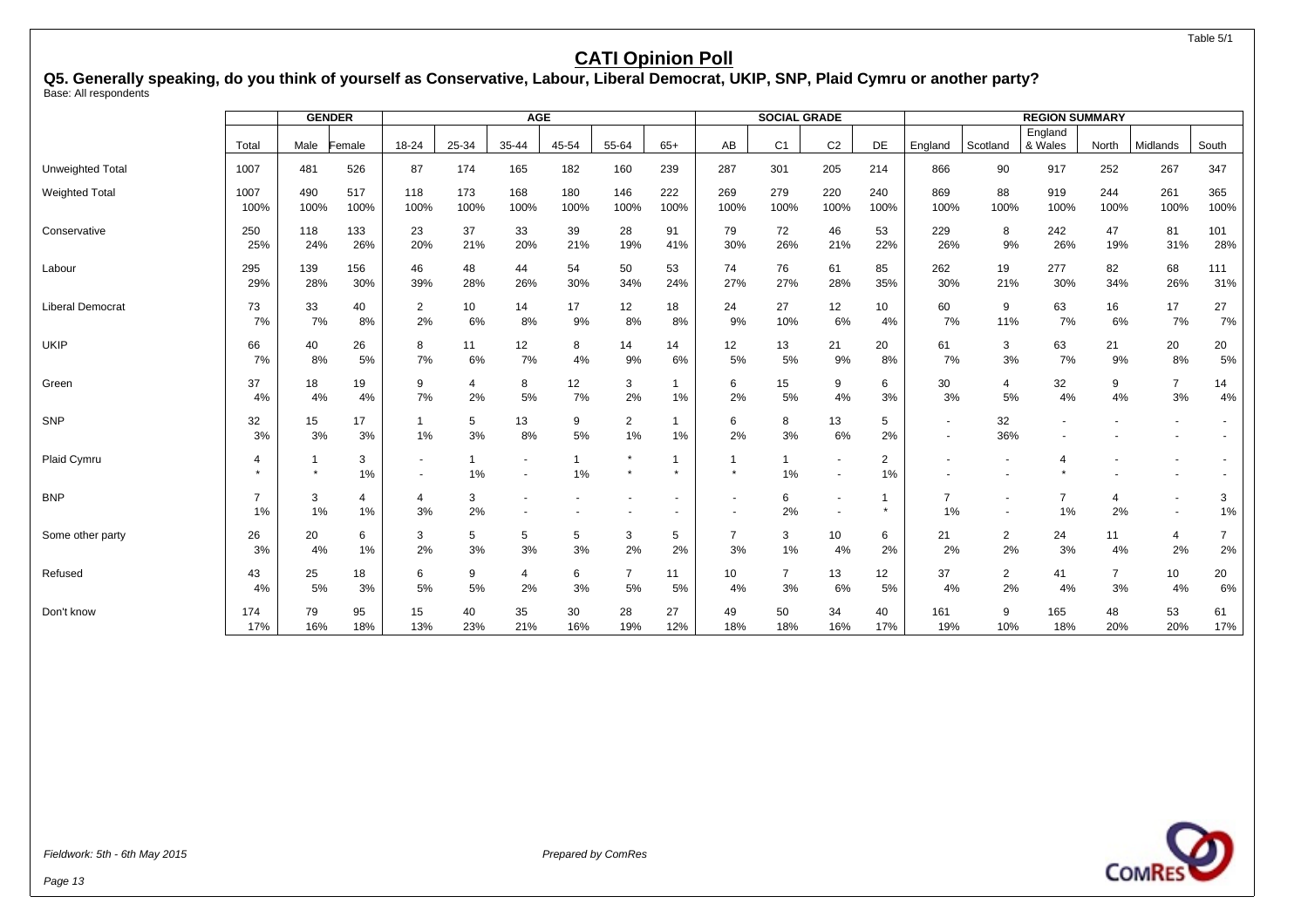Table 5/2

### **CATI Opinion Poll**

**Q5. Generally speaking, do you think of yourself as Conservative, Labour, Liberal Democrat, UKIP, SNP, Plaid Cymru or another party?** Base: All respondents

|                  |                           |                      |                         | <b>VOTING INTENTION</b>            |                                                      |                                    |                                    |                    | <b>PAST VOTE - GENERAL ELECTION 2010</b> |                      |
|------------------|---------------------------|----------------------|-------------------------|------------------------------------|------------------------------------------------------|------------------------------------|------------------------------------|--------------------|------------------------------------------|----------------------|
|                  | Total                     | Cons                 | Lab                     | Lib<br>Dems                        | <b>UKIP</b>                                          | Green                              | SNP                                | Cons               | Lab                                      | Lib<br>Dems          |
| Unweighted Total | 1007                      | 328                  | 277                     | 72                                 | 94                                                   | 46                                 | 40                                 | 314                | 229                                      | 150                  |
| Weighted Total   | 1007<br>100%              | 290<br>100%          | 292<br>100%             | 75<br>100%                         | 111<br>100%                                          | 41<br>100%                         | 40<br>100%                         | 273<br>100%        | 230<br>100%                              | 163<br>100%          |
| Conservative     | 250<br>25%                | 215<br>74%           | $\mathbf{1}$<br>$\star$ | 3<br>4%                            | 13<br>12%                                            | $\overline{2}$<br>5%               | $\sim$<br>$\overline{\phantom{a}}$ | 166<br>61%         | 12<br>5%                                 | 13<br>8%             |
| Labour           | 295<br>29%                | 11<br>4%             | 236<br>81%              | 8<br>11%                           | 19<br>17%                                            | 10<br>24%                          | $\mathbf{1}$<br>4%                 | 20<br>7%           | 164<br>72%                               | 44<br>27%            |
| Liberal Democrat | 73<br>7%                  | $\overline{7}$<br>2% | 8<br>3%                 | 50<br>66%                          | $\mathbf{1}$<br>1%                                   | 4<br>9%                            | $\mathbf{1}$<br>2%                 | 5<br>2%            | $\overline{2}$<br>1%                     | 48<br>29%            |
| <b>UKIP</b>      | 66<br>7%                  | 3<br>1%              | 1                       | $\sim$<br>$\overline{\phantom{a}}$ | 47<br>42%                                            | $\sim$<br>$\overline{\phantom{a}}$ | $\sim$<br>$\sim$                   | 21<br>8%           | $\overline{7}$<br>3%                     | $\overline{4}$<br>2% |
| Green            | 37<br>4%                  |                      | 6<br>2%                 | 1<br>$1\%$                         | $\mathbf{1}$<br>1%                                   | 21<br>51%                          | 4<br>9%                            | $\star$<br>$\star$ | $\sqrt{5}$<br>2%                         | 9<br>6%              |
| SNP              | 32<br>3%                  |                      |                         | $\overline{\phantom{a}}$<br>$\sim$ | $\star$<br>$\star$                                   | $\sim$<br>$\sim$                   | 29<br>73%                          | $\star$<br>$\star$ | 8<br>4%                                  |                      |
| Plaid Cymru      | $\overline{4}$<br>$\star$ |                      |                         |                                    |                                                      |                                    | $\sim$                             |                    | $\blacksquare$                           | 1%                   |
| <b>BNP</b>       | $\overline{7}$<br>1%      |                      |                         |                                    | $\overline{7}$<br>6%                                 |                                    | $\sim$                             |                    | $\overline{\phantom{a}}$                 |                      |
| Some other party | 26<br>3%                  | $\overline{c}$<br>1% | $\overline{2}$<br>1%    |                                    | 8<br>7%                                              | 1<br>$3%$                          | $\mathbf{1}$<br>$3%$               | $\star$            | 6<br>2%                                  | 5<br>$3%$            |
| Refused          | 43<br>4%                  | 12<br>4%             | 4<br>1%                 |                                    | $\overline{\phantom{a}}$<br>$\overline{\phantom{a}}$ | 1<br>3%                            | $\sim$<br>$\sim$                   | 11<br>$4\%$        | $\mathbf{1}$<br>1%                       | 3<br>2%              |
| Don't know       | 174<br>17%                | 40<br>14%            | 33<br>11%               | 14<br>18%                          | 15<br>13%                                            | $\overline{2}$<br>$5\%$            | 4<br>9%                            | 47<br>17%          | 25<br>11%                                | 36<br>22%            |

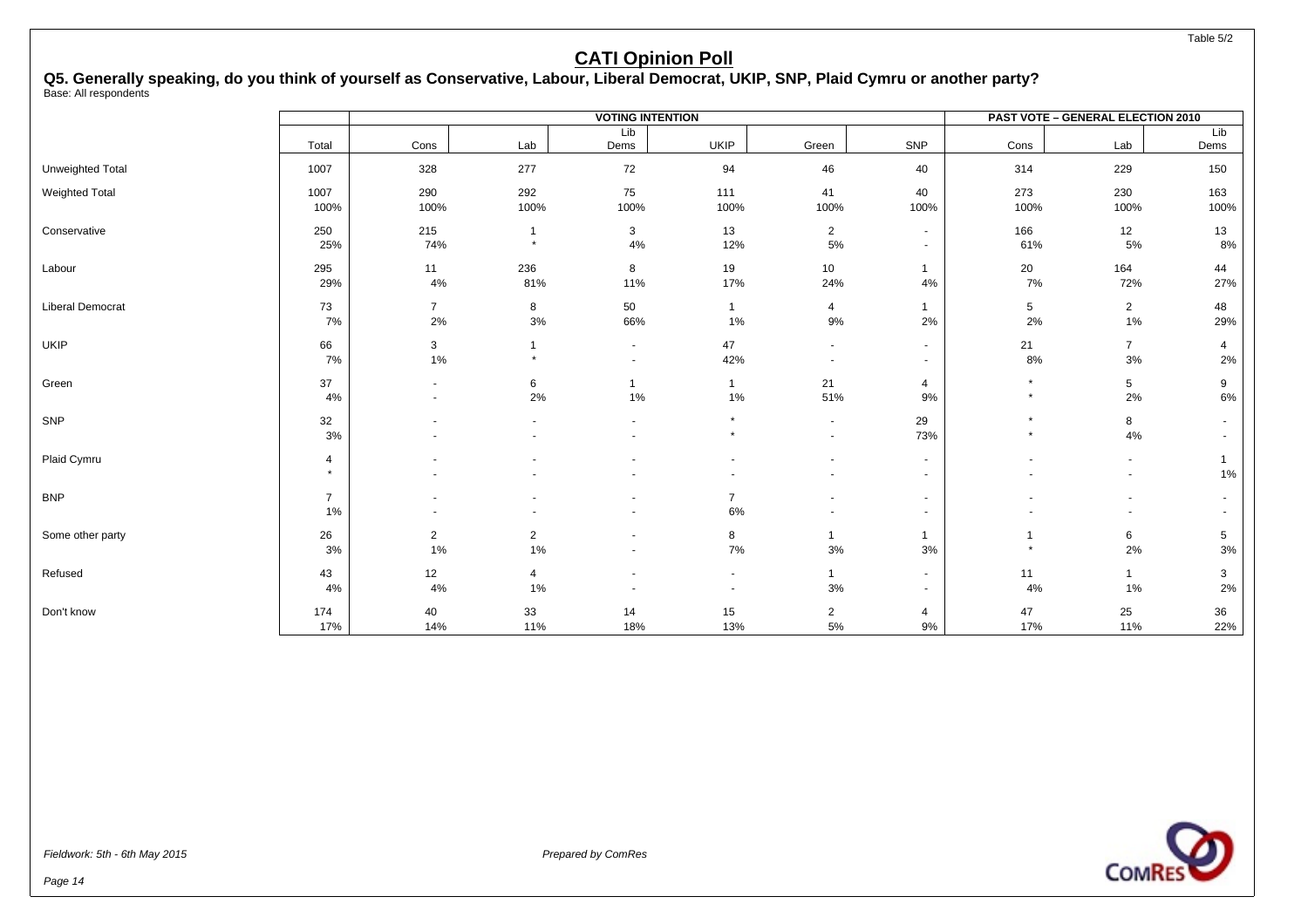#### **Q5. Generally speaking, do you think of yourself as Conservative, Labour, Liberal Democrat, UKIP, SNP, Plaid Cymru or another party?** Base: All respondents

 $\Gamma$ 

|                         |                      |                |                |                                                      |                      |                  | <b>REGION</b>         |                          |         |                                    |                                    |                          |
|-------------------------|----------------------|----------------|----------------|------------------------------------------------------|----------------------|------------------|-----------------------|--------------------------|---------|------------------------------------|------------------------------------|--------------------------|
|                         | Total                | Scotland       | North<br>East  | North<br>West                                        | Yorks &<br>Humber    | West<br>Midlands | East<br>Midlands      | Wales                    | Eastern | London                             | South<br>East                      | South<br>West            |
| Unweighted Total        | 1007                 | 90             | 51             | 106                                                  | 95                   | 92               | 80                    | 51                       | 95      | 132                                | 122                                | 93                       |
| Weighted Total          | 1007                 | 88             | 42             | 115                                                  | 87                   | 91               | 75                    | 50                       | 96      | 134                                | 142                                | 89                       |
|                         | 100%                 | 100%           | 100%           | 100%                                                 | 100%                 | 100%             | 100%                  | 100%                     | 100%    | 100%                               | 100%                               | 100%                     |
| Conservative            | 250                  | 8              | 12             | 21                                                   | 14                   | 29               | 22                    | 13                       | 30      | 19                                 | 50                                 | 32                       |
|                         | 25%                  | 9%             | 29%            | 18%                                                  | 16%                  | 32%              | 29%                   | 27%                      | 32%     | 14%                                | 35%                                | 36%                      |
| Labour                  | 295                  | 19             | 15             | 34                                                   | 33                   | 27               | 23                    | 14                       | 18      | 60                                 | 33                                 | 19                       |
|                         | 29%                  | 21%            | 36%            | 30%                                                  | 38%                  | 30%              | 31%                   | 29%                      | 19%     | 45%                                | 23%                                | 21%                      |
| <b>Liberal Democrat</b> | 73                   | 9              | 3              | 6                                                    | $\overline{7}$       | 3                | $\overline{7}$        | 3                        | 8       | 8                                  | 10 <sup>1</sup>                    | 10                       |
|                         | 7%                   | 11%            | $6\%$          | 6%                                                   | 8%                   | $3%$             | 9%                    | 6%                       | 8%      | 6%                                 | 7%                                 | 12%                      |
| <b>UKIP</b>             | 66                   | 3              | $\mathbf{1}$   | 14                                                   | $\overline{7}$       | 5                | $\overline{4}$        | $\overline{2}$           | 11      | 5                                  | 13                                 | $\overline{2}$           |
|                         | 7%                   | 3%             | 2%             | 12%                                                  | 8%                   | 6%               | 5%                    | 5%                       | 11%     | 4%                                 | 9%                                 | 2%                       |
| Green                   | 37                   | $\overline{4}$ | $\blacksquare$ | 6                                                    | 3                    | $\overline{2}$   | $\mathbf{2}^{\prime}$ | $\overline{2}$           | 3       | $\overline{4}$                     | 5                                  | 5                        |
|                         | 4%                   | 5%             | $\sim$         | 5%                                                   | 3%                   | 2%               | $3%$                  | 4%                       | 3%      | 3%                                 | 4%                                 | 6%                       |
| SNP                     | 32<br>3%             | 32<br>36%      |                |                                                      |                      |                  | $\sim$                | $\overline{\phantom{a}}$ |         | $\overline{\phantom{a}}$           | $\sim$<br>$\overline{\phantom{a}}$ | $\sim$<br>$\sim$         |
| Plaid Cymru             | 4<br>$\star$         |                |                |                                                      |                      |                  |                       | 4<br>8%                  |         |                                    | $\blacksquare$<br>$\sim$           | $\sim$<br>$\blacksquare$ |
| <b>BNP</b>              | $\overline{7}$<br>1% |                |                | $\overline{\phantom{a}}$<br>$\overline{\phantom{a}}$ | $\overline{4}$<br>4% |                  |                       |                          |         | $\overline{\phantom{a}}$<br>$\sim$ | 3<br>2%                            | $\sim$<br>$\sim$         |
| Some other party        | 26                   | $\overline{2}$ | 6              | $\overline{4}$                                       | $\sim$               | 1                | $\mathbf{1}$          | 3                        | 1       | $\overline{2}$                     | 3                                  | $\overline{2}$           |
|                         | 3%                   | 2%             | 15%            | 4%                                                   | $\sim$               | $1\%$            | 2%                    | $5\%$                    | 1%      | 1%                                 | 2%                                 | 2%                       |
| Refused                 | 43                   | $\overline{2}$ | $\pmb{\ast}$   | $\overline{4}$                                       | $\mathbf{3}$         | $\overline{2}$   | $\overline{2}$        | 4                        | 6       | 13                                 | 5                                  | 3                        |
|                         | 4%                   | 2%             | $\star$        | 3%                                                   | 3%                   | $3%$             | $2\%$                 | 8%                       | 6%      | 9%                                 | 3%                                 | 3%                       |
| Don't know              | 174                  | 9              | $\sqrt{5}$     | 25                                                   | 17                   | 20               | 14                    | 4                        | 19      | 24                                 | 21                                 | 16                       |
|                         | 17%                  | 10%            | 12%            | 22%                                                  | 20%                  | 23%              | 18%                   | 8%                       | 20%     | 18%                                | 15%                                | 18%                      |

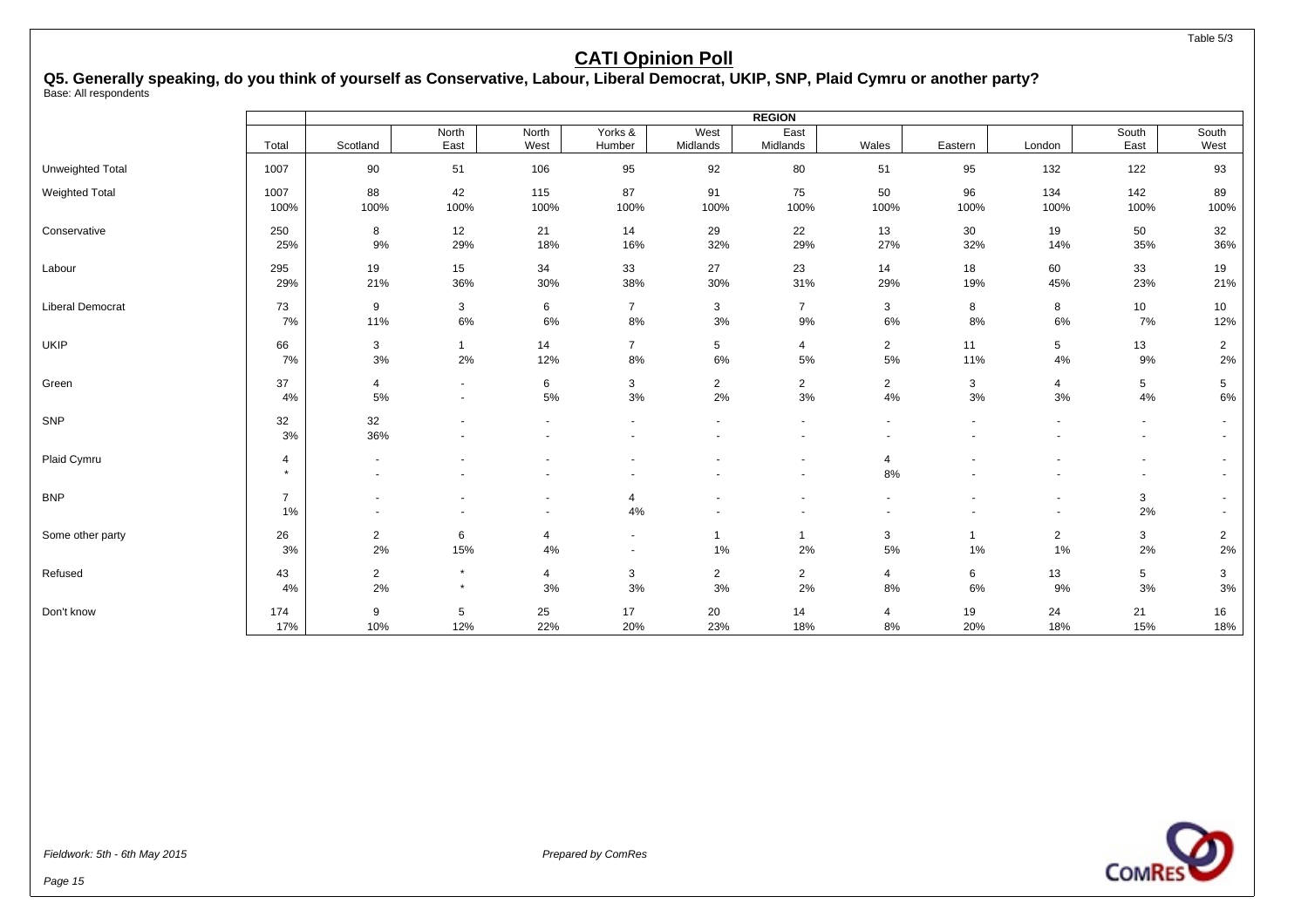Table 6/1

### **CATI Opinion Poll**

# **Q3/Q4/Q5 Voting intention (Turnout weighted)** Base: All likely to vote and expressing a voting intention

|                         |             |             | <b>GENDER</b>            |                    |                      | <b>AGE</b>           |             |                          |             |             | <b>SOCIAL GRADE</b> |                                            |                      |                                    |                       | <b>REGION SUMMARY</b> |                      |             |             |
|-------------------------|-------------|-------------|--------------------------|--------------------|----------------------|----------------------|-------------|--------------------------|-------------|-------------|---------------------|--------------------------------------------|----------------------|------------------------------------|-----------------------|-----------------------|----------------------|-------------|-------------|
|                         |             |             |                          |                    |                      |                      |             |                          |             |             |                     |                                            |                      |                                    |                       | England               |                      |             |             |
|                         | Total       | Male        | Female                   | 18-24              | 25-34                | 35-44                | 45-54       | 55-64                    | $65+$       | AB          | C <sub>1</sub>      | C <sub>2</sub>                             | DE                   | England                            | Scotland              | & Wales               | North                | Midlands    | South       |
| Unweighted Total        | 852         | 403         | 449                      | 66                 | 136                  | 132                  | 158         | 149                      | 211         | 255         | 257                 | 163                                        | 177                  | 739                                | 77                    | 775                   | 211                  | 235         | 293         |
| <b>Weighted Total</b>   | 716<br>100% | 349<br>100% | 366<br>100%              | 54<br>100%         | 103<br>100%          | 114<br>100%          | 142<br>100% | 123<br>100%              | 180<br>100% | 205<br>100% | 195<br>100%         | 147<br>100%                                | 169<br>100%          | 617<br>100%                        | 66<br>100%            | 650<br>100%           | 173<br>100%          | 191<br>100% | 253<br>100% |
| Conservative            | 249<br>35%  | 124<br>36%  | 125<br>34%               | 13<br>23%          | 32<br>31%            | 34<br>30%            | 40<br>28%   | 38<br>31%                | 93<br>51%   | 86<br>42%   | 65<br>33%           | 41<br>28%                                  | 57<br>34%            | 235<br>38%                         | $\overline{7}$<br>11% | 242<br>37%            | 53<br>31%            | 86<br>45%   | 96<br>38%   |
| Labour                  | 245<br>34%  | 117<br>33%  | 128<br>35%               | 28<br>52%          | 41<br>40%            | 41<br>36%            | 40<br>28%   | 48<br>39%                | 46<br>26%   | 61<br>30%   | 68<br>35%           | 45<br>31%                                  | 71<br>42%            | 223<br>36%                         | 13<br>20%             | 232<br>36%            | 73<br>43%            | 62<br>33%   | 88<br>35%   |
| <b>Liberal Democrat</b> | 62<br>9%    | 29<br>8%    | 33<br>9%                 | 2<br>4%            | 8<br>7%              | 8<br>7%              | 17<br>12%   | 13<br>11%                | 15<br>8%    | 24<br>12%   | 21<br>11%           | 11<br>7%                                   | 6<br>4%              | 55<br>9%                           | 5<br>8%               | 57<br>9%              | 16<br>9%             | 16<br>8%    | 23<br>9%    |
| <b>UKIP</b>             | 85<br>12%   | 45<br>13%   | 40<br>11%                | 8<br>14%           | 10<br>9%             | 10<br>9%             | 19<br>13%   | 18<br>15%                | 21<br>12%   | 13<br>6%    | 25<br>13%           | 25<br>17%                                  | 22<br>13%            | 74<br>12%                          | 3<br>5%               | 81<br>12%             | 24<br>14%            | 17<br>9%    | 33<br>13%   |
| Green                   | 30<br>4%    | 12<br>3%    | 19<br>5%                 | 4<br>7%            | 5<br>5%              | $\overline{7}$<br>7% | 10<br>7%    | 2<br>2%                  | 2<br>1%     | 11<br>5%    | 8<br>4%             | $\overline{7}$<br>5%                       | 4<br>3%              | 26<br>4%                           | $\overline{2}$<br>3%  | 28<br>4%              | $\overline{4}$<br>2% | 10<br>5%    | 13<br>5%    |
| SNP                     | 35<br>5%    | 20<br>6%    | 14<br>4%                 | $\star$<br>$\star$ | $\overline{7}$<br>7% | 11<br>10%            | 13<br>9%    | $\overline{2}$<br>2%     | 2<br>1%     | 8<br>4%     | 6<br>3%             | 16<br>11%                                  | 4<br>3%              | $\sim$<br>$\overline{\phantom{a}}$ | 35<br>53%             |                       |                      |             |             |
| Plaid Cymru             | 1%          |             | 3<br>$1\%$               |                    |                      |                      | $1\%$       | $\overline{2}$<br>1%     |             | $\star$     | 1%                  | $\overline{\phantom{a}}$<br>$\blacksquare$ | $\overline{2}$<br>1% |                                    |                       | 1%                    |                      |             |             |
| <b>BNP</b>              |             |             | $\overline{\phantom{a}}$ |                    |                      |                      |             |                          |             |             |                     |                                            |                      |                                    |                       |                       |                      |             |             |
| Other                   | 5<br>$1\%$  |             | 4<br>$1\%$               |                    |                      | $\overline{2}$<br>2% | 2<br>1%     | $\overline{\phantom{a}}$ |             |             | 2<br>1%             | $1\%$                                      | 2<br>$1\%$           | 4<br>1%                            |                       | 5<br>1%               | 2<br>1%              |             | 2<br>$1\%$  |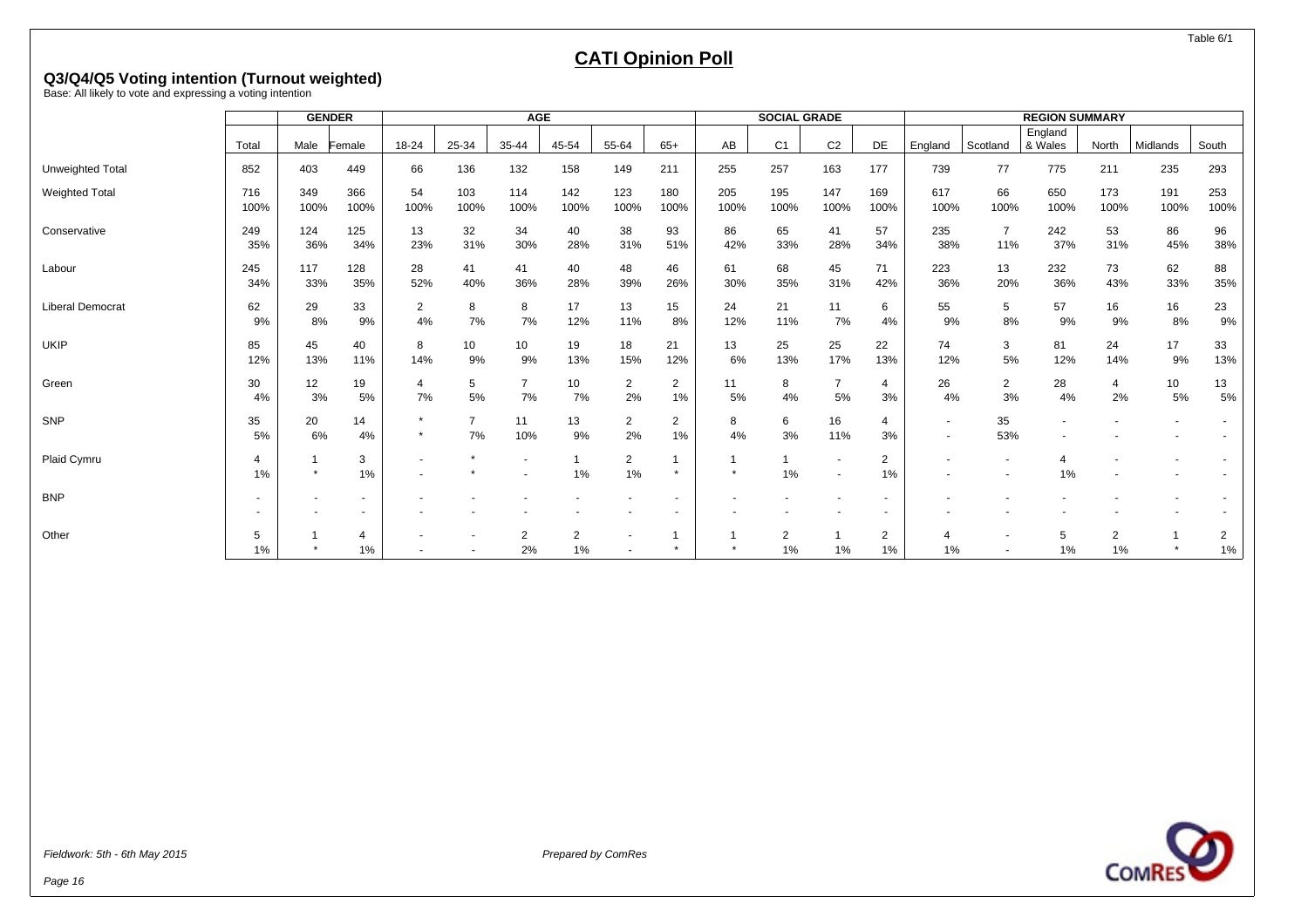Table 6/2

### **CATI Opinion Poll**

# **Q3/Q4/Q5 Voting intention (Turnout weighted)** Base: All likely to vote and expressing a voting intention

|                  |                          |                          |                                            | <b>VOTING INTENTION</b>                              |                                                      |                                    |                                    |                      | PAST VOTE - GENERAL ELECTION 2010          |                         |
|------------------|--------------------------|--------------------------|--------------------------------------------|------------------------------------------------------|------------------------------------------------------|------------------------------------|------------------------------------|----------------------|--------------------------------------------|-------------------------|
|                  |                          |                          |                                            | Lib                                                  |                                                      |                                    |                                    |                      |                                            | Lib                     |
|                  | Total                    | Cons                     | Lab                                        | Dems                                                 | <b>UKIP</b>                                          | Green                              | SNP                                | Cons                 | Lab                                        | Dems                    |
| Unweighted Total | 852                      | 328                      | 277                                        | 72                                                   | 85                                                   | 39                                 | 40                                 | 295                  | 213                                        | 139                     |
| Weighted Total   | 716<br>100%              | 249<br>100%              | 245<br>100%                                | 62<br>100%                                           | 85<br>100%                                           | 30<br>100%                         | 35<br>100%                         | 234<br>100%          | 201<br>100%                                | 140<br>100%             |
| Conservative     | 249<br>35%               | 249<br>100%              | $\blacksquare$<br>$\overline{\phantom{a}}$ | $\overline{\phantom{a}}$                             | $\overline{\phantom{a}}$                             | $\sim$<br>$\overline{\phantom{0}}$ | $\sim$<br>$\overline{a}$           | 182<br>78%           | 20<br>10%                                  | 17<br>12%               |
| Labour           | 245<br>34%               | $\sim$<br>$\sim$         | 245<br>100%                                | $\overline{a}$                                       | $\overline{a}$                                       |                                    | $\sim$<br>$\sim$                   | 18<br>8%             | 140<br>70%                                 | 50<br>36%               |
| Liberal Democrat | 62<br>9%                 | $\overline{\phantom{a}}$ | $\overline{\phantom{a}}$<br>$\blacksquare$ | 62<br>100%                                           | $\overline{\phantom{a}}$                             | $\overline{\phantom{a}}$           | $\sim$<br>$\sim$                   | $\overline{7}$<br>3% | 3<br>1%                                    | 48<br>34%               |
| UKIP             | 85<br>12%                | $\blacksquare$           |                                            | $\overline{\phantom{a}}$<br>$\blacksquare$           | 85<br>100%                                           | $\overline{\phantom{a}}$           | $\sim$<br>$\sim$                   | 25<br>10%            | 22<br>11%                                  | 9<br>$6\%$              |
| Green            | 30<br>4%                 | $\overline{\phantom{a}}$ | $\blacksquare$                             | $\blacksquare$<br>$\overline{\phantom{a}}$           | $\overline{\phantom{a}}$<br>$\overline{\phantom{a}}$ | 30<br>100%                         | $\sim$<br>$\overline{\phantom{a}}$ | 3<br>$1\%$           | 4<br>$2\%$                                 | 12<br>9%                |
| SNP              | 35<br>5%                 |                          |                                            |                                                      | $\blacksquare$                                       | $\sim$<br>$\overline{\phantom{a}}$ | 35<br>100%                         | $\sim$               | 10<br>5%                                   | $\overline{2}$<br>$1\%$ |
| Plaid Cymru      | $\overline{4}$<br>1%     | $\overline{\phantom{a}}$ |                                            | $\overline{\phantom{a}}$<br>$\overline{\phantom{a}}$ | $\overline{\phantom{a}}$<br>$\overline{\phantom{a}}$ | $\overline{\phantom{a}}$<br>$\sim$ | $\sim$<br>$\sim$                   |                      | $\blacksquare$<br>$\blacksquare$           | 1%                      |
| <b>BNP</b>       | $\sim$<br>$\sim$         | $\blacksquare$           | $\overline{\phantom{a}}$                   | $\overline{\phantom{a}}$                             | $\blacksquare$<br>$\overline{\phantom{a}}$           | $\overline{\phantom{a}}$           | $\sim$<br>$\sim$                   |                      | $\overline{\phantom{a}}$<br>$\overline{a}$ |                         |
| Other            | $5\phantom{.0}$<br>$1\%$ | $\overline{\phantom{a}}$ | $\blacksquare$                             | $\blacksquare$                                       | $\overline{\phantom{a}}$<br>$\overline{\phantom{a}}$ | $\overline{\phantom{a}}$           | $\sim$                             | $\sim$               | $\overline{2}$<br>$1\%$                    | $1\%$                   |

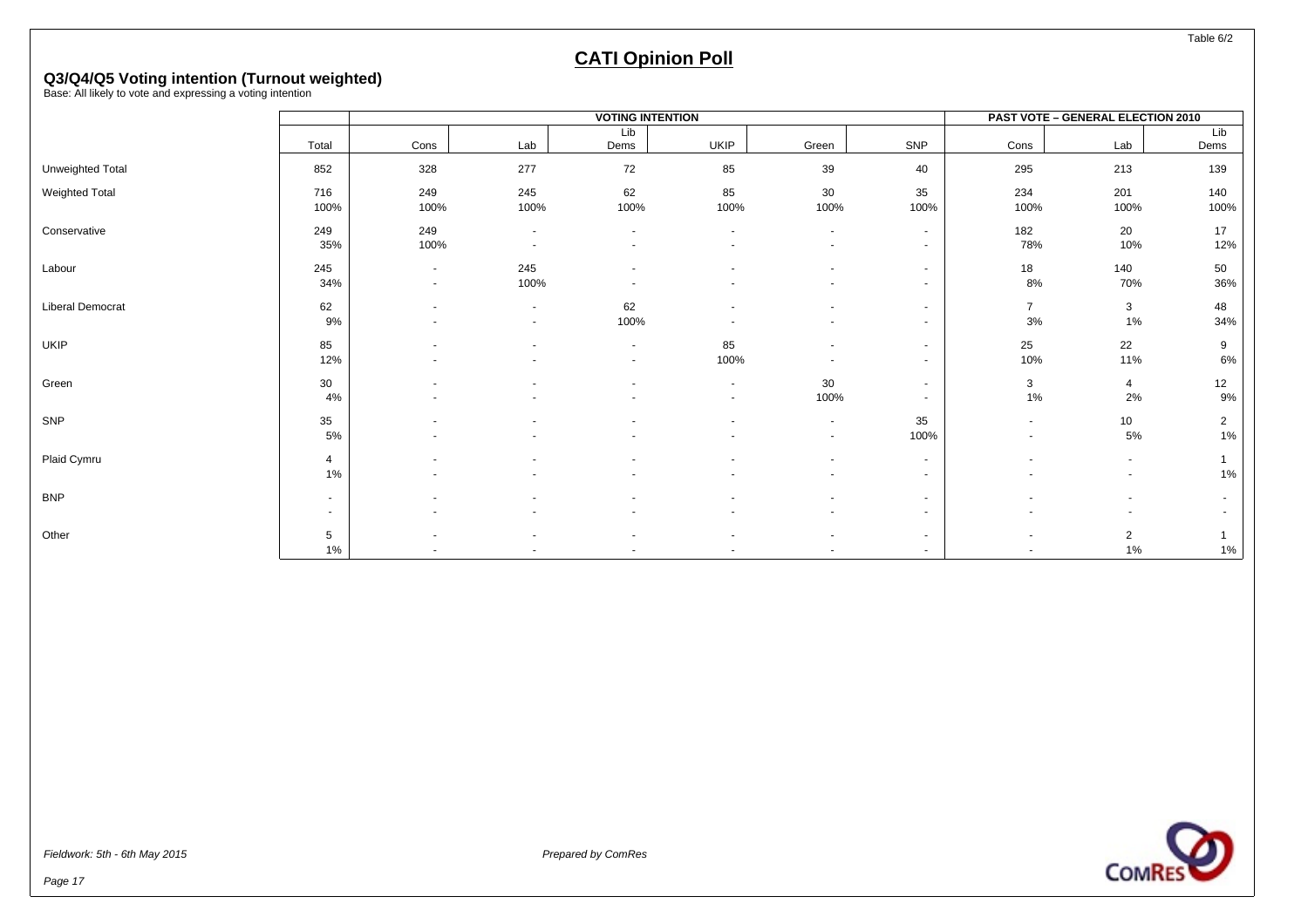Table 6/3

### **CATI Opinion Poll**

# **Q3/Q4/Q5 Voting intention (Turnout weighted)** Base: All likely to vote and expressing a voting intention

|                       |                          |                |                |                |                |          | <b>REGION</b>  |                |                |        |                |                          |
|-----------------------|--------------------------|----------------|----------------|----------------|----------------|----------|----------------|----------------|----------------|--------|----------------|--------------------------|
|                       |                          |                | North          | North          | Yorks &        | West     | East           |                |                |        | South          | South                    |
|                       | Total                    | Scotland       | East           | West           | Humber         | Midlands | Midlands       | Wales          | Eastern        | London | East           | West                     |
| Unweighted Total      | 852                      | 77             | 46             | 91             | 74             | 81       | 68             | 36             | 86             | 107    | 108            | 78                       |
| <b>Weighted Total</b> | 716                      | 66             | 35             | 82             | 56             | 67       | 55             | 32             | 70             | 87     | 103            | 63                       |
|                       | 100%                     | 100%           | 100%           | 100%           | 100%           | 100%     | 100%           | 100%           | 100%           | 100%   | 100%           | 100%                     |
| Conservative          | 249                      | $\overline{7}$ | 13             | 24             | 15             | 28       | 24             | 8              | 33             | 20     | 43             | 32                       |
|                       | 35%                      | 11%            | 39%            | 30%            | 27%            | 43%      | 43%            | 23%            | 48%            | 23%    | 42%            | 51%                      |
| Labour                | 245                      | 13             | 14             | 33             | 27             | 26       | 23             | 8              | 14             | 53     | 24             | 11                       |
|                       | 34%                      | 20%            | 40%            | 41%            | 47%            | 38%      | 42%            | 25%            | 19%            | 61%    | 23%            | 17%                      |
| Liberal Democrat      | 62                       | 5              | $\overline{1}$ | 9              | 6              | 5        | $\overline{4}$ | $\overline{2}$ | $\overline{7}$ | 5      | 8              | 11                       |
|                       | 9%                       | $8\%$          | 4%             | 12%            | 10%            | $7\%$    | 7%             | 7%             | 10%            | 5%     | 7%             | 17%                      |
| UKIP                  | 85                       | 3              | $\overline{4}$ | 12             | 8              | 3        | 3              | $\overline{7}$ | 11             | 6      | 21             | 6                        |
|                       | 12%                      | $5\%$          | 12%            | 15%            | 13%            | $5\%$    | 6%             | 22%            | 15%            | 7%     | 20%            | 9%                       |
| Green                 | 30                       | $\overline{2}$ | $\sim$         | $\overline{2}$ | $\overline{1}$ | 4        | $\sim$         | $\overline{2}$ | 5              | 3      | 6              | 4                        |
|                       | 4%                       | $3%$           | $\sim$         | $3%$           | 2%             | 7%       | $\sim$         | $6\%$          | 8%             | $3%$   | 6%             | 6%                       |
| SNP                   | 35                       | 35             |                |                |                |          |                |                |                |        | $\sim$         | $\sim$                   |
|                       | 5%                       | 53%            | $\overline{a}$ |                |                |          | ٠              | $\sim$         |                |        | $\sim$         | $\overline{\phantom{0}}$ |
| Plaid Cymru           | 4                        | $\overline{a}$ |                |                |                |          | $\blacksquare$ | 4              |                |        | $\sim$         | $\sim$                   |
|                       | $1\%$                    |                |                |                |                |          |                | 13%            |                |        |                |                          |
| <b>BNP</b>            | $\overline{\phantom{a}}$ |                |                |                |                |          | $\sim$         | $\sim$         |                |        | $\sim$         | $\overline{\phantom{0}}$ |
|                       | $\sim$                   |                |                |                |                |          |                |                |                |        |                | $\sim$                   |
| Other                 | 5                        |                | $\overline{2}$ |                |                |          | -1             |                |                |        | $\overline{2}$ | $\overline{\phantom{0}}$ |
|                       | $1\%$                    |                | $6\%$          |                |                |          | 2%             | 3%             |                |        | $1\%$          | $\sim$                   |

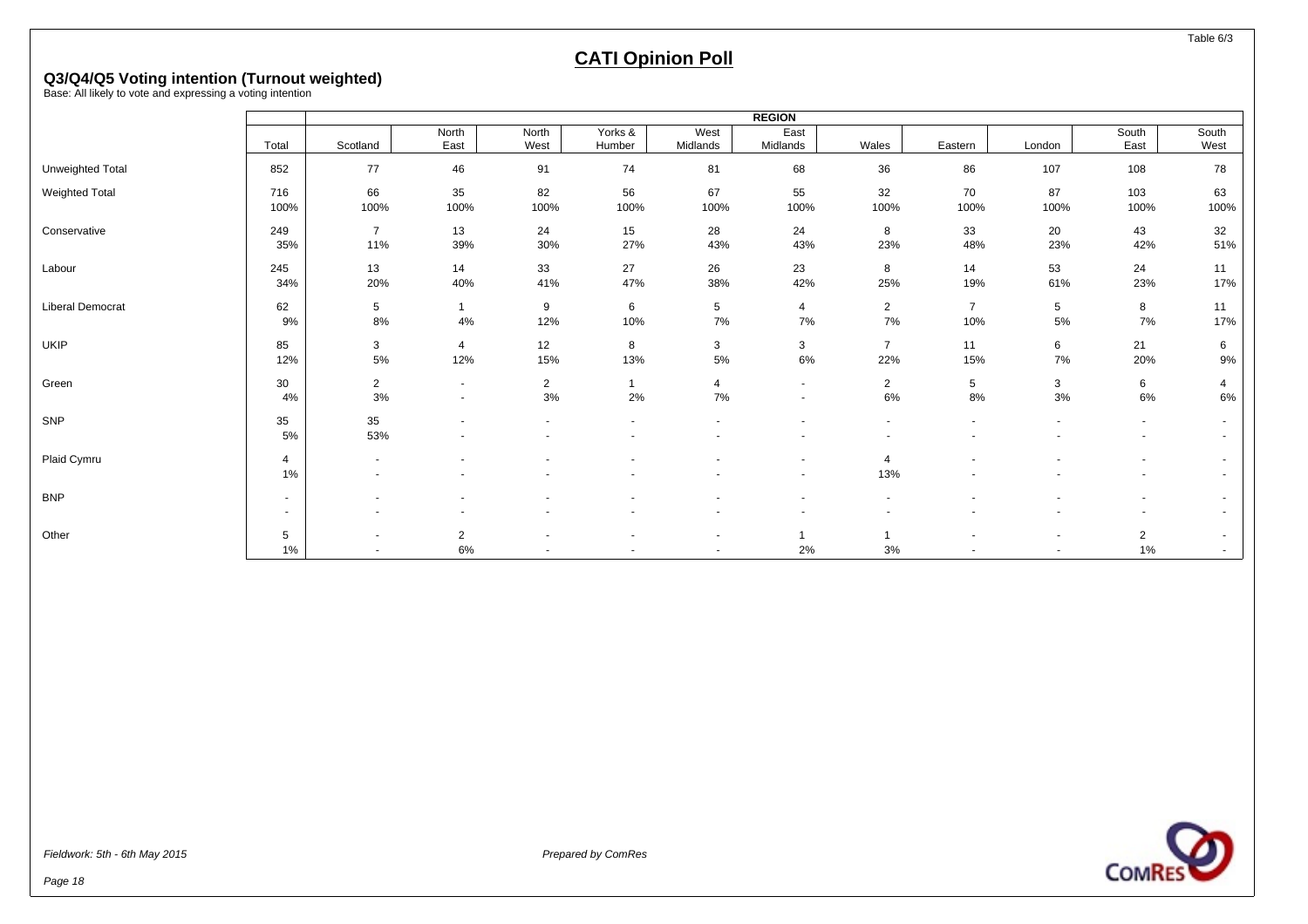#### Table 7/1

#### **CATI Opinion Poll**

Q6. Have you definitely decided the party you will vote for at the General Election or may you still change your mind?<br><sub>Base: All likely to vote</sub>

|                                                                        |       |      | <b>GENDER</b> |       |       | <b>AGE</b> |       |       |       |      | <b>SOCIAL GRADE</b> |                |      |         |          | <b>REGION SUMMARY</b> |       |          |       |
|------------------------------------------------------------------------|-------|------|---------------|-------|-------|------------|-------|-------|-------|------|---------------------|----------------|------|---------|----------|-----------------------|-------|----------|-------|
|                                                                        |       |      |               |       |       |            |       |       |       |      |                     |                |      |         |          | England               |       |          |       |
|                                                                        | Total | Male | Female        | 18-24 | 25-34 | 35-44      | 45-54 | 55-64 | $65+$ | AB   | C1                  | C <sub>2</sub> | DE   | England | Scotland | & Wales               | North | Midlands | South |
| Unweighted Total                                                       | 942   | 445  | 497           | 70    | 151   | 151        | 176   | 160   | 234   | 278  | 280                 | 187            | 197  | 809     | 85       | 857                   | 235   | 257      | 317   |
| <b>Weighted Total</b>                                                  | 930   | 452  | 478           | 95    | 148   | 153        | 173   | 146   | 215   | 257  | 255                 | 199            | 219  | 802     | 82       | 848                   | 230   | 243      | 329   |
|                                                                        | 100%  | 100% | 100%          | 100%  | 100%  | 100%       | 100%  | 100%  | 100%  | 100% | 100%                | 100%           | 100% | 100%    | 100%     | 100%                  | 100%  | 100%     | 100%  |
| Definitely decided                                                     | 655   | 318  | 337           | 60    | 93    | 105        | 115   | 114   | 168   | 184  | 183                 | 133            | 155  | 559     | 69       | 587                   | 167   | 177      | 215   |
|                                                                        | 70%   | 70%  | 71%           | 63%   | 63%   | 69%        | 67%   | 78%   | 78%   | 72%  | 72%                 | 67%            | 71%  | 70%     | 84%      | 69%                   | 73%   | 73%      | 65%   |
| May still change my mind                                               | 165   | 86   | 78            | 30    | 40    | 26         | 32    | 15    | 22    | 40   | 48                  | 42             | 34   | 149     | ⇁        | 158                   | 46    | 34       | 70    |
|                                                                        | 18%   | 19%  | 16%           | 31%   | 27%   | 17%        | 19%   | 10%   | 10%   | 16%  | 19%                 | 21%            | 16%  | 19%     | 8%       | 19%                   | 20%   | 14%      | 21%   |
| <b>NETS</b>                                                            |       |      |               |       |       |            |       |       |       |      |                     |                |      |         |          |                       |       |          |       |
| May change their mind/ don't know<br>who they would vote for at the UK |       |      |               |       |       |            |       |       |       |      |                     |                |      |         |          |                       |       |          |       |
| General Election in May                                                | 236   | 116  | 120           | 35    | 52    | 38         | 46    | 27    | 38    | 59   | 62                  | 59             | 55   | 209     | 12       | 224                   | 61    | 56       | 93    |
|                                                                        | 25%   | 26%  | 25%           | 37%   | 35%   | 25%        | 27%   | 19%   | 17%   | 23%  | 24%                 | 30%            | 25%  | 26%     | 15%      | 26%                   | 26%   | 23%      | 28%   |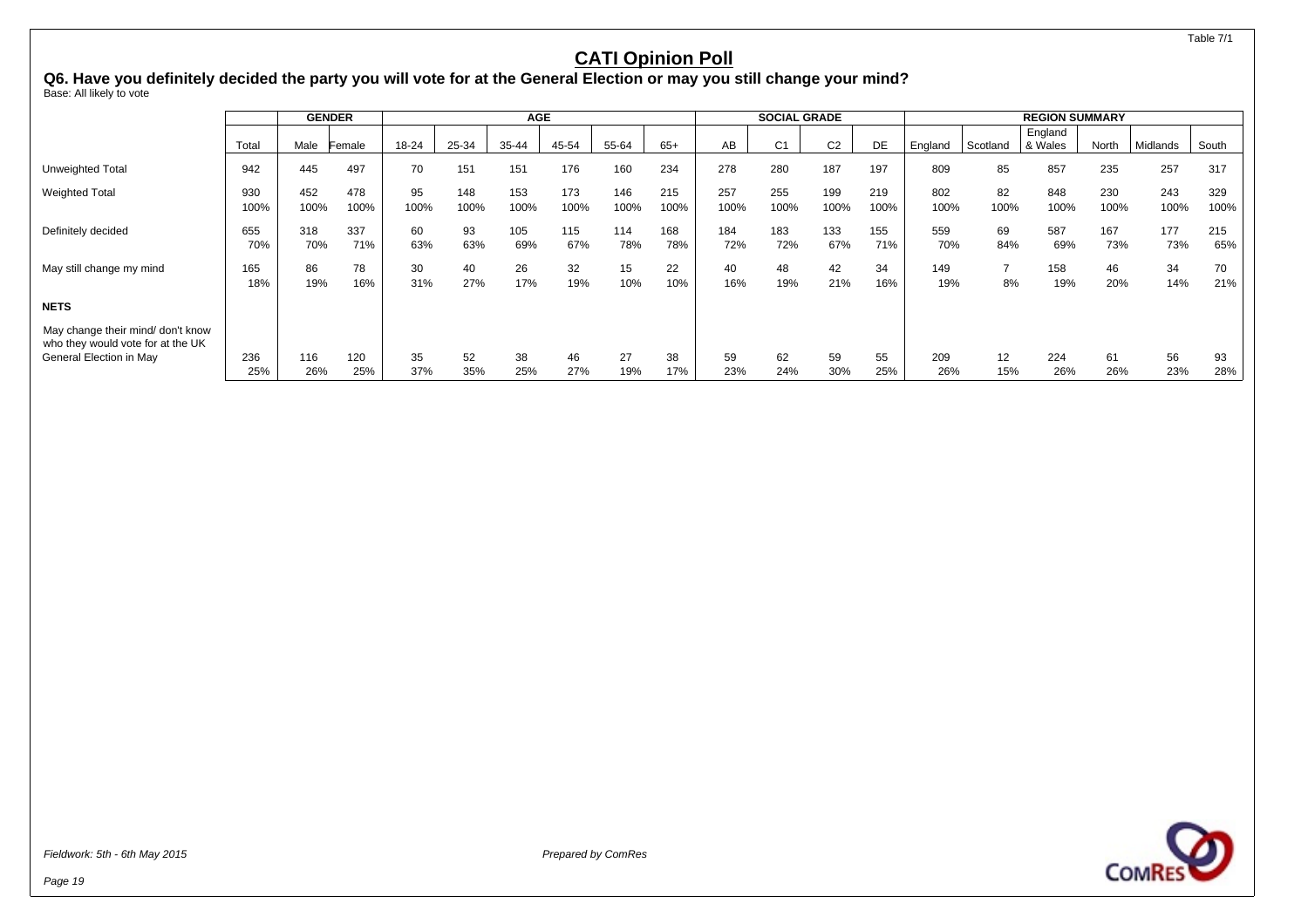Table 7/2

#### **CATI Opinion Poll**

Q6. Have you definitely decided the party you will vote for at the General Election or may you still change your mind?<br><sub>Base: All likely to vote</sub>

|                                                  |       |      |      | <b>VOTING INTENTION</b> |      |       |                |      | <b>PAST VOTE - GENERAL ELECTION 2010</b> |      |
|--------------------------------------------------|-------|------|------|-------------------------|------|-------|----------------|------|------------------------------------------|------|
|                                                  |       |      |      | Lib                     |      |       |                |      |                                          | Lib  |
|                                                  | Total | Cons | Lab  | Dems                    | UKIP | Green | <b>SNP</b>     | Cons | Lab                                      | Dems |
| Unweighted Total                                 | 942   | 328  | 277  | 72                      | 94   | 46    | 40             | 310  | 224                                      | 147  |
| <b>Weighted Total</b>                            | 930   | 290  | 292  | 75                      | 111  | 41    | 40             | 270  | 224                                      | 160  |
|                                                  | 100%  | 100% | 100% | 100%                    | 100% | 100%  | 100%           | 100% | 100%                                     | 100% |
| Definitely decided                               | 655   | 227  | 221  | 44                      | 80   | 27    | 38             | 211  | 172                                      | 116  |
|                                                  | 70%   | 78%  | 76%  | 58%                     | 72%  | 65%   | 95%            | 78%  | 77%                                      | 72%  |
| May still change my mind                         | 165   | 43   | 46   | 26                      | 29   | 14    | $\overline{2}$ | 36   | 37                                       | 32   |
|                                                  | 18%   | 15%  | 16%  | 35%                     | 26%  | 34%   | 5%             | 14%  | 16%                                      | 20%  |
| <b>NETS</b>                                      |       |      |      |                         |      |       |                |      |                                          |      |
| May change their mind/don't know who they        |       |      |      |                         |      |       |                |      |                                          |      |
| would vote for at the UK General Election in May | 236   | 55   | 68   | 32                      | 31   | 14    | $\overline{2}$ | 55   | 50                                       | 45   |
|                                                  | 25%   | 19%  | 23%  | 42%                     | 28%  | 35%   | 5%             | 20%  | 22%                                      | 28%  |

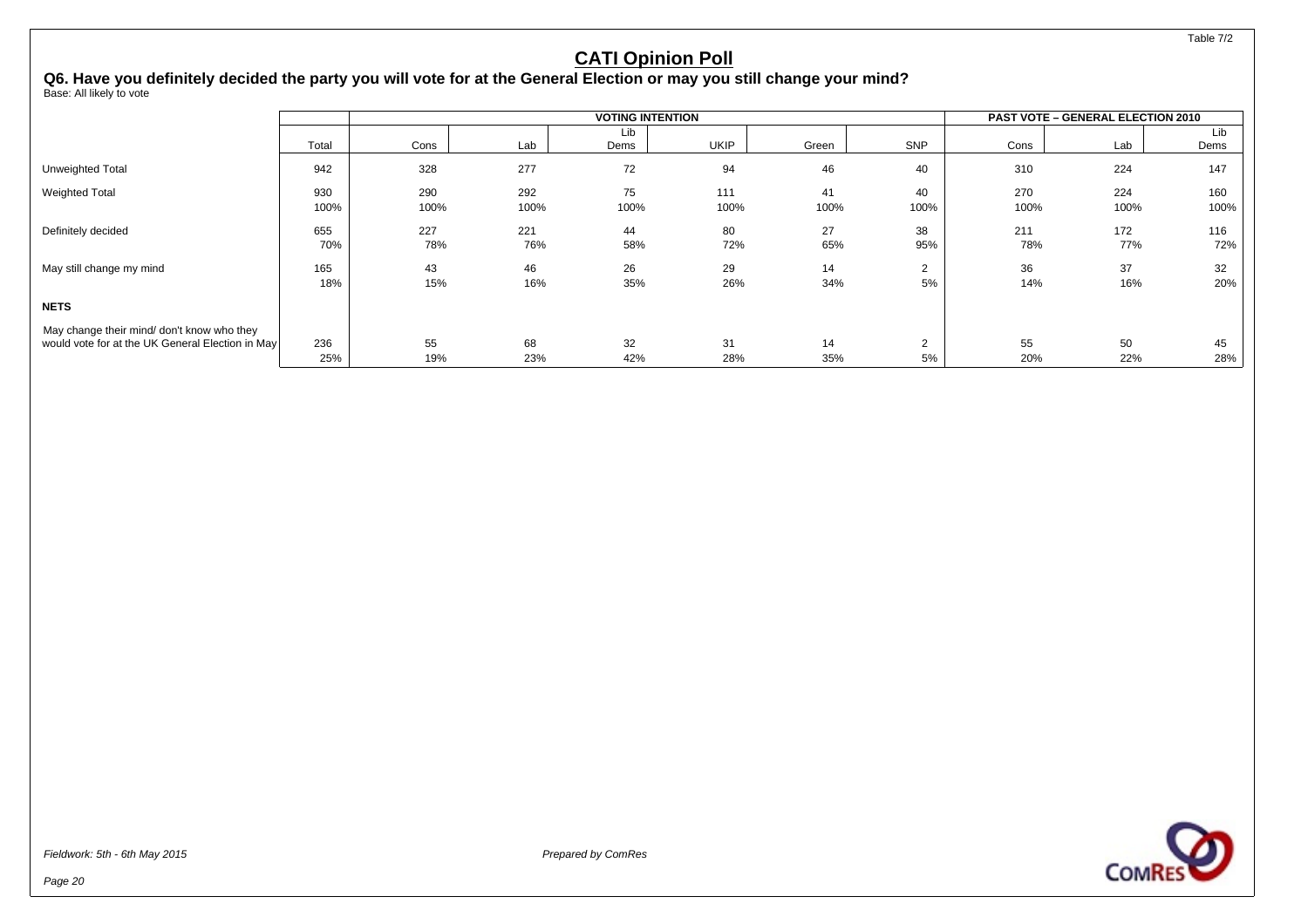**COMRES** 

#### **CATI Opinion Poll**

Q6. Have you definitely decided the party you will vote for at the General Election or may you still change your mind?<br><sub>Base: All likely to vote</sub>

|                                                                                |             |            |               |               |                   |                  | <b>REGION</b>    |            |            |             |               |               |
|--------------------------------------------------------------------------------|-------------|------------|---------------|---------------|-------------------|------------------|------------------|------------|------------|-------------|---------------|---------------|
|                                                                                | Total       | Scotland   | North<br>East | North<br>West | Yorks &<br>Humber | West<br>Midlands | East<br>Midlands | Wales      | Eastern    | London      | South<br>East | South<br>West |
| Unweighted Total                                                               | 942         | 85         | 48            | 100           | 87                | 88               | 78               | 48         | 91         | 119         | 114           | 84            |
| <b>Weighted Total</b>                                                          | 930<br>100% | 82<br>100% | 41<br>100%    | 108<br>100%   | 80<br>100%        | 82<br>100%       | 72<br>100%       | 46<br>100% | 88<br>100% | 119<br>100% | 131<br>100%   | 80<br>100%    |
| Definitely decided                                                             | 655<br>70%  | 69<br>84%  | 32<br>78%     | 80<br>74%     | 54<br>68%         | 60<br>73%        | 46<br>64%        | 28<br>61%  | 71<br>80%  | 75<br>63%   | 86<br>66%     | 54<br>67%     |
| May still change my mind                                                       | 165<br>18%  | 8%         | 4<br>9%       | 21<br>20%     | 21<br>26%         | ⇁<br>8%          | 16<br>22%        | 9<br>19%   | 11<br>13%  | 23<br>20%   | 27<br>21%     | 19<br>24%     |
| <b>NETS</b>                                                                    |             |            |               |               |                   |                  |                  |            |            |             |               |               |
| May change their mind/ don't know who<br>they would vote for at the UK General |             |            |               |               |                   |                  |                  |            |            |             |               |               |
| Election in May                                                                | 236         | 12         | 9             | 27            | 24                | 18               | 22               | 14         | 16         | 31          | 39            | 22            |
|                                                                                | 25%         | 15%        | 23%           | 25%           | 30%               | 22%              | 30%              | 31%        | 18%        | 26%         | 30%           | 28%           |

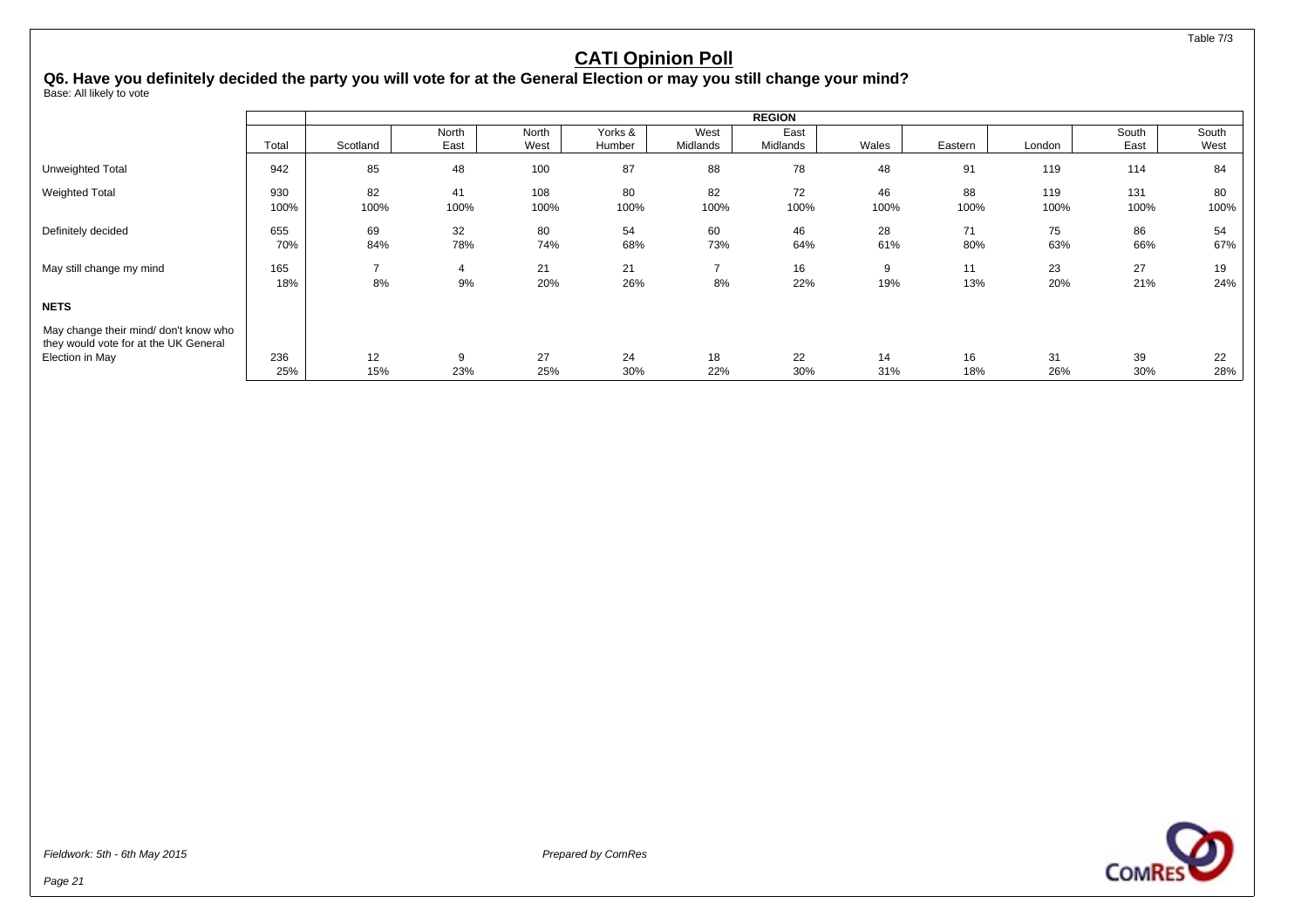Table 8/1

#### **CATI Opinion Poll**

Q6. Have you definitely decided the party you will vote for at the General Election or may you still change your mind?<br><sub>Base: All likely to vote and identifying a party</sub>

|                                                                        |             |             | <b>GENDER</b> |            |             | <b>AGE</b>  |             |             |             |             | <b>SOCIAL GRADE</b> |                |             |             |            | <b>REGION SUMMARY</b> |             |             |             |
|------------------------------------------------------------------------|-------------|-------------|---------------|------------|-------------|-------------|-------------|-------------|-------------|-------------|---------------------|----------------|-------------|-------------|------------|-----------------------|-------------|-------------|-------------|
|                                                                        | Total       | Male        | Female        | 18-24      | 25-34       | 35-44       | 45-54       | 55-64       | $65+$       | AB          | C <sub>1</sub>      | C <sub>2</sub> | DE          | England     | Scotland   | England<br>8 Wales    | North       | Midlands    | South       |
| Unweighted Total                                                       | 836         | 396         | 440           | 65         | 139         | 135         | 151         | 137         | 209         | 247         | 252                 | 162            | 175         | 723         | 76         | 760                   | 216         | 225         | 282         |
| <b>Weighted Total</b>                                                  | 820<br>100% | 404<br>100% | 416<br>100%   | 89<br>100% | 134<br>100% | 131<br>100% | 148<br>100% | 129<br>100% | 189<br>100% | 224<br>100% | 231<br>100%         | 175<br>100%    | 190<br>100% | 708<br>100% | 75<br>100% | 745<br>100%           | 212<br>100% | 211<br>100% | 285<br>100% |
| Definitely decided                                                     | 655<br>80%  | 318<br>79%  | 337<br>81%    | 60<br>67%  | 93<br>70%   | 105<br>80%  | 115<br>78%  | 114<br>88%  | 168<br>89%  | 184<br>82%  | 183<br>79%          | 133<br>76%     | 155<br>82%  | 559<br>79%  | 69<br>91%  | 587<br>79%            | 167<br>79%  | 177<br>84%  | 215<br>76%  |
| May still change my mind                                               | 165<br>20%  | 86<br>21%   | 78<br>19%     | 30<br>33%  | 40<br>30%   | 26<br>20%   | 32<br>22%   | 15<br>12%   | 22<br>11%   | 40<br>18%   | 48<br>21%           | 42<br>24%      | 34<br>18%   | 149<br>21%  | 9%         | 158<br>21%            | 46<br>21%   | 34<br>16%   | 70<br>24%   |
| <b>NETS</b>                                                            |             |             |               |            |             |             |             |             |             |             |                     |                |             |             |            |                       |             |             |             |
| May change their mind/ don't know<br>who they would vote for at the UK |             |             |               |            |             |             |             |             |             |             |                     |                |             |             |            |                       |             |             |             |
| General Election in May                                                | 167<br>20%  | 88<br>22%   | 79<br>19%     | 30<br>33%  | 40<br>30%   | 27<br>20%   | 33<br>22%   | 15<br>12%   | 22<br>12%   | 41<br>18%   | 48<br>21%           | 43<br>24%      | 35<br>18%   | 151<br>21%  | 9%         | 160<br>21%            | 48<br>22%   | 34<br>16%   | 70<br>24%   |



**COMRES**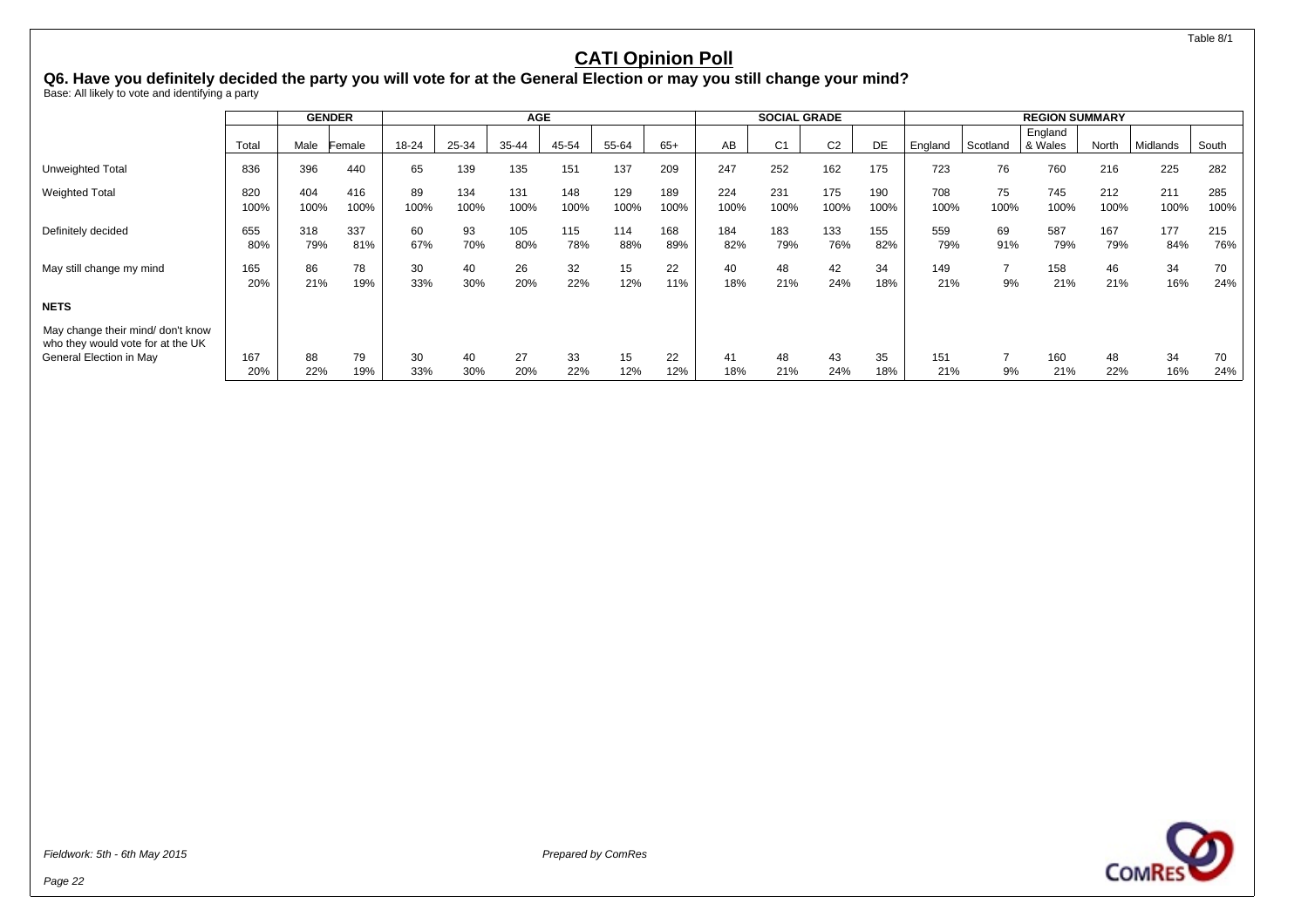Table 8/2

#### **CATI Opinion Poll**

# Q6. Have you definitely decided the party you will vote for at the General Election or may you still change your mind?<br><sub>Base: All likely to vote and identifying a party</sub>

|                                                  |       |      |      | <b>VOTING INTENTION</b> |             |       |                |      | <b>PAST VOTE - GENERAL ELECTION 2010</b> |             |
|--------------------------------------------------|-------|------|------|-------------------------|-------------|-------|----------------|------|------------------------------------------|-------------|
|                                                  | Total | Cons | Lab  | Lib<br>Dems             | <b>UKIP</b> | Green | SNP            | Cons | Lab                                      | Lib<br>Dems |
| Unweighted Total                                 | 836   | 314  | 256  | 66                      | 91          | 45    | 40             | 292  | 207                                      | 134         |
| <b>Weighted Total</b>                            | 820   | 270  | 266  | 70                      | 109         | 41    | 40             | 248  | 209                                      | 147         |
|                                                  | 100%  | 100% | 100% | 100%                    | 100%        | 100%  | 100%           | 100% | 100%                                     | 100%        |
| Definitely decided                               | 655   | 227  | 221  | 44                      | 80          | 27    | 38             | 211  | 172                                      | 116         |
|                                                  | 80%   | 84%  | 83%  | 63%                     | 73%         | 66%   | 95%            | 85%  | 82%                                      | 78%         |
| May still change my mind                         | 165   | 43   | 46   | 26                      | 29          | 14    | $\overline{2}$ | 36   | 37                                       | 32          |
|                                                  | 20%   | 16%  | 17%  | 37%                     | 27%         | 34%   | 5%             | 15%  | 18%                                      | 22%         |
| <b>NETS</b>                                      |       |      |      |                         |             |       |                |      |                                          |             |
| May change their mind/ don't know who they       | 167   | 44   | 46   | 27                      | 29          | 14    | $\overline{2}$ | 37   | 37                                       | 32          |
| would vote for at the UK General Election in May | 20%   | 16%  | 17%  | 38%                     | 27%         | 34%   | 5%             | 15%  | 18%                                      | 22%         |

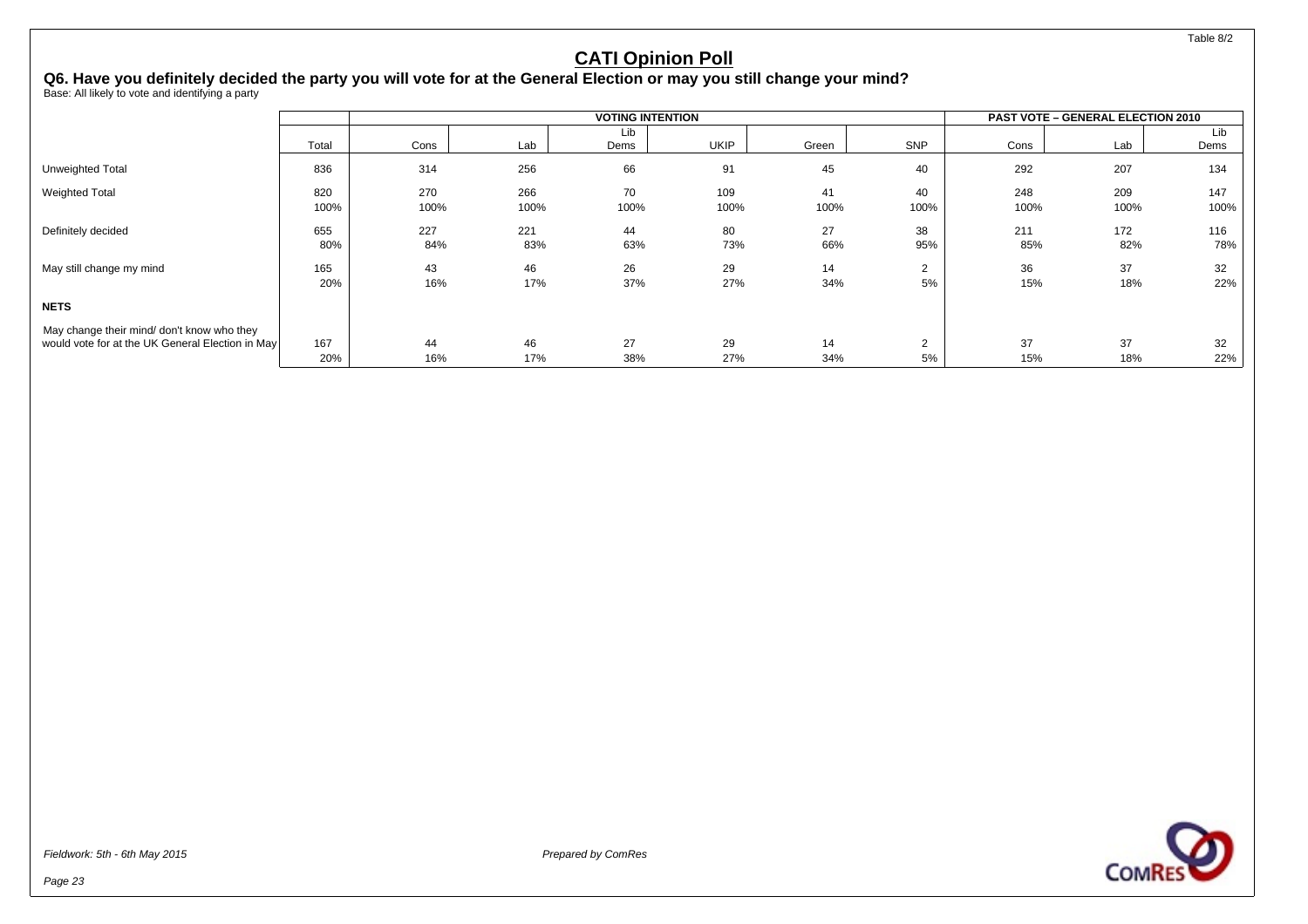Table 8/3

#### **CATI Opinion Poll**

# Q6. Have you definitely decided the party you will vote for at the General Election or may you still change your mind?<br><sub>Base: All likely to vote and identifying a party</sub>

|                                                                                |       | <b>REGION</b> |       |       |         |          |          |       |         |        |       |       |
|--------------------------------------------------------------------------------|-------|---------------|-------|-------|---------|----------|----------|-------|---------|--------|-------|-------|
|                                                                                |       |               | North | North | Yorks & | West     | East     |       |         |        | South | South |
|                                                                                | Total | Scotland      | East  | West  | Humber  | Midlands | Midlands | Wales | Eastern | London | East  | West  |
| Unweighted Total                                                               | 836   | 76            | 45    | 92    | 79      | 74       | 66       | 37    | 85      | 105    | 103   | 74    |
| <b>Weighted Total</b>                                                          | 820   | 75            | 36    | 102   | 75      | 67       | 62       | 37    | 82      | 99     | 114   | 73    |
|                                                                                | 100%  | 100%          | 100%  | 100%  | 100%    | 100%     | 100%     | 100%  | 100%    | 100%   | 100%  | 100%  |
| Definitely decided                                                             | 655   | 69            | 32    | 80    | 54      | 60       | 46       | 28    | 71      | 75     | 86    | 54    |
|                                                                                | 80%   | 91%           | 90%   | 79%   | 72%     | 90%      | 74%      | 76%   | 86%     | 76%    | 76%   | 74%   |
| May still change my mind                                                       | 165   |               | 4     | 21    | 21      | -        | 16       | 9     | 11      | 23     | 27    | 19    |
|                                                                                | 20%   | 9%            | 10%   | 21%   | 28%     | 10%      | 26%      | 24%   | 14%     | 24%    | 24%   | 26%   |
| <b>NETS</b>                                                                    |       |               |       |       |         |          |          |       |         |        |       |       |
| May change their mind/ don't know who<br>they would vote for at the UK General |       |               |       |       |         |          |          |       |         |        |       |       |
| Election in May                                                                | 167   |               | 4     | 23    | 21      |          | 16       | 9     | 11      | 23     | 27    | 19    |
|                                                                                | 20%   | 9%            | 12%   | 22%   | 28%     | 10%      | 26%      | 24%   | 14%     | 24%    | 24%   | 26%   |

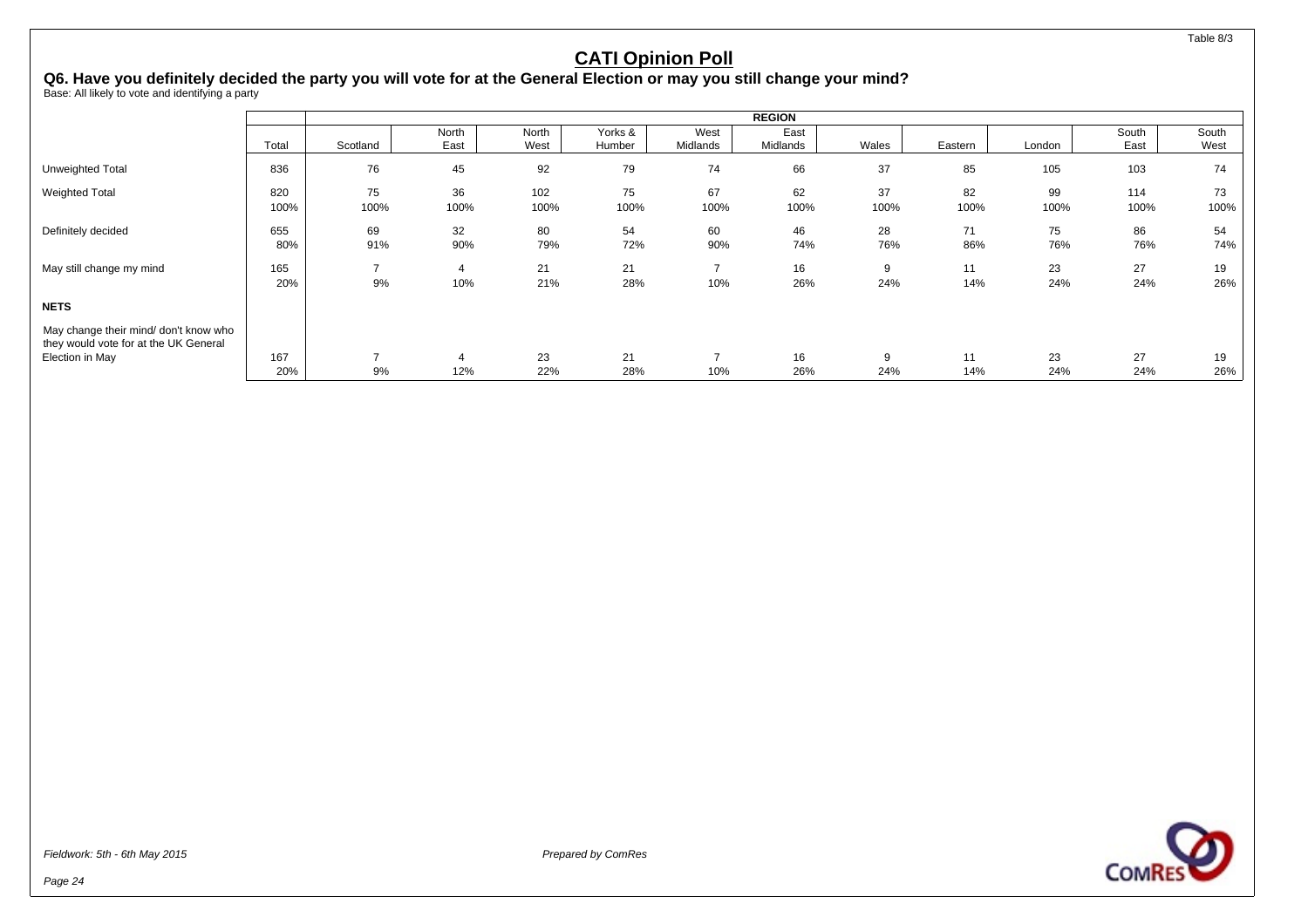Table 9/1

### **CATI Opinion Poll**

**Q7\_1. For the following pairs of statements, which comes closest to your own view...**

Base: All respondents

|                                   |       |      | <b>GENDER</b> |       | <b>AGE</b> |       |       |       |       | <b>SOCIAL GRADE</b> |                |                | <b>REGION SUMMARY</b> |         |          |                      |       |                 |       |
|-----------------------------------|-------|------|---------------|-------|------------|-------|-------|-------|-------|---------------------|----------------|----------------|-----------------------|---------|----------|----------------------|-------|-----------------|-------|
|                                   | Total | Male | Female        | 18-24 | 25-34      | 35-44 | 45-54 | 55-64 | $65+$ | AB                  | C <sub>1</sub> | C <sub>2</sub> | DE                    | England | Scotland | England<br>. & Wales | North | <b>Midlands</b> | South |
| Unweighted Total                  | 1007  | 481  | 526           | 87    | 174        | 165   | 182   | 160   | 239   | 287                 | 301            | 205            | 214                   | 866     | 90       | 917                  | 252   | 267             | 347   |
| <b>Weighted Total</b>             | 1007  | 490  | 517           | 118   | 173        | 168   | 180   | 146   | 222   | 269                 | 279            | 220            | 240                   | 869     | 88       | 919                  | 244   | 261             | 365   |
|                                   | 100%  | 100% | 100%          | 100%  | 100%       | 100%  | 100%  | 100%  | 100%  | 100%                | 100%           | 100%           | 100%                  | 100%    | 100%     | 100%                 | 100%  | 100%            | 100%  |
| David Cameron would make a better |       |      |               |       |            |       |       |       |       |                     |                |                |                       |         |          |                      |       |                 |       |
| Prime Minister than Ed Miliband   | 522   | 259  | 263           | 50    | 93         | 84    | 83    | 76    | 137   | 168                 | 138            | 118            | 98                    | 464     | 34       | 488                  | 121   | 145             | 198   |
|                                   | 52%   | 53%  | 51%           | 42%   | 53%        | 50%   | 46%   | 52%   | 62%   | 62%                 | 50%            | 54%            | 41%                   | 53%     | 39%      | 53%                  | 50%   | 55%             | 54%   |
| Ed Miliband would make a better   |       |      |               |       |            |       |       |       |       |                     |                |                |                       |         |          |                      |       |                 |       |
| Prime Minister than David Cameron | 312   | 150  | 162           | 53    | 56         | 45    | 65    | 45    | 48    | 73                  | 88             | 61             | 90                    | 268     | 33       | 279                  | 89    | 78              | 101   |
|                                   | 31%   | 31%  | 31%           | 45%   | 32%        | 27%   | 36%   | 31%   | 22%   | 27%                 | 31%            | 28%            | 38%                   | 31%     | 38%      | 30%                  | 37%   | 30%             | 28%   |
| Don't know                        | 173   | 81   | 91            | 15    | 25         | 39    | 33    | 26    | 36    | 28                  | 53             | 41             | 51                    | 137     | 21       | 152                  | 33    | 39              | 65    |
|                                   | 17%   | 17%  | 18%           | 13%   | 14%        | 23%   | 18%   | 18%   | 16%   | 10%                 | 19%            | 19%            | 21%                   | 16%     | 23%      | 17%                  | 14%   | 15%             | 18%   |

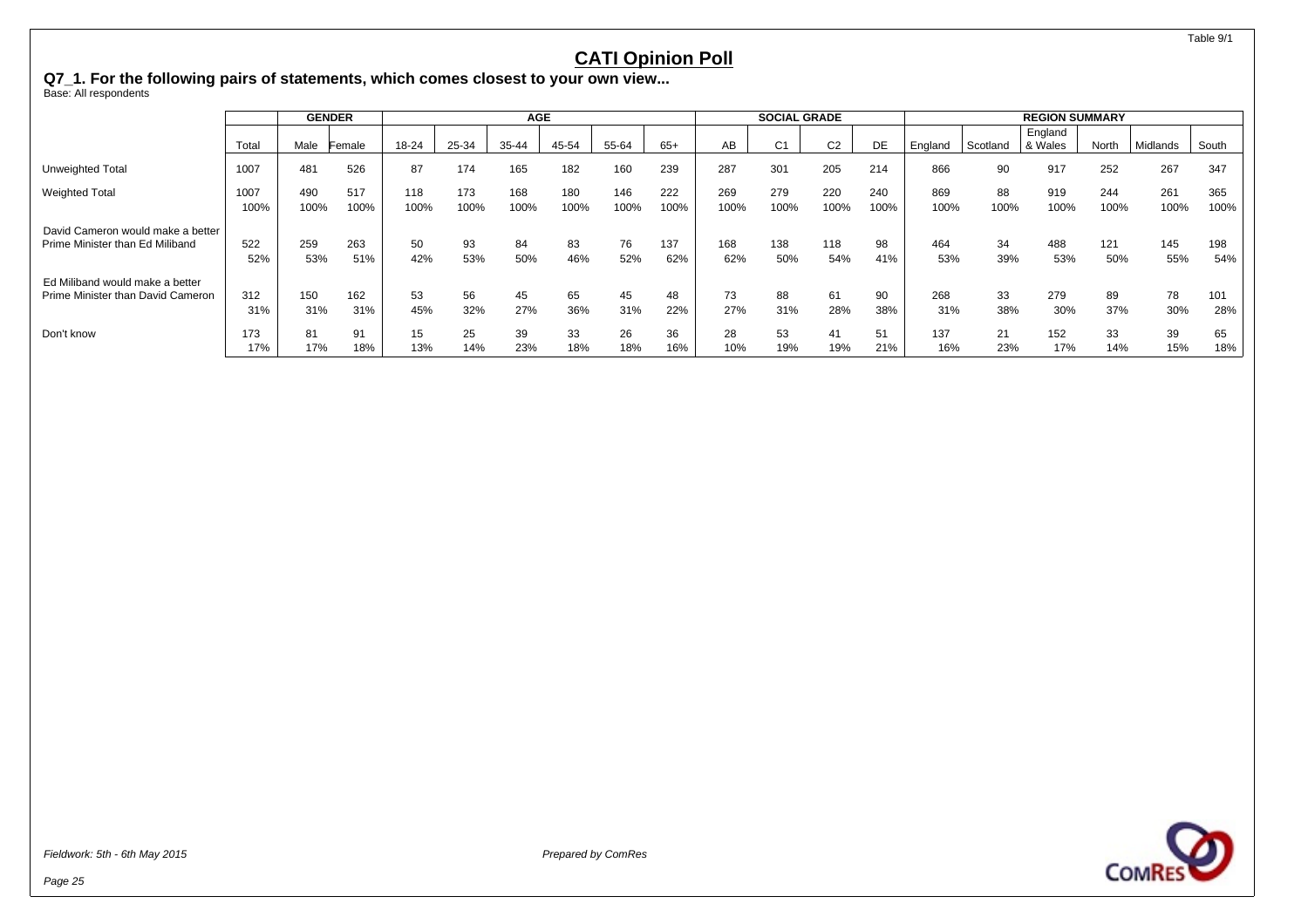Table 9/2

#### **CATI Opinion Poll**

**Q7\_1. For the following pairs of statements, which comes closest to your own view...**

Base: All respondents

|                                                |       | <b>VOTING INTENTION</b> |      |      |      |       |      |      | <b>PAST VOTE - GENERAL ELECTION 2010</b> |      |  |  |
|------------------------------------------------|-------|-------------------------|------|------|------|-------|------|------|------------------------------------------|------|--|--|
|                                                |       |                         |      | Lib  |      |       |      |      |                                          | Lib  |  |  |
|                                                | Total | Cons                    | Lab  | Dems | UKIP | Green | SNP  | Cons | Lab                                      | Dems |  |  |
| Unweighted Total                               | 1007  | 328                     | 277  | 72   | 94   | 46    | 40   | 314  | 229                                      | 150  |  |  |
| <b>Weighted Total</b>                          | 1007  | 290                     | 292  | 75   | 111  | 41    | 40   | 273  | 230                                      | 163  |  |  |
|                                                | 100%  | 100%                    | 100% | 100% | 100% | 100%  | 100% | 100% | 100%                                     | 100% |  |  |
| David Cameron would make a better Prime        |       |                         |      |      |      |       |      |      |                                          |      |  |  |
| Minister than Ed Miliband                      | 522   | 279                     | 65   | 42   | 58   |       | 10   | 250  | 51                                       | 73   |  |  |
|                                                | 52%   | 96%                     | 22%  | 56%  | 52%  | 18%   | 26%  | 91%  | 22%                                      | 45%  |  |  |
| Ed Miliband would make a better Prime Minister |       |                         |      |      |      |       |      |      |                                          |      |  |  |
| than David Cameron                             | 312   |                         | 190  | 18   | 28   | 22    | 18   | 15   | 136                                      | 65   |  |  |
|                                                | 31%   | $\star$                 | 65%  | 24%  | 25%  | 52%   | 44%  | 6%   | 59%                                      | 40%  |  |  |
| Don't know                                     | 173   | 10                      | 36   | 15   | 26   | 12    | 12   | 8    | 43                                       | 25   |  |  |
|                                                | 17%   | 3%                      | 13%  | 20%  | 23%  | 29%   | 31%  | 3%   | 19%                                      | 15%  |  |  |



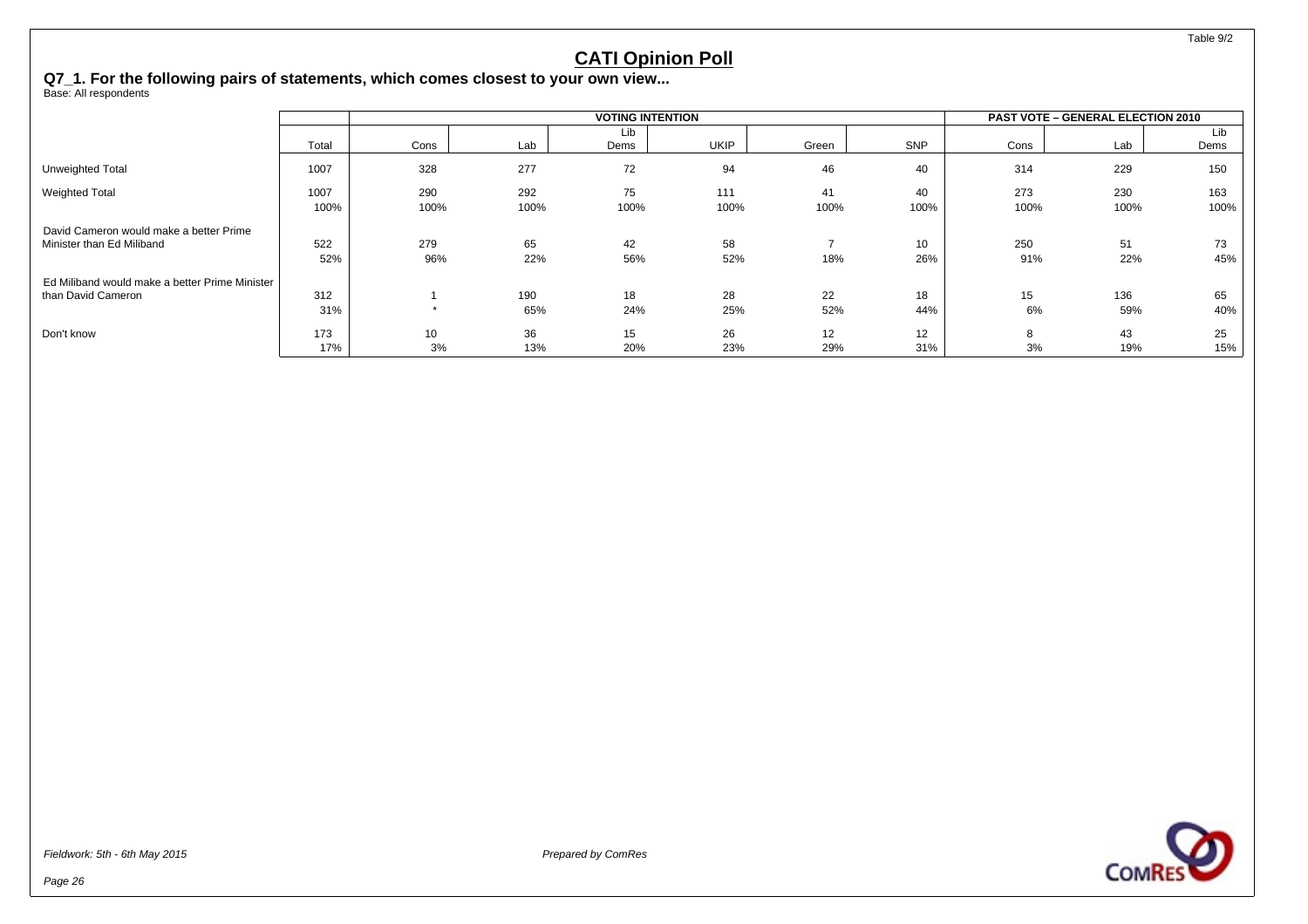Table 9/3

#### **CATI Opinion Poll**

**Q7\_1. For the following pairs of statements, which comes closest to your own view...**

Base: All respondents

|                                       |       | <b>REGION</b> |       |       |         |          |          |       |         |        |       |       |
|---------------------------------------|-------|---------------|-------|-------|---------|----------|----------|-------|---------|--------|-------|-------|
|                                       |       |               | North | North | Yorks & | West     | East     |       |         |        | South | South |
|                                       | Total | Scotland      | East  | West  | Humber  | Midlands | Midlands | Wales | Eastern | London | East  | West  |
| Unweighted Total                      | 1007  | 90            | 51    | 106   | 95      | 92       | 80       | 51    | 95      | 132    | 122   | 93    |
| <b>Weighted Total</b>                 | 1007  | 88            | 42    | 115   | 87      | 91       | 75       | 50    | 96      | 134    | 142   | 89    |
|                                       | 100%  | 100%          | 100%  | 100%  | 100%    | 100%     | 100%     | 100%  | 100%    | 100%   | 100%  | 100%  |
| David Cameron would make a better     |       |               |       |       |         |          |          |       |         |        |       |       |
| Prime Minister than Ed Miliband       | 522   | 34            | 21    | 56    | 44      | 50       | 42       | 24    | 53      | 52     | 92    | 54    |
|                                       | 52%   | 39%           | 50%   | 49%   | 51%     | 55%      | 56%      | 48%   | 55%     | 39%    | 65%   | 61%   |
| Ed Miliband would make a better Prime |       |               |       |       |         |          |          |       |         |        |       |       |
| Minister than David Cameron           | 312   | 33            | 9     | 44    | 36      | 32       | 21       | 11    | 24      | 55     | 29    | 17    |
|                                       | 31%   | 38%           | 22%   | 39%   | 41%     | 35%      | 29%      | 22%   | 25%     | 41%    | 21%   | 19%   |
| Don't know                            | 173   | 21            | 12    | 14    | -       | 9        | 11       | 15    | 19      | 26     | 21    | 18    |
|                                       | 17%   | 23%           | 28%   | 13%   | 8%      | 10%      | 15%      | 30%   | 19%     | 20%    | 15%   | 20%   |